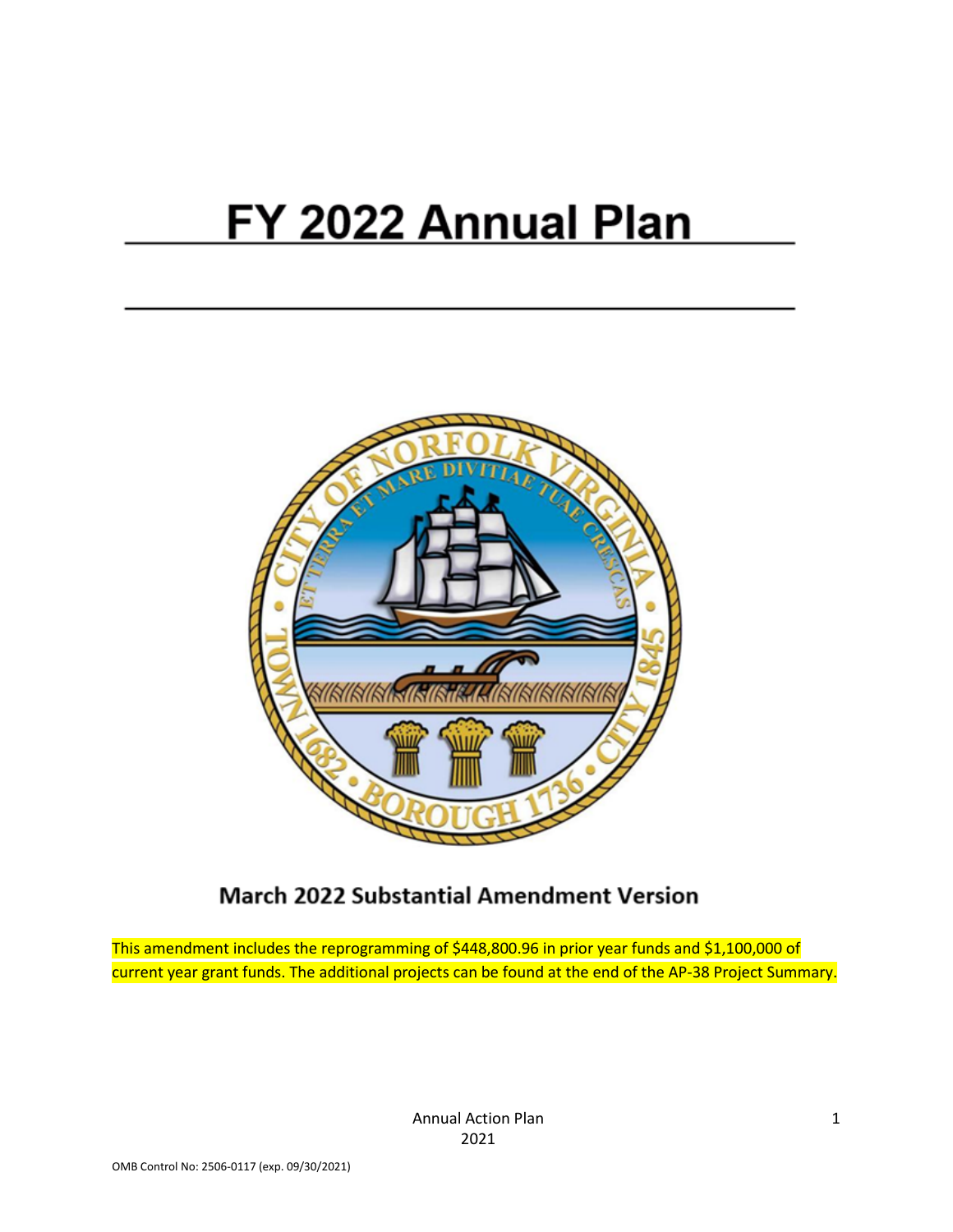# **Expected Resources**

# **AP-15 Expected Resources – 91.220(c)(1,2)**

### **Introduction**

The city's FY 2022 (PY 2021) Entitlement Grant Funding and estimated program income amounts are provided below. The city assumed flat funding for FY 2022 (PY 2021) in determining the budget.

### **Anticipated Resources**

| Program     | <b>Source</b>       | <b>Uses of Funds</b>                                                                                               | <b>Expected Amount Available Year 1</b> |                       |                                        |             | Expected                                                     | <b>Narrative Description</b>                                                                                                                                                                                        |
|-------------|---------------------|--------------------------------------------------------------------------------------------------------------------|-----------------------------------------|-----------------------|----------------------------------------|-------------|--------------------------------------------------------------|---------------------------------------------------------------------------------------------------------------------------------------------------------------------------------------------------------------------|
|             | of Funds            |                                                                                                                    | Annual<br><b>Allocation:</b>            | Program<br>Income: \$ | <b>Prior Year</b><br><b>Resources:</b> | Total:<br>Ş | <b>Amount</b><br><b>Available</b><br>Remainder<br>of ConPlan |                                                                                                                                                                                                                     |
| <b>CDBG</b> | public -<br>federal | Acquisition<br>Admin and<br>Planning<br>Economic<br>Development<br><b>Housing</b><br>Public<br><b>Improvements</b> |                                         |                       |                                        |             |                                                              | Program income includes<br>\$1,237,797.31 in Local Account<br>funding. Funds will be used for<br>public services, admin and planning,<br>public infrastructure, housing<br>activities, and economic<br>development. |
|             |                     | <b>Public Services</b>                                                                                             | 4,554,454                               | 2,537,798             | 448,801                                | 7,541,053   | 17,953,256                                                   |                                                                                                                                                                                                                     |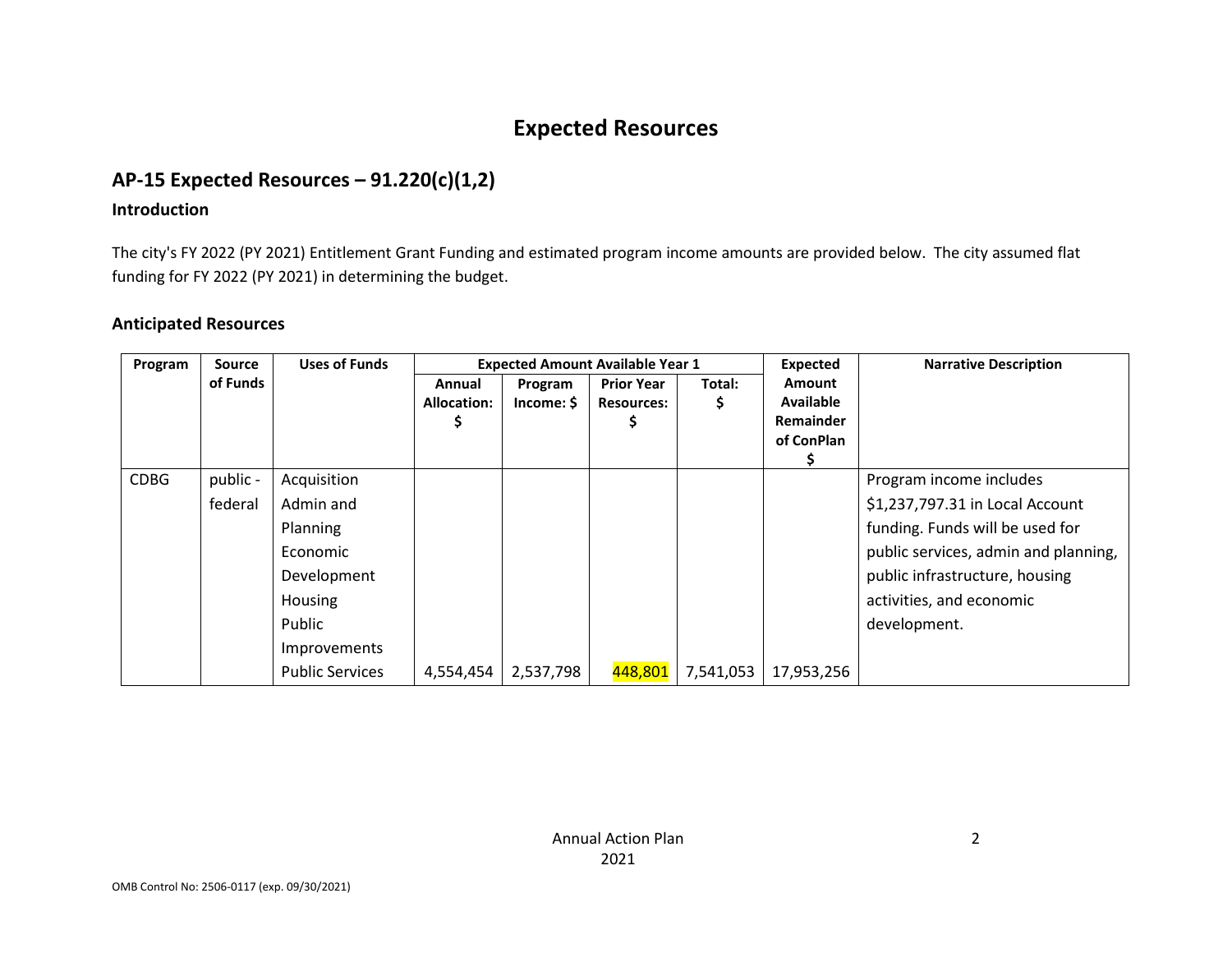| Program     | <b>Source</b> | <b>Uses of Funds</b> |                              |                    | <b>Expected Amount Available Year 1</b>      |             | <b>Expected</b>                                              | <b>Narrative Description</b>          |
|-------------|---------------|----------------------|------------------------------|--------------------|----------------------------------------------|-------------|--------------------------------------------------------------|---------------------------------------|
|             | of Funds      |                      | Annual<br><b>Allocation:</b> | Program<br>Income: | <b>Prior Year</b><br><b>Resources:</b><br>\$ | Total:<br>S | <b>Amount</b><br><b>Available</b><br>Remainder<br>of ConPlan |                                       |
| <b>HOME</b> | public -      | Acquisition          |                              |                    |                                              |             |                                                              | Program income includes income        |
|             | federal       | Homebuyer            |                              |                    |                                              |             |                                                              | collected within the previous plan    |
|             |               | assistance           |                              |                    |                                              |             |                                                              | year not yet allocated. Funds will be |
|             |               | Homeowner            |                              |                    |                                              |             |                                                              | used to support administration,       |
|             |               | rehab                |                              |                    |                                              |             |                                                              | CHDO activities, homebuyer            |
|             |               | Multifamily          |                              |                    |                                              |             |                                                              | assistance, and Tenant Based Rental   |
|             |               | rental new           |                              |                    |                                              |             |                                                              | Assistance.                           |
|             |               | construction         |                              |                    |                                              |             |                                                              |                                       |
|             |               | Multifamily          |                              |                    |                                              |             |                                                              |                                       |
|             |               | rental rehab         |                              |                    |                                              |             |                                                              |                                       |
|             |               | New construction     |                              |                    |                                              |             |                                                              |                                       |
|             |               | for ownership        |                              |                    |                                              |             |                                                              |                                       |
|             |               | TBRA                 | 1,246,498                    | 19,625             | 32,000                                       | 1,298,123   | 4,985,992                                                    |                                       |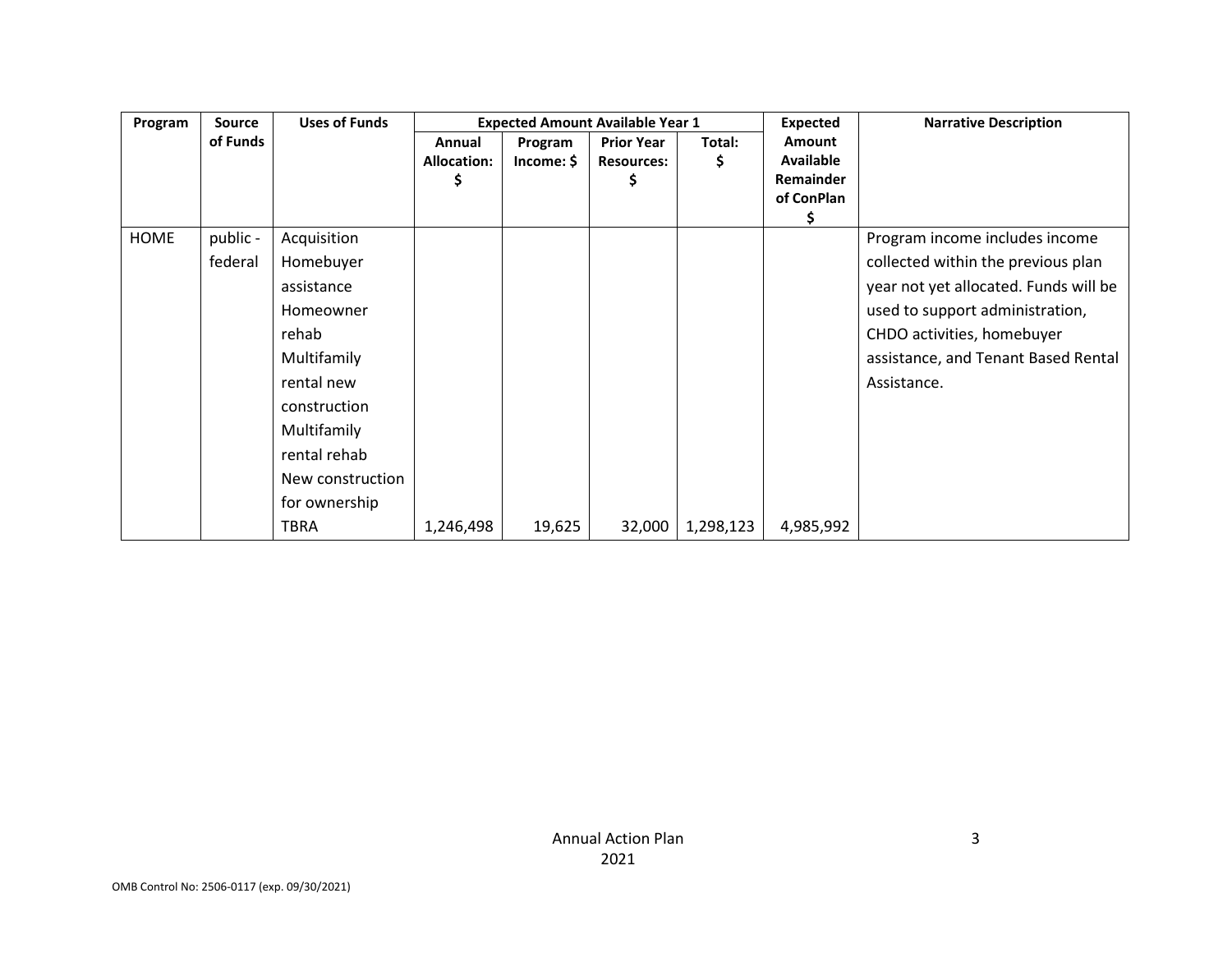| Program | <b>Source</b> | <b>Uses of Funds</b>     |                                   |                       | <b>Expected Amount Available Year 1</b>     |              | <b>Expected</b>                                            | <b>Narrative Description</b>         |
|---------|---------------|--------------------------|-----------------------------------|-----------------------|---------------------------------------------|--------------|------------------------------------------------------------|--------------------------------------|
|         | of Funds      |                          | Annual<br><b>Allocation:</b><br>⋗ | Program<br>Income: \$ | <b>Prior Year</b><br><b>Resources:</b><br>Ş | Total:<br>\$ | <b>Amount</b><br>Available<br>Remainder<br>of ConPlan<br>Ş |                                      |
| ESG     | public -      | Conversion and           |                                   |                       |                                             |              |                                                            | Funds will be used to support street |
|         | federal       | rehab for                |                                   |                       |                                             |              |                                                            | outreach, emergency shelter,         |
|         |               | transitional             |                                   |                       |                                             |              |                                                            | rapidly re-housing, homelessness     |
|         |               | housing                  |                                   |                       |                                             |              |                                                            | prevention, HMIS, and                |
|         |               | Financial                |                                   |                       |                                             |              |                                                            | administration.                      |
|         |               | Assistance               |                                   |                       |                                             |              |                                                            |                                      |
|         |               | Overnight shelter        |                                   |                       |                                             |              |                                                            |                                      |
|         |               | Rapid re-housing         |                                   |                       |                                             |              |                                                            |                                      |
|         |               | (rental                  |                                   |                       |                                             |              |                                                            |                                      |
|         |               | assistance)              |                                   |                       |                                             |              |                                                            |                                      |
|         |               | <b>Rental Assistance</b> |                                   |                       |                                             |              |                                                            |                                      |
|         |               | Services                 |                                   |                       |                                             |              |                                                            |                                      |
|         |               | Transitional             |                                   |                       |                                             |              |                                                            |                                      |
|         |               | housing                  | 384,637                           | 0                     | 0                                           | 384,637      | 1,538,548                                                  |                                      |

**Table 1 - Expected Resources – Priority Table** 

**Explain how federal funds will leverage those additional resources (private, state and local funds), including a description of how matching requirements will be satisfied**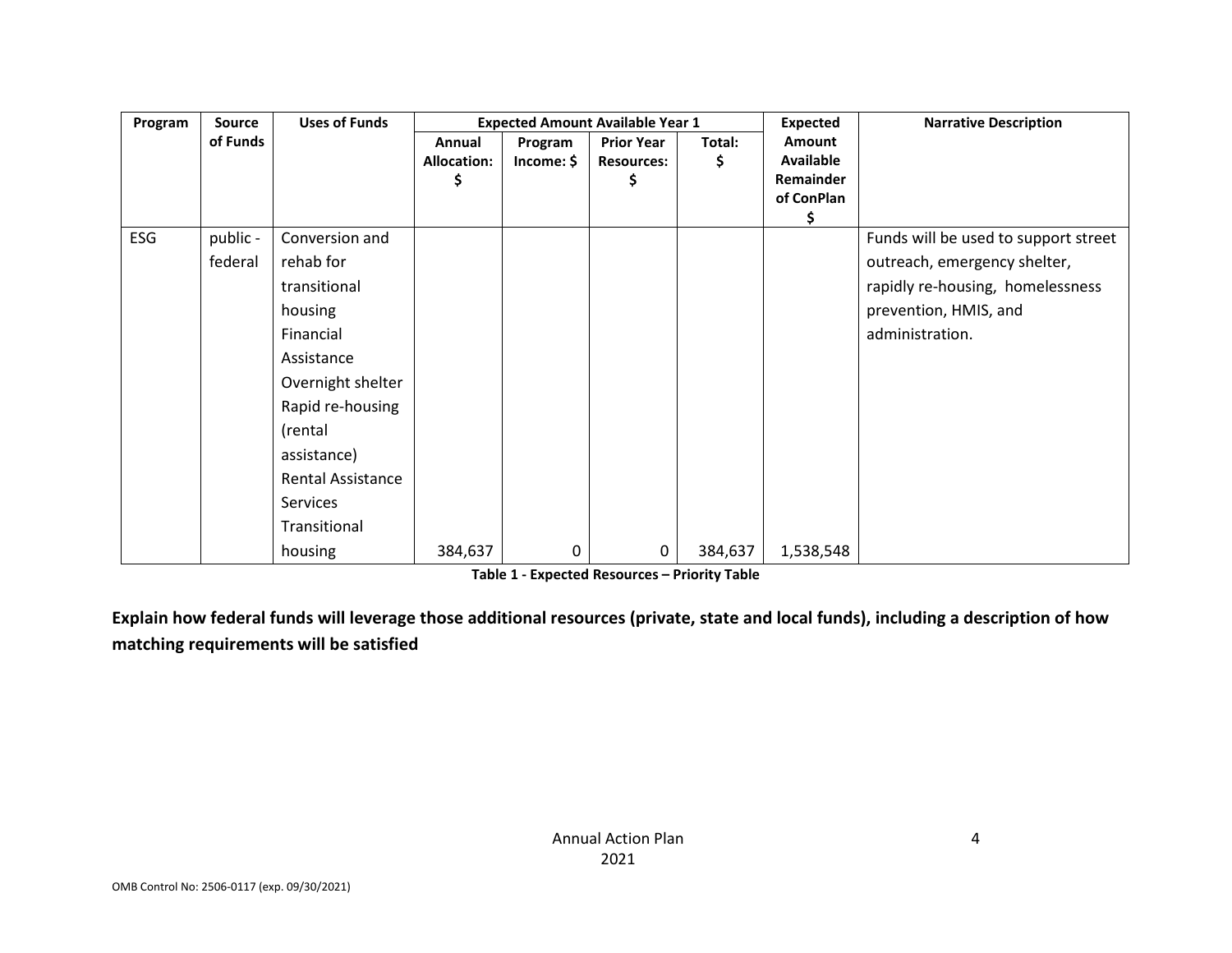### **If appropriate, describe publically owned land or property located within the jurisdiction that may be used to address the needs identified in the plan**

The city will consider proposals for the use of publicly owned land for the construction of affordable housing for low- to moderate-income households as well as provide vacant/undeveloped lots to CHDOs for new construction of affordable housing units on a case-by-case basis.

### **Discussion**

Creativity, partnerships, and local investments are all necessary to achieve plan objectives, including the use of Low-Income Housing Tax Credits (LIHTC) funds for larger development projects.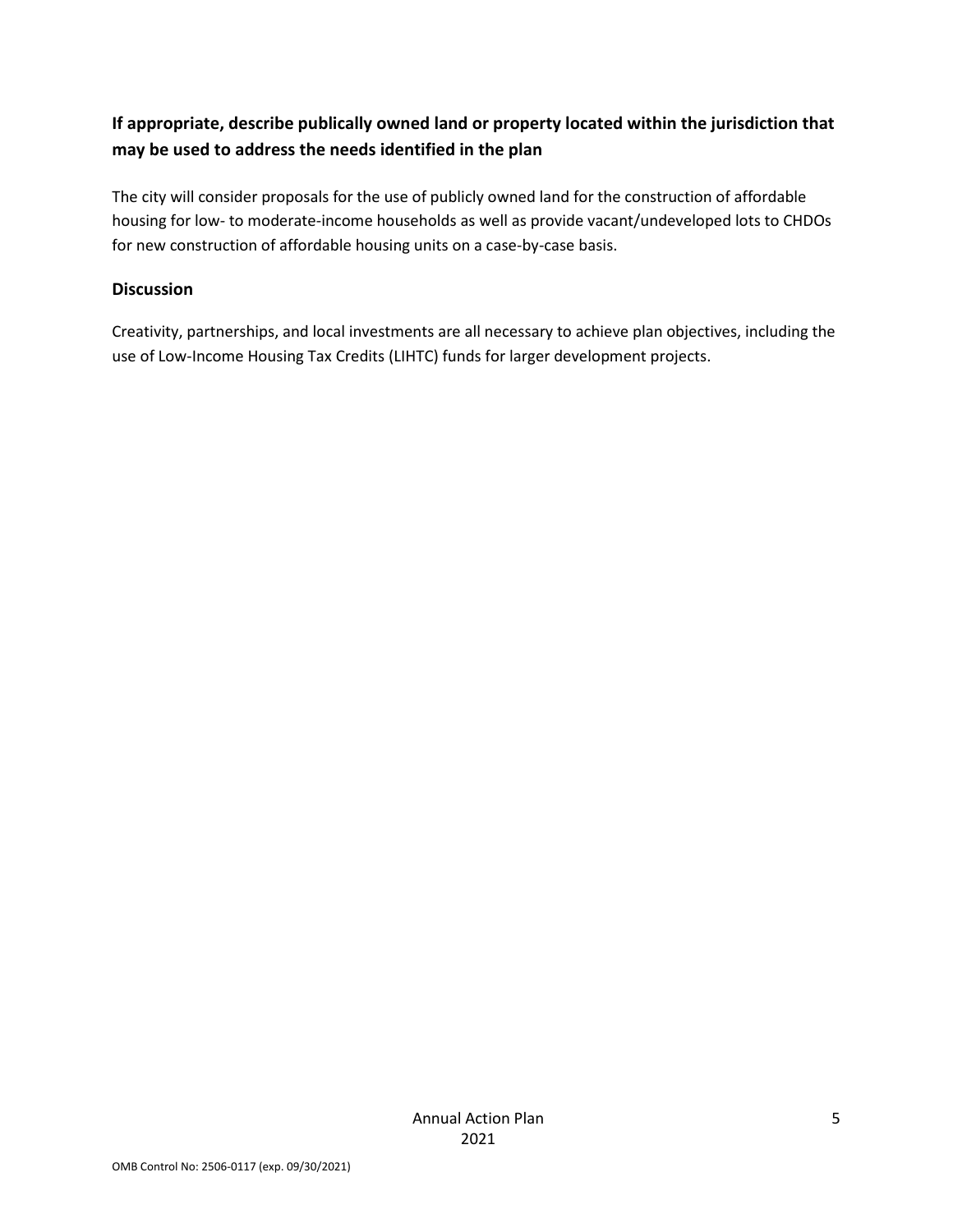# **Annual Goals and Objectives**

# **AP-20 Annual Goals and Objectives**

### **Goals Summary Information**

| Sort           | <b>Goal Name</b>        | <b>Start</b> | End  | Category        | Geographic | <b>Needs Addressed</b> | <b>Funding</b> | <b>Goal Outcome Indicator</b>    |
|----------------|-------------------------|--------------|------|-----------------|------------|------------------------|----------------|----------------------------------|
| Order          |                         | Year         | Year |                 | Area       |                        |                |                                  |
| 1              | Increase                | 2016         | 2020 | Affordable      | City Wide  | Affordable             | CDBG:          | Homeowner Housing Added: 2       |
|                | Affordable              |              |      | Housing         |            | Housing                | \$500,000      | Household Housing Unit           |
|                | <b>Housing</b>          |              |      |                 |            |                        | HOME:          | <b>Homeowner Housing</b>         |
|                | Opportunities           |              |      |                 |            |                        | \$1,173,474    | Rehabilitated: 20 Household      |
|                |                         |              |      |                 |            |                        |                | <b>Housing Unit</b>              |
|                |                         |              |      |                 |            |                        |                | Direct Financial Assistance to   |
|                |                         |              |      |                 |            |                        |                | Homebuyers: 15 Households        |
|                |                         |              |      |                 |            |                        |                | Assisted                         |
|                |                         |              |      |                 |            |                        |                | Tenant-based rental assistance / |
|                |                         |              |      |                 |            |                        |                | Rapid Rehousing: 45 Households   |
|                |                         |              |      |                 |            |                        |                | Assisted                         |
| $\overline{2}$ | <b>End Homelessness</b> | 2016         | 2020 | <b>Homeless</b> | City Wide  | Homelessness           | ESG:           | Tenant-based rental assistance / |
|                |                         |              |      |                 |            |                        | \$356,500      | Rapid Rehousing: 41 Households   |
|                |                         |              |      |                 |            |                        |                | Assisted                         |
|                |                         |              |      |                 |            |                        |                | Homeless Person Overnight        |
|                |                         |              |      |                 |            |                        |                | Shelter: 1375 Persons Assisted   |
|                |                         |              |      |                 |            |                        |                | Homelessness Prevention: 100     |
|                |                         |              |      |                 |            |                        |                | <b>Persons Assisted</b>          |
|                |                         |              |      |                 |            |                        |                | Other: 200 Other                 |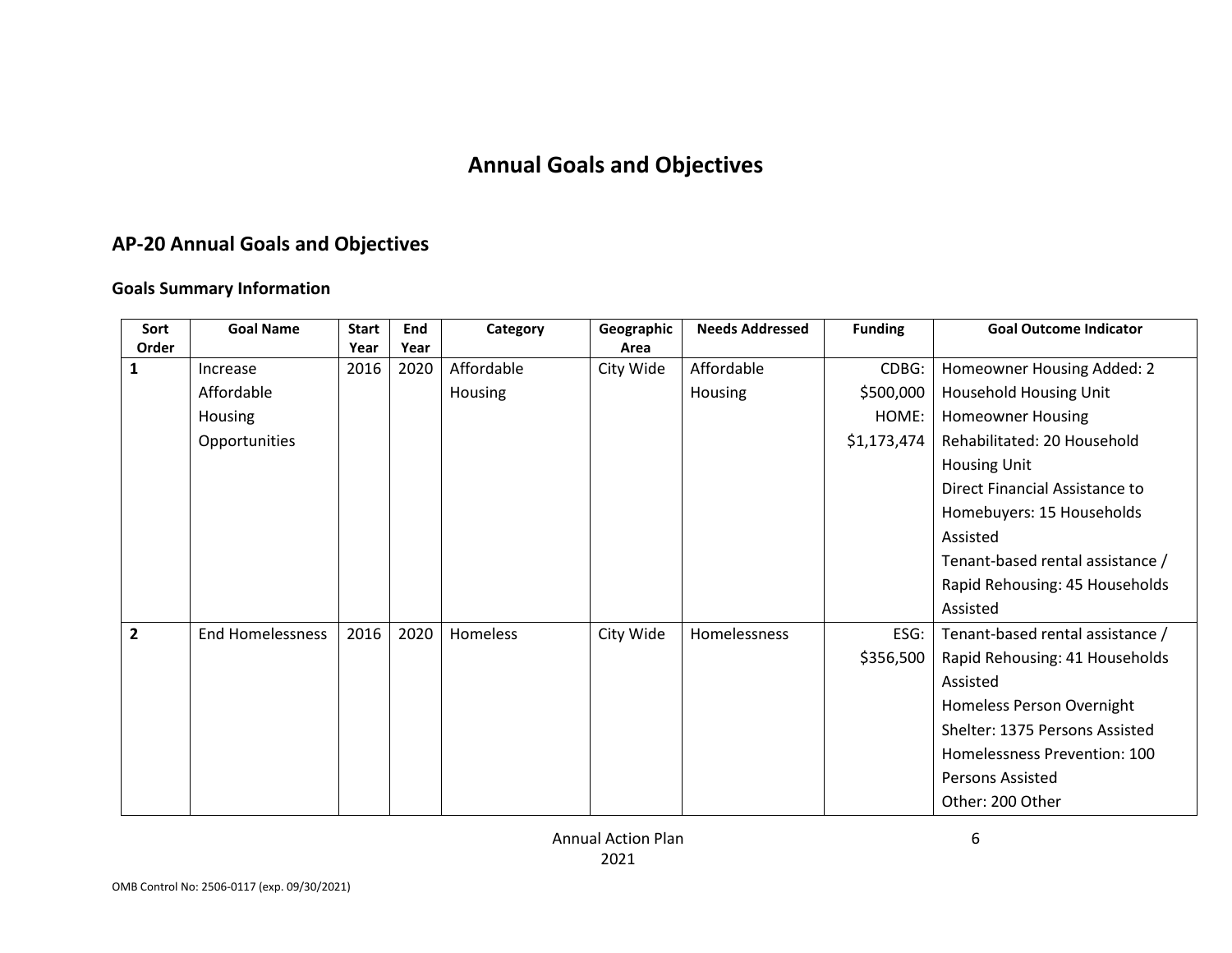| Sort  | <b>Goal Name</b> | <b>Start</b> | End  | Category                | Geographic | <b>Needs Addressed</b>   | <b>Funding</b> | <b>Goal Outcome Indicator</b>        |
|-------|------------------|--------------|------|-------------------------|------------|--------------------------|----------------|--------------------------------------|
| Order |                  | Year         | Year |                         | Area       |                          |                |                                      |
| 3     | Promote          | 2016         | 2020 | Non-Housing             | City Wide  | Economic                 | CDBG:          | Facade treatment/business            |
|       | Economic         |              |      | Community               |            | Development              | \$460,000      | building rehabilitation: 1 Business  |
|       | Development      |              |      | Development             |            |                          |                | Jobs created/retained: 12 Jobs       |
|       |                  |              |      |                         |            |                          |                | Businesses assisted: 12 Businesses   |
|       |                  |              |      |                         |            |                          |                | Assisted                             |
| 4     | Provide Public   | 2016         | 2020 | <b>Homeless</b>         | City Wide  | <b>Public Services</b>   | CDBG:          | Public service activities other than |
|       | Services         |              |      | Non-Homeless            |            |                          | \$625,706      | Low/Moderate Income Housing          |
|       |                  |              |      | <b>Special Needs</b>    |            |                          |                | Benefit: 2632 Persons Assisted       |
| 5     | Invest in Public | 2016         | 2020 | Non-Housing             | City Wide  | <b>Public Facilities</b> | CDBG:          | Public Facility or Infrastructure    |
|       | Facilities and   |              |      | Community               |            | and                      | \$5,198,801    | Activities other than                |
|       | Infrastructure   |              |      | Development             |            | Infrastructure           |                | Low/Moderate Income Housing          |
|       |                  |              |      |                         |            |                          |                | Benefit: 59880 Persons Assisted      |
| 6     | Manage Funds     | 2016         | 2020 | <b>General Planning</b> | City Wide  | Planning and             | CDBG:          | Other: 0 Other                       |
|       | Effectively and  |              |      | and                     |            | Administration           | \$756,546      |                                      |
|       | Efficiently      |              |      | Administration          |            |                          | HOME:          |                                      |
|       |                  |              |      |                         |            |                          | \$124,649      |                                      |
|       |                  |              |      |                         |            |                          | ESG: \$28,137  |                                      |

**Table 2 – Goals Summary** 

### **Goal Descriptions**

| <b>Goal Name</b>   | Increase Affordable Housing Opportunities                                                                                 |
|--------------------|---------------------------------------------------------------------------------------------------------------------------|
| Goal               | The funds used to support this priority are designed to increase affordable housing opportunities in the City of Norfolk. |
| <b>Description</b> | These activities include but are not limited to: homeowner and rental rehabilitation, Community Housing Development       |
|                    | Organization (CHDO) activities, homebuyer assistance, and tenant-based rental assistance.                                 |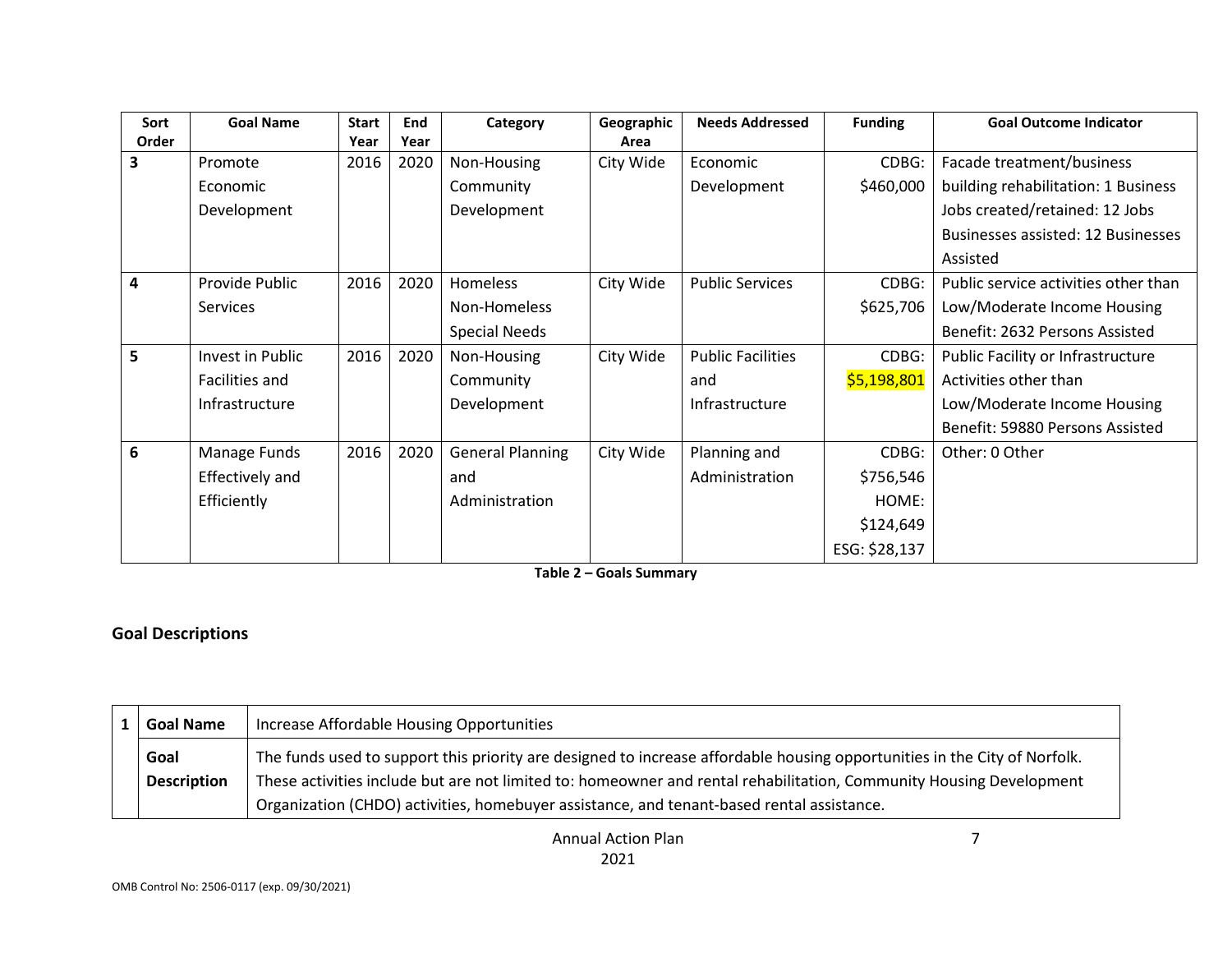| $\mathbf{2}$ | <b>Goal Name</b>           | <b>End Homelessness</b>                                                                                                                                                                                                                                                                                                                                                                                                                                                                                                                                                  |
|--------------|----------------------------|--------------------------------------------------------------------------------------------------------------------------------------------------------------------------------------------------------------------------------------------------------------------------------------------------------------------------------------------------------------------------------------------------------------------------------------------------------------------------------------------------------------------------------------------------------------------------|
|              | Goal<br><b>Description</b> | The funds used to support this goal are designed to assist in the end of homelessness throughout the City of<br>Norfolk. These activities include but are not limited to: homeless street outreach, homelessness prevention services, rapid<br>re-housing, emergency shelters, and other supportive services.                                                                                                                                                                                                                                                            |
| 3            | <b>Goal Name</b>           | Promote Economic Development                                                                                                                                                                                                                                                                                                                                                                                                                                                                                                                                             |
|              | Goal<br><b>Description</b> | The funds used to support this priority are designed to encourage economic development and job creation in the City of<br>Norfolk. These activities include but are not limited to: financial assistance to microenterprises and small businesses,<br>technical assistance, and the rehabilitation of commercial and industrial buildings.                                                                                                                                                                                                                               |
| 4            | <b>Goal Name</b>           | <b>Provide Public Services</b>                                                                                                                                                                                                                                                                                                                                                                                                                                                                                                                                           |
|              | Goal<br><b>Description</b> | The funds used to support this goal are designed to provide services to low- and moderate- income individuals and families<br>in the City of Norfolk. Services may include, but are not limited to: emergency food assistance, health and dental care,<br>housing counseling, workforce development, emergency rent and utility assistance, permanent supportive housing, and<br>supportive services for special needs populations including the homeless, elderly, mentally ill, victims of domestic violence,<br>people affected by HIV, and people with disabilities. |
| 5            | <b>Goal Name</b>           | Invest in Public Facilities and Infrastructure                                                                                                                                                                                                                                                                                                                                                                                                                                                                                                                           |
|              | Goal<br><b>Description</b> | The funds used to support this priority are designed to improve the quality of life for low- and moderate- income residents<br>of the City of Norfolk through public facility and infrastructure improvements. This may include but is not limited to: the<br>construction or rehabilitation of public facilities (fire stations, libraries, recreation centers and community facilities), public<br>infrastructure (roads and sidewalks, water, wastewater, and stormwater systems), or parks and playgrounds.                                                          |
| 6            | <b>Goal Name</b>           | Manage Funds Effectively and Efficiently                                                                                                                                                                                                                                                                                                                                                                                                                                                                                                                                 |
|              | Goal<br><b>Description</b> | The funds used to support this priority are designed to promote the efficient and effective use of federal funds. This may<br>include but is not limited to: program administration and oversight, capacity building and training, program monitoring,<br>prospective environmental reviews, and the development of housing, community, and functional plans.                                                                                                                                                                                                            |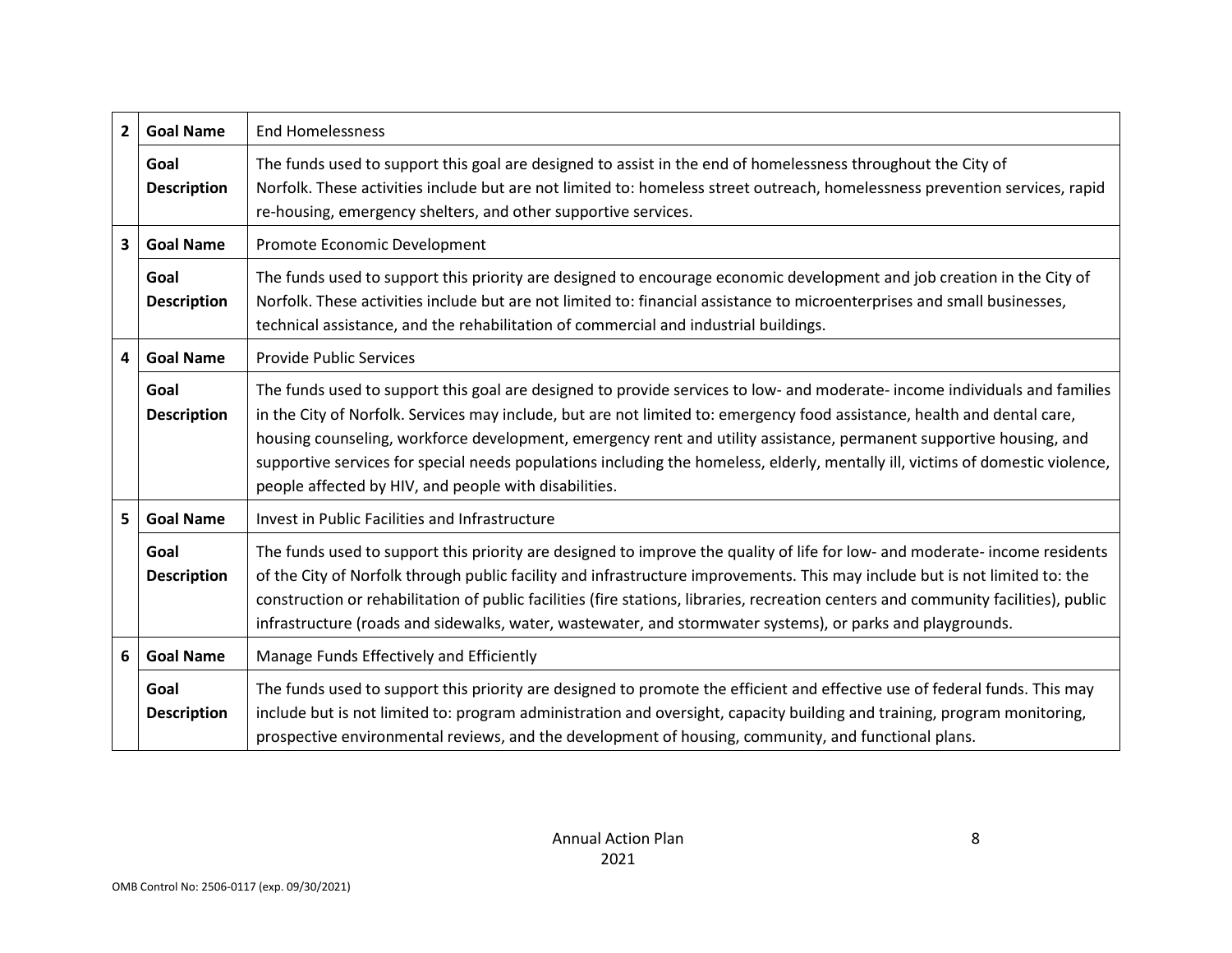# **Projects**

# **AP-35 Projects – 91.220(d) Introduction**

The FY 2022 (PY2021) Annual Action Plan sets goals to: Increase affordable housing opportunities by creating and preserving homes and encouraging homeownership; End homelessness by supporting wrap-around services for chronically homeless individuals and those at-risk of homelessness; Promote economic development by helping small businesses access to capital and technical assistance; Provide public services to meet the wide and varying needs of low- and moderate- income individuals including those with special needs; Invest in public facilities and infrastructure to strengthen Norfolk's neighborhoods and create suitable living environments, and manage funds effectively and efficiently.

#### **Projects**

| #  | <b>Project Name</b>                                                                        |
|----|--------------------------------------------------------------------------------------------|
| 1  | <b>LGBT Life Center-CHAP Norfolk</b>                                                       |
| 2  | The Up Center-Parents as Teachers                                                          |
| 3  | City of Norfolk-Department of Economic Development-Norfolk WORKS                           |
| 4  | City of Norfolk-Dept. of Human Services-Emergency Utility Payment                          |
| 5  | Norfolk Redevelopment & Housing Authority-HomeNet                                          |
| 6  | City of Norfolk-Dept. of Police-Crisis Intervention Team (CIT) Assessment Center           |
| 7  | City of Norfolk-Community Services Board-Crisis Intervention Team (CIT) Assessment Center  |
| 8  | Park Place Health & Dental Clinic                                                          |
| 9  | St. Columba-Homeless Advocate & Day Center Assistant                                       |
| 10 | St. Columba-Next Step Transitional Housing                                                 |
| 11 | The Planning Council-Continuum of Care                                                     |
| 12 | The Salvation Army-HOPE Day Center                                                         |
| 13 | The Salvation Army-HOPE Village Transitional Housing                                       |
| 14 | Virginia Supportive Housing-Gosnold and Church Street Station Apartments                   |
| 15 | Homeowner Rehabilitation and Repair Program                                                |
| 16 | City of Norfolk-Dept. of Economic Development-Capital Access Program (Reimbursable Grants) |
|    | City of Norfolk-Dept. of Economic Development-Capital Access Program (Microenterprise      |
| 17 | Grants)                                                                                    |
| 18 | City of Norfolk-Grant Administration & Planning                                            |
| 19 | City of Norfolk-St. Paul's Area Transformation Road Design                                 |
|    | City of Norfolk-Recreation, Parks and Open Space-Oakmont North Park and Playground         |
| 20 | Improvements                                                                               |
| 21 | Section 108 Loan Debt Service-Richard A Tucker Memorial Library                            |

Annual Action Plan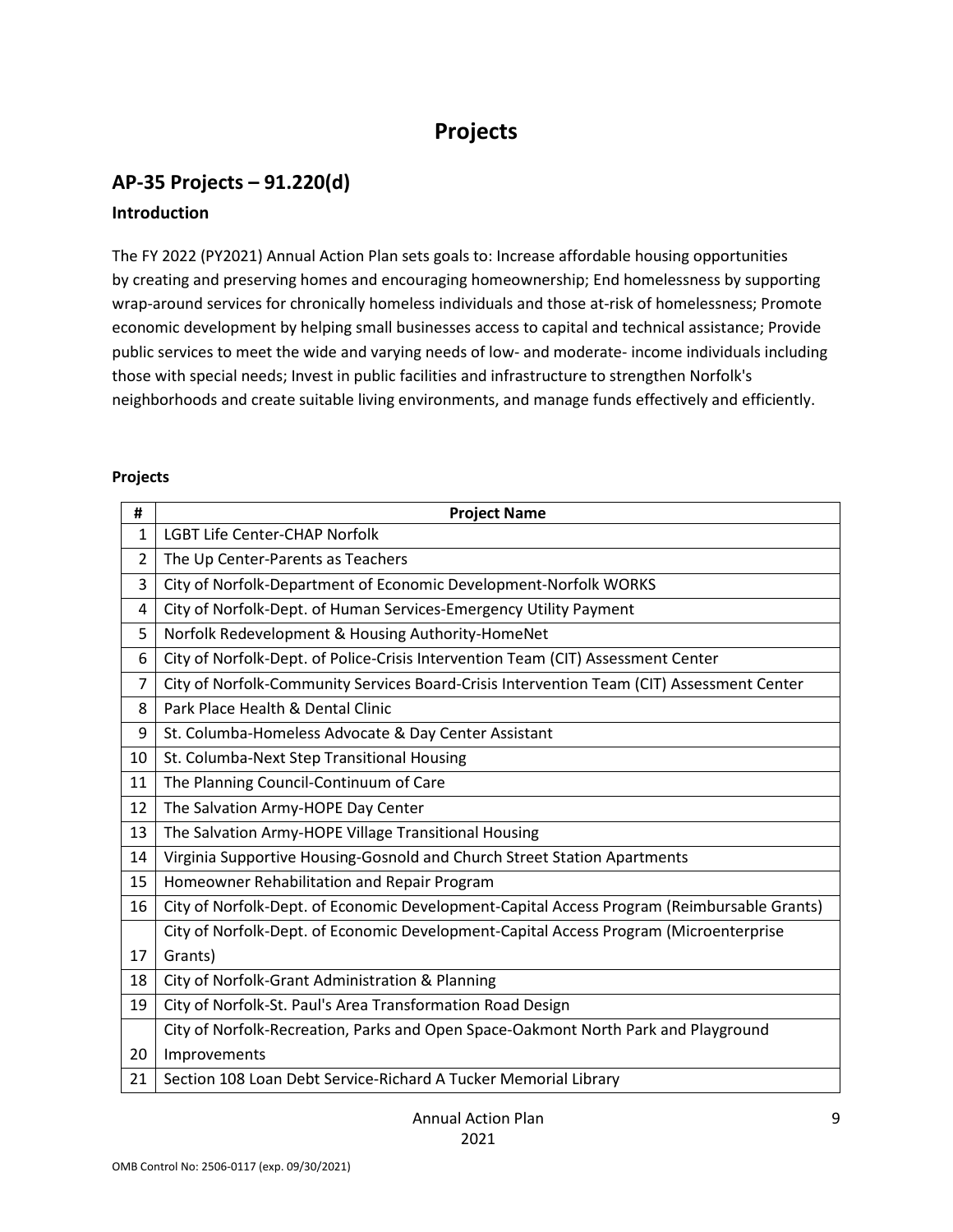| #  | <b>Project Name</b>                                               |
|----|-------------------------------------------------------------------|
| 22 | Norfolk Fire-Rescue Department-Fire Station 11 Construction       |
| 23 | City of Norfolk-Office of Resilience-Ohio Creek Watershed Project |
| 24 | FY 2022 ESG Activities                                            |
| 25 | HOME-NRHA-Community Housing Development Organization Set Aside    |
| 26 | <b>HOME-NRHA Administration</b>                                   |
| 27 | HOME-NRHA Homebuyer Assistance                                    |
| 28 | HOME-Norfolk Community Services Board-TBRA                        |
| 29 | <b>Norfolk Fire-Rescue: Ladder Truck</b>                          |
| 30 | <b>East Ocean View Basketball Courts</b>                          |
| 31 | <b>North Fox Hall Park Improvements</b>                           |
| 32 | <b>Ballentine Park Playground Improvement Project</b>             |

#### **Table 3 - Project Information**

### **Describe the reasons for allocation priorities and any obstacles to addressing underserved needs**

The city developed its priorities and allocations based on available data, surveys, and discussions with stakeholders and residents. The city will continue to support non-profit agencies, homeless providers, the local housing authority, and special needs groups to meet the needs of underserved persons throughout the community. The primary obstacle in meeting underserved needs remains lack of funding. Federal and state and local funding simply isn't enough to meet demand.

Projects are selected based upon the following criteria:

- Meeting the statutory requirements of the CDBG, HOME and ESG programs;
- Meeting the needs of LMI residents;
- Focusing on low- and moderate-income areas;
- Coordination and leveraging of resources;
- Response to identified community needs;
- Sustainability and/or long-term impact, and
- Ability to demonstrate measurable progress and success.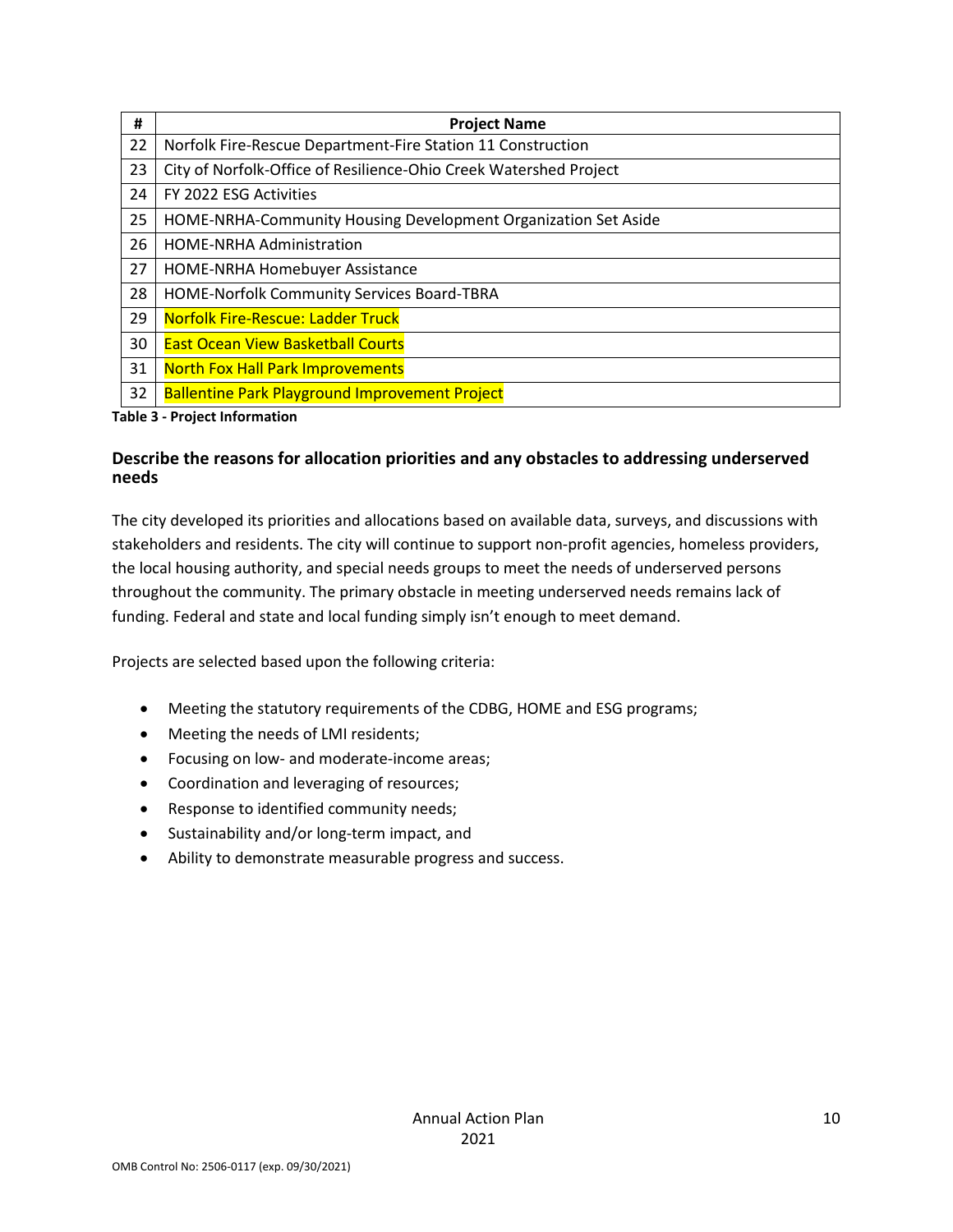**AP-38 Project Summary** 

**Project Summary Information**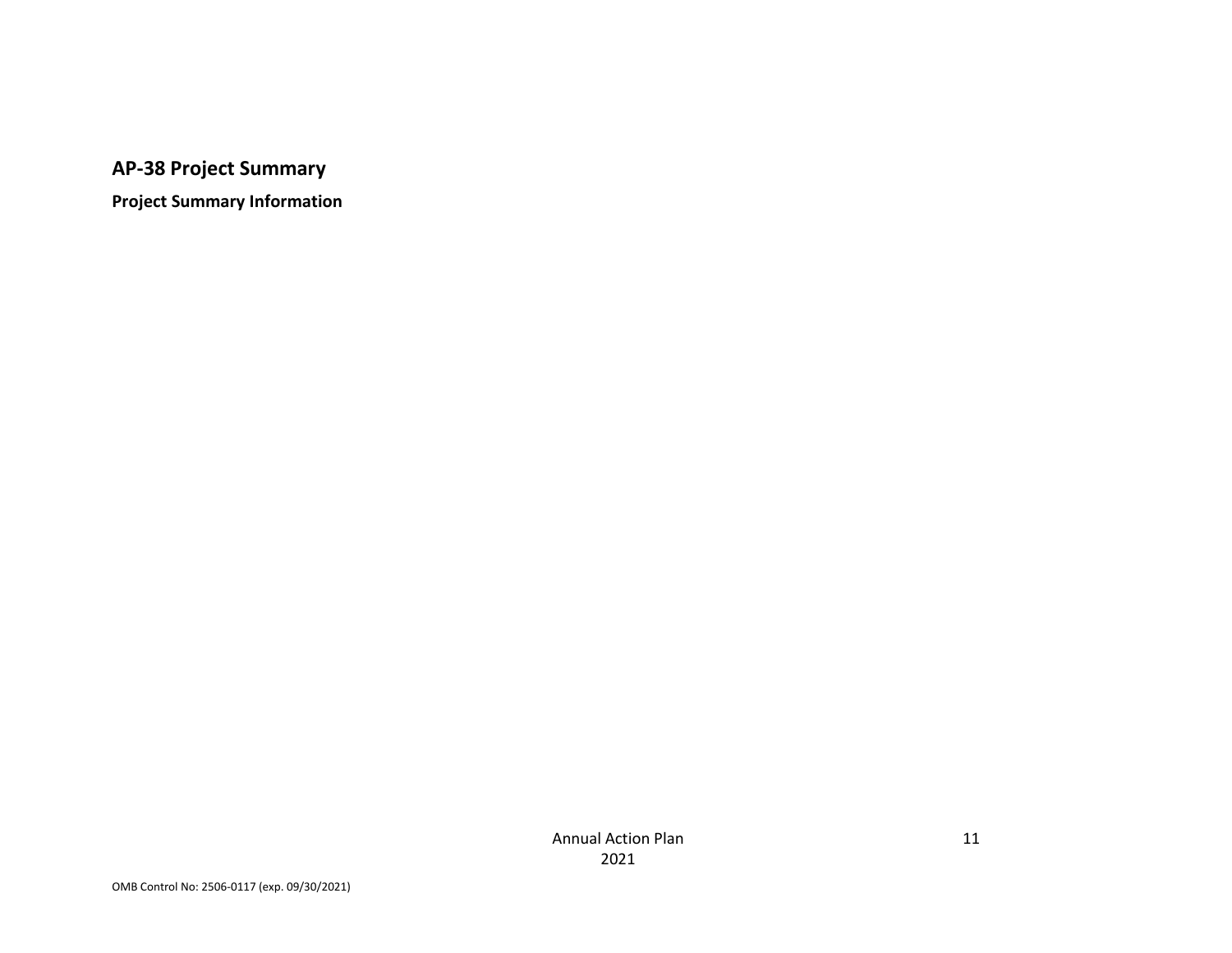| $\mathbf{1}$            | <b>Project Name</b>                                                                                        | <b>LGBT Life Center-CHAP Norfolk</b>                                                                                                                                                                                                                                                                                                                                                                                                                                                                                                                                                                                                                   |
|-------------------------|------------------------------------------------------------------------------------------------------------|--------------------------------------------------------------------------------------------------------------------------------------------------------------------------------------------------------------------------------------------------------------------------------------------------------------------------------------------------------------------------------------------------------------------------------------------------------------------------------------------------------------------------------------------------------------------------------------------------------------------------------------------------------|
|                         | <b>Target Area</b>                                                                                         | City Wide                                                                                                                                                                                                                                                                                                                                                                                                                                                                                                                                                                                                                                              |
|                         | <b>Goals Supported</b>                                                                                     | <b>Provide Public Services</b>                                                                                                                                                                                                                                                                                                                                                                                                                                                                                                                                                                                                                         |
|                         | <b>Needs Addressed</b>                                                                                     | <b>Public Services</b>                                                                                                                                                                                                                                                                                                                                                                                                                                                                                                                                                                                                                                 |
|                         | <b>Funding</b>                                                                                             | CDBG: \$33,840                                                                                                                                                                                                                                                                                                                                                                                                                                                                                                                                                                                                                                         |
|                         | <b>Description</b>                                                                                         | The CHAP Norfolk Program provides assistance to homeless persons to<br>obtain affordable housing and related supportive services to enable<br>persons with special needs (HIV/AIDS) to live with dignity and maintain<br>housing.                                                                                                                                                                                                                                                                                                                                                                                                                      |
|                         | <b>Target Date</b>                                                                                         | 6/30/2022                                                                                                                                                                                                                                                                                                                                                                                                                                                                                                                                                                                                                                              |
|                         | <b>Estimate the number</b><br>and type of families<br>that will benefit from<br>the proposed<br>activities | 50 Persons                                                                                                                                                                                                                                                                                                                                                                                                                                                                                                                                                                                                                                             |
|                         | <b>Location Description</b>                                                                                | 3309 Granby Street, Norfolk, VA 23504                                                                                                                                                                                                                                                                                                                                                                                                                                                                                                                                                                                                                  |
|                         | <b>Planned Activities</b>                                                                                  | The LGBT Life Center, CHAP Norfolk, will enroll literally homeless<br>persons living with HIV into the project as vacancies become available<br>and ensure participants are stably housed for at least 7 months.<br>Complete property management activities including landlord<br>negotiation and contracts completion, housing quality inspections,<br>assessing client's housing needs, provide life skills education to support<br>independent living, and maintain services to help participants become<br>more self-sufficient including increasing income. The Housing Specialist<br>serves as primary liaison between participant and landlord. |
| $\overline{\mathbf{c}}$ | <b>Project Name</b>                                                                                        | The Up Center-Parents as Teachers                                                                                                                                                                                                                                                                                                                                                                                                                                                                                                                                                                                                                      |
|                         | <b>Target Area</b>                                                                                         | City Wide                                                                                                                                                                                                                                                                                                                                                                                                                                                                                                                                                                                                                                              |
|                         | <b>Goals Supported</b>                                                                                     | <b>Provide Public Services</b>                                                                                                                                                                                                                                                                                                                                                                                                                                                                                                                                                                                                                         |
|                         | <b>Needs Addressed</b>                                                                                     | <b>Public Services</b>                                                                                                                                                                                                                                                                                                                                                                                                                                                                                                                                                                                                                                 |
|                         | <b>Funding</b>                                                                                             | CDBG: \$22,561                                                                                                                                                                                                                                                                                                                                                                                                                                                                                                                                                                                                                                         |
|                         | <b>Description</b>                                                                                         | The Up-Center's Parents as Teachers program improves parenting<br>practices and parent knowledge of early childhood development,<br>screens children for development and health issues, and links families<br>to community resources.                                                                                                                                                                                                                                                                                                                                                                                                                  |
|                         | <b>Target Date</b>                                                                                         | 6/30/2022                                                                                                                                                                                                                                                                                                                                                                                                                                                                                                                                                                                                                                              |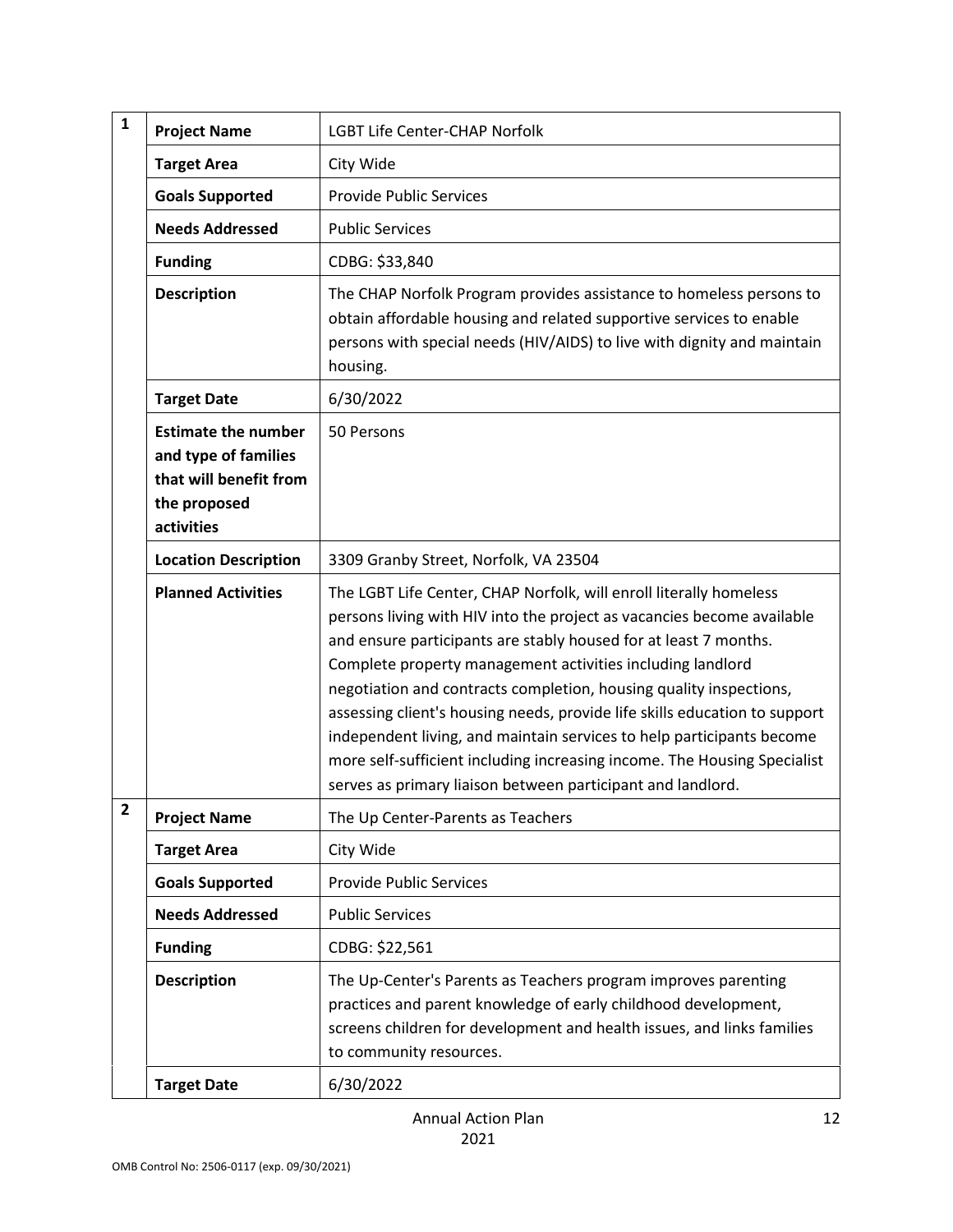|   | <b>Estimate the number</b><br>and type of families<br>that will benefit from<br>the proposed<br>activities | 290 Persons                                                                                                                                                                                                                                                                                                                                                                                                                                                                                                                                                    |  |  |  |
|---|------------------------------------------------------------------------------------------------------------|----------------------------------------------------------------------------------------------------------------------------------------------------------------------------------------------------------------------------------------------------------------------------------------------------------------------------------------------------------------------------------------------------------------------------------------------------------------------------------------------------------------------------------------------------------------|--|--|--|
|   | <b>Location Description</b>                                                                                | 150 Boush Street, Suite 500, Norfolk, VA 23510                                                                                                                                                                                                                                                                                                                                                                                                                                                                                                                 |  |  |  |
|   | <b>Planned Activities</b>                                                                                  | The Up-Center will provide home visits by trained and supervised<br>parent educators for Norfolk families consisting of children prenatal to<br>the entrance of kindergarten, who are at risk of child abuse/neglect<br>and/or developmental delays. Conduct screening of children for<br>developmental delays and health issues such as vision and hearing.<br>Individualized visits are based on the on-going assessment of need.                                                                                                                            |  |  |  |
| 3 | <b>Project Name</b>                                                                                        | City of Norfolk-Department of Economic Development-Norfolk WORKS                                                                                                                                                                                                                                                                                                                                                                                                                                                                                               |  |  |  |
|   | <b>Target Area</b>                                                                                         | City Wide                                                                                                                                                                                                                                                                                                                                                                                                                                                                                                                                                      |  |  |  |
|   | <b>Goals Supported</b>                                                                                     | <b>Provide Public Services</b>                                                                                                                                                                                                                                                                                                                                                                                                                                                                                                                                 |  |  |  |
|   | <b>Needs Addressed</b>                                                                                     | <b>Public Services</b>                                                                                                                                                                                                                                                                                                                                                                                                                                                                                                                                         |  |  |  |
|   | <b>Funding</b>                                                                                             | CDBG: \$75,238                                                                                                                                                                                                                                                                                                                                                                                                                                                                                                                                                 |  |  |  |
|   | <b>Description</b>                                                                                         | Norfolk Works provides career readiness services for low- and<br>moderate-income residents, directly connects residents to employment<br>opportunities, and places residents into local, no-cost training<br>opportunities.                                                                                                                                                                                                                                                                                                                                    |  |  |  |
|   | <b>Target Date</b>                                                                                         | 6/30/2022                                                                                                                                                                                                                                                                                                                                                                                                                                                                                                                                                      |  |  |  |
|   | <b>Estimate the number</b><br>and type of families<br>that will benefit from<br>the proposed<br>activities | 150 Persons                                                                                                                                                                                                                                                                                                                                                                                                                                                                                                                                                    |  |  |  |
|   | <b>Location Description</b>                                                                                | 100 Bank Street Norfolk, VA 23510                                                                                                                                                                                                                                                                                                                                                                                                                                                                                                                              |  |  |  |
|   | <b>Planned Activities</b>                                                                                  | Norfolk WORKS will provide career readiness services both in person<br>and virtually. Significantly increase employment services for additional<br>Norfolk residents annually, with a focus on the St. Paul's community.<br>Place residents into local, no-cost training opportunities, including<br>Authority. Provide resume and online application assistance; job leads,<br>searches, and placements; career assessments and exploration;<br>connections to workforce opportunities; and other supportive services<br>for job skills training and funding. |  |  |  |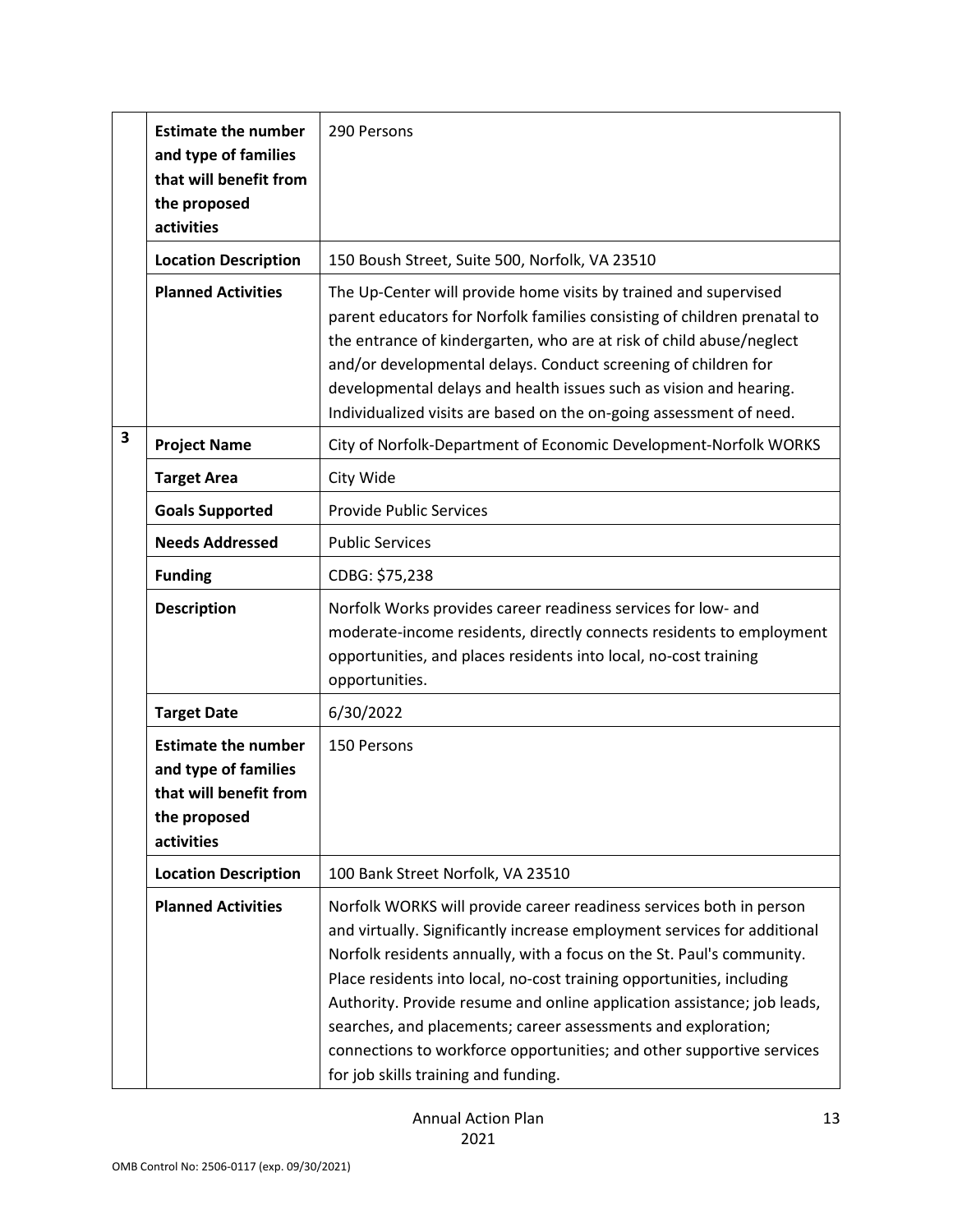| $\overline{\mathbf{4}}$ | <b>Project Name</b>                                                                                        | City of Norfolk-Dept. of Human Services-Emergency Utility Payment                                                                                                                                                                                                                                                 |
|-------------------------|------------------------------------------------------------------------------------------------------------|-------------------------------------------------------------------------------------------------------------------------------------------------------------------------------------------------------------------------------------------------------------------------------------------------------------------|
|                         | <b>Target Area</b>                                                                                         | City Wide                                                                                                                                                                                                                                                                                                         |
|                         | <b>Goals Supported</b>                                                                                     | <b>Provide Public Services</b>                                                                                                                                                                                                                                                                                    |
|                         | <b>Needs Addressed</b>                                                                                     | <b>Public Services</b>                                                                                                                                                                                                                                                                                            |
|                         | <b>Funding</b>                                                                                             | CDBG: \$28,500                                                                                                                                                                                                                                                                                                    |
|                         | <b>Description</b>                                                                                         | NDHS will provide financial assistance towards utility payments for<br>income eligible households to prevent imminent loss of their utilities in<br>their primary residence.                                                                                                                                      |
|                         | <b>Target Date</b>                                                                                         | 6/30/2022                                                                                                                                                                                                                                                                                                         |
|                         | <b>Estimate the number</b><br>and type of families<br>that will benefit from<br>the proposed<br>activities | 50 Persons                                                                                                                                                                                                                                                                                                        |
|                         | <b>Location Description</b>                                                                                | 741 Monticello Avenue, Norfolk, VA 23510                                                                                                                                                                                                                                                                          |
|                         | <b>Planned Activities</b>                                                                                  | NDHS will help low-income households maintain water service or<br>reconnect water service due to non-payment. Provide one-time funding<br>to prevent disconnection of water services for households with young<br>children, the elderly, and the disabled for a credit of up to \$500.00 per<br>household.        |
| 5                       | <b>Project Name</b>                                                                                        | Norfolk Redevelopment & Housing Authority-HomeNet                                                                                                                                                                                                                                                                 |
|                         | <b>Target Area</b>                                                                                         | City Wide                                                                                                                                                                                                                                                                                                         |
|                         | <b>Goals Supported</b>                                                                                     | <b>Provide Public Services</b>                                                                                                                                                                                                                                                                                    |
|                         | <b>Needs Addressed</b>                                                                                     | <b>Public Services</b>                                                                                                                                                                                                                                                                                            |
|                         | <b>Funding</b>                                                                                             | CDBG: \$56,894                                                                                                                                                                                                                                                                                                    |
|                         | <b>Description</b>                                                                                         | HomeNet fosters sustainable mixed-income communities by providing<br>homeownership education classes and comprehensive housing<br>counseling. Creates individual action plans tailored to each client to<br>help potential homeowners understand their choices and promote<br>successful long-term homeownership. |
|                         | <b>Target Date</b>                                                                                         |                                                                                                                                                                                                                                                                                                                   |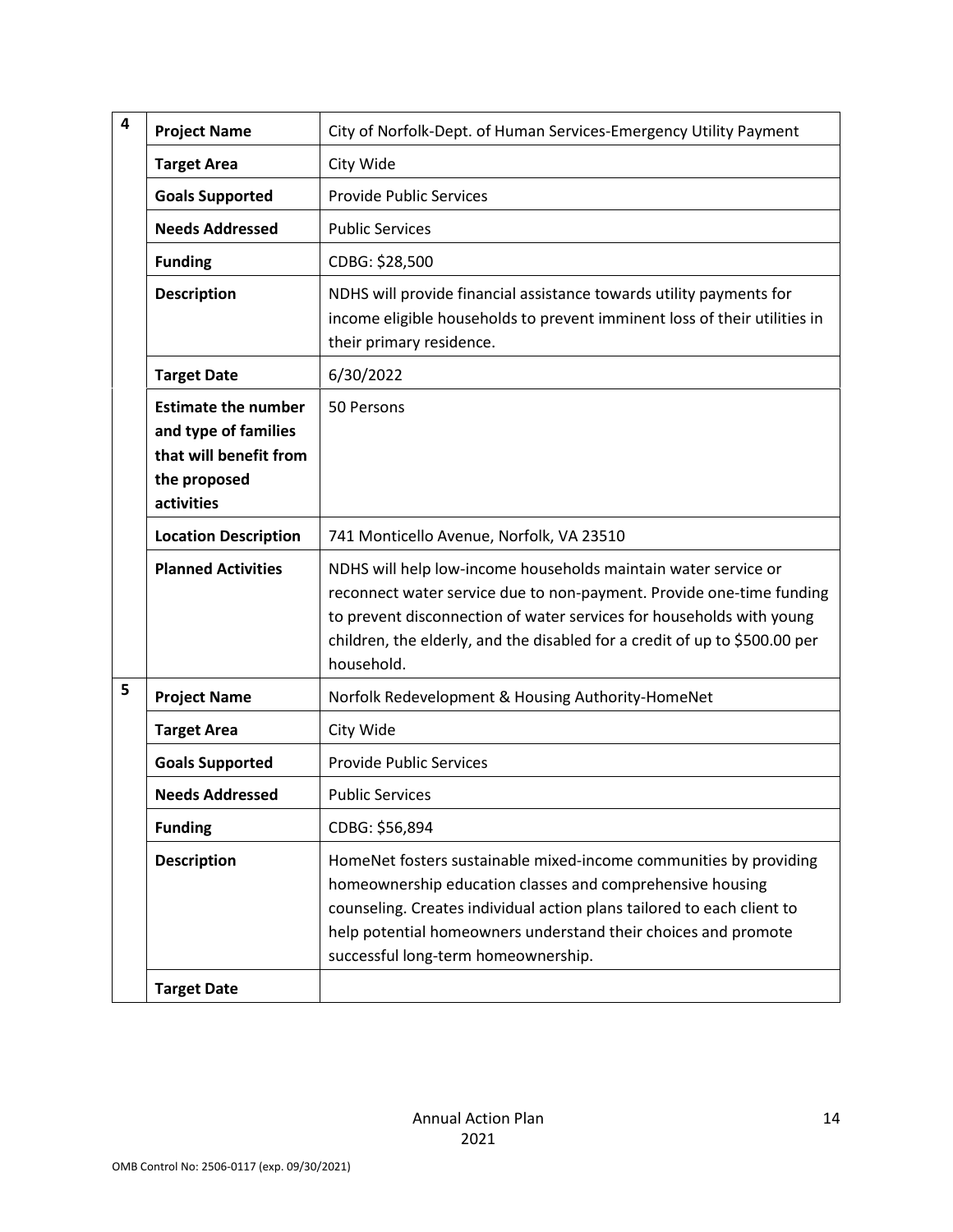|   | <b>Estimate the number</b><br>and type of families<br>that will benefit from<br>the proposed<br>activities                                | 175 Persons                                                                                                                                                                                                                                                                                                                                                                                                                                                                                                                       |
|---|-------------------------------------------------------------------------------------------------------------------------------------------|-----------------------------------------------------------------------------------------------------------------------------------------------------------------------------------------------------------------------------------------------------------------------------------------------------------------------------------------------------------------------------------------------------------------------------------------------------------------------------------------------------------------------------------|
|   | <b>Location Description</b>                                                                                                               | 555 E. Main Street, Norfolk, VA,23510                                                                                                                                                                                                                                                                                                                                                                                                                                                                                             |
|   | <b>Planned Activities</b>                                                                                                                 | HomeNet provides one-on-one comprehensive housing counseling<br>including pre and post purchase counseling; VHDA home-buyer classes;<br>and increased foreclosure prevention counseling and loss mitigation<br>technical assistance and advocacy due to job loss created by COVID-19.<br>Serves as a mediator between homeowner and lender to provide<br>technical assistance on loan modification and refinancing. Administers<br>and provides marketing and outreach for TippingPoint/Homeward<br>Norfolk down payment program. |
| 6 | <b>Project Name</b>                                                                                                                       | City of Norfolk-Dept. of Police-Crisis Intervention Team (CIT)<br><b>Assessment Center</b>                                                                                                                                                                                                                                                                                                                                                                                                                                        |
|   | <b>Target Area</b>                                                                                                                        | City Wide                                                                                                                                                                                                                                                                                                                                                                                                                                                                                                                         |
|   | <b>Goals Supported</b>                                                                                                                    | <b>Provide Public Services</b>                                                                                                                                                                                                                                                                                                                                                                                                                                                                                                    |
|   | <b>Needs Addressed</b>                                                                                                                    | <b>Public Services</b>                                                                                                                                                                                                                                                                                                                                                                                                                                                                                                            |
|   | <b>Funding</b>                                                                                                                            | CDBG: \$50,000                                                                                                                                                                                                                                                                                                                                                                                                                                                                                                                    |
|   | <b>Description</b>                                                                                                                        | The CIT Program trains law enforcement and first responders to interact<br>with individuals experiencing a crisis or dealing with symptoms of<br>mental illness. Provides a support structure to determine the best<br>course of action or treatment, provide needed assistance, and decrease<br>incarcerations.                                                                                                                                                                                                                  |
|   | Target Date                                                                                                                               | 6/30/2022                                                                                                                                                                                                                                                                                                                                                                                                                                                                                                                         |
|   | <b>Estimate the number</b><br>and type of families<br>that will benefit from<br>the proposed<br>activities<br><b>Location Description</b> | 75 Persons<br>100 Brooke Avenue, Suite 200, Norfolk, VA 23510                                                                                                                                                                                                                                                                                                                                                                                                                                                                     |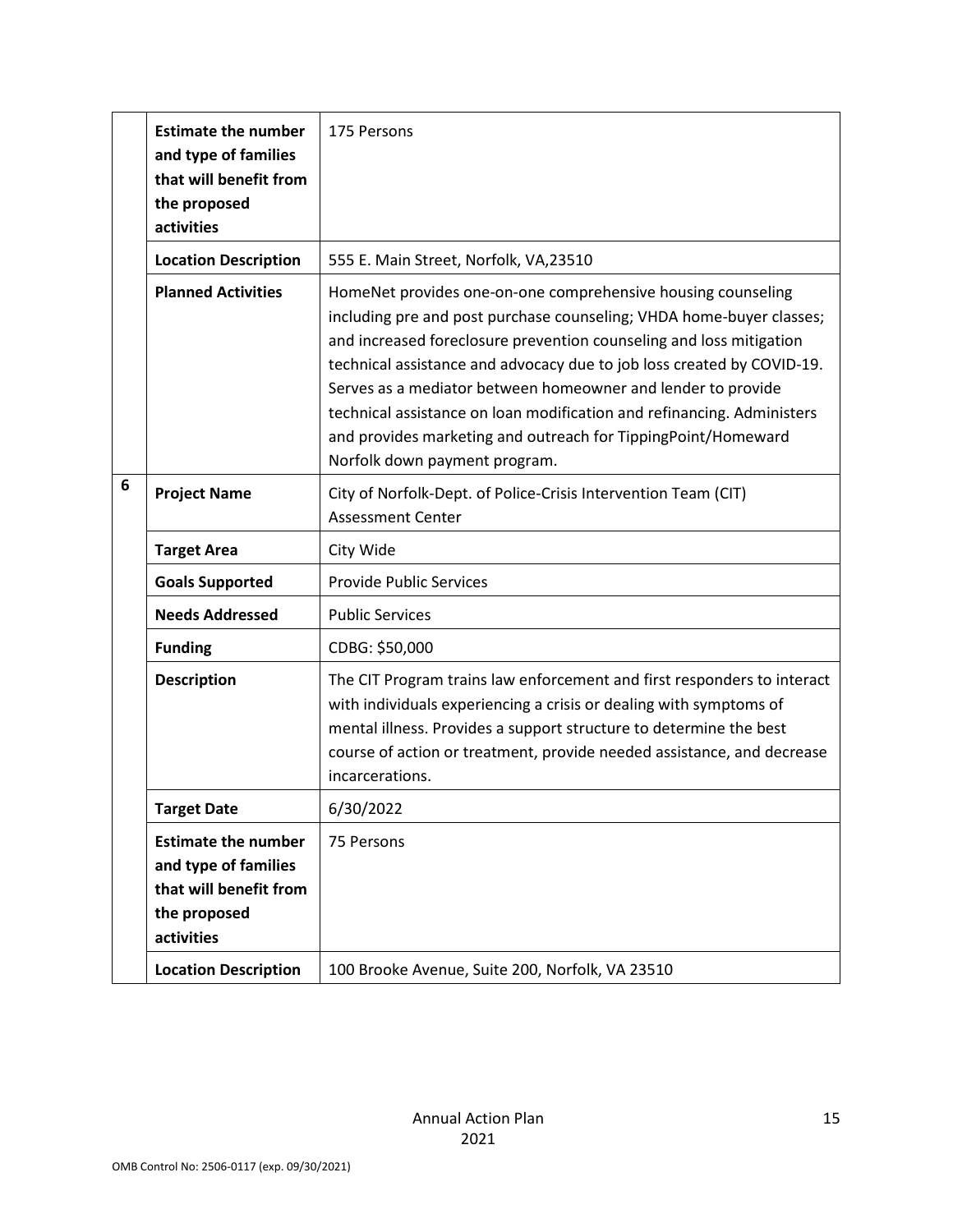|                         | <b>Planned Activities</b>                                                                                  | THE CIT Program includes a 40-hour training for law enforcement and<br>first responders to learn from mental health professionals. Funds<br>provide staff support for a dedicated assessment center that allows<br>officers to bring individuals into a therapeutic environment and<br>provides development and oversight of Peer Support Services. Officers<br>operate a dedicated community patrol that concentrates on individuals<br>in crisis. |
|-------------------------|------------------------------------------------------------------------------------------------------------|-----------------------------------------------------------------------------------------------------------------------------------------------------------------------------------------------------------------------------------------------------------------------------------------------------------------------------------------------------------------------------------------------------------------------------------------------------|
| $\overline{\mathbf{z}}$ | <b>Project Name</b>                                                                                        | City of Norfolk-Community Services Board-Crisis Intervention Team<br>(CIT) Assessment Center                                                                                                                                                                                                                                                                                                                                                        |
|                         | <b>Target Area</b>                                                                                         | City Wide                                                                                                                                                                                                                                                                                                                                                                                                                                           |
|                         | <b>Goals Supported</b>                                                                                     | <b>Provide Public Services</b>                                                                                                                                                                                                                                                                                                                                                                                                                      |
|                         | <b>Needs Addressed</b>                                                                                     | <b>Public Services</b>                                                                                                                                                                                                                                                                                                                                                                                                                              |
|                         | <b>Funding</b>                                                                                             | CDBG: \$33,000                                                                                                                                                                                                                                                                                                                                                                                                                                      |
|                         | <b>Description</b>                                                                                         | The Community Service Board partners with the Norfolk Police<br>Department to provide qualified trainers from the mental health field<br>for the CIT training programs. Provides citizens who experience<br>behavioral health and developmental disabilities quality services that<br>instill hope and recovery. Assists with the prevention of adverse<br>incidents between police and residents in mental health crisis.                          |
|                         | <b>Target Date</b>                                                                                         | 6/30/2022                                                                                                                                                                                                                                                                                                                                                                                                                                           |
|                         | <b>Estimate the number</b><br>and type of families<br>that will benefit from<br>the proposed<br>activities | 75 Persons                                                                                                                                                                                                                                                                                                                                                                                                                                          |
|                         | <b>Location Description</b>                                                                                | 7460 Tidewater Drive, Norfolk, VA 23505                                                                                                                                                                                                                                                                                                                                                                                                             |
|                         | <b>Planned Activities</b>                                                                                  | The Community Service Board CIT Coordinator provides staffing and<br>materials for CIT Norfolk Police Department training courses and<br>ensures qualified trainers are provided. Provides staffing, management<br>of peer staff, and transportation of individuals for the CIT Assessment<br>Center.                                                                                                                                               |
| 8                       | <b>Project Name</b>                                                                                        | Park Place Health & Dental Clinic                                                                                                                                                                                                                                                                                                                                                                                                                   |
|                         | <b>Target Area</b>                                                                                         | City Wide                                                                                                                                                                                                                                                                                                                                                                                                                                           |
|                         | <b>Goals Supported</b>                                                                                     | <b>Provide Public Services</b>                                                                                                                                                                                                                                                                                                                                                                                                                      |
|                         | <b>Needs Addressed</b>                                                                                     | <b>Public Services</b>                                                                                                                                                                                                                                                                                                                                                                                                                              |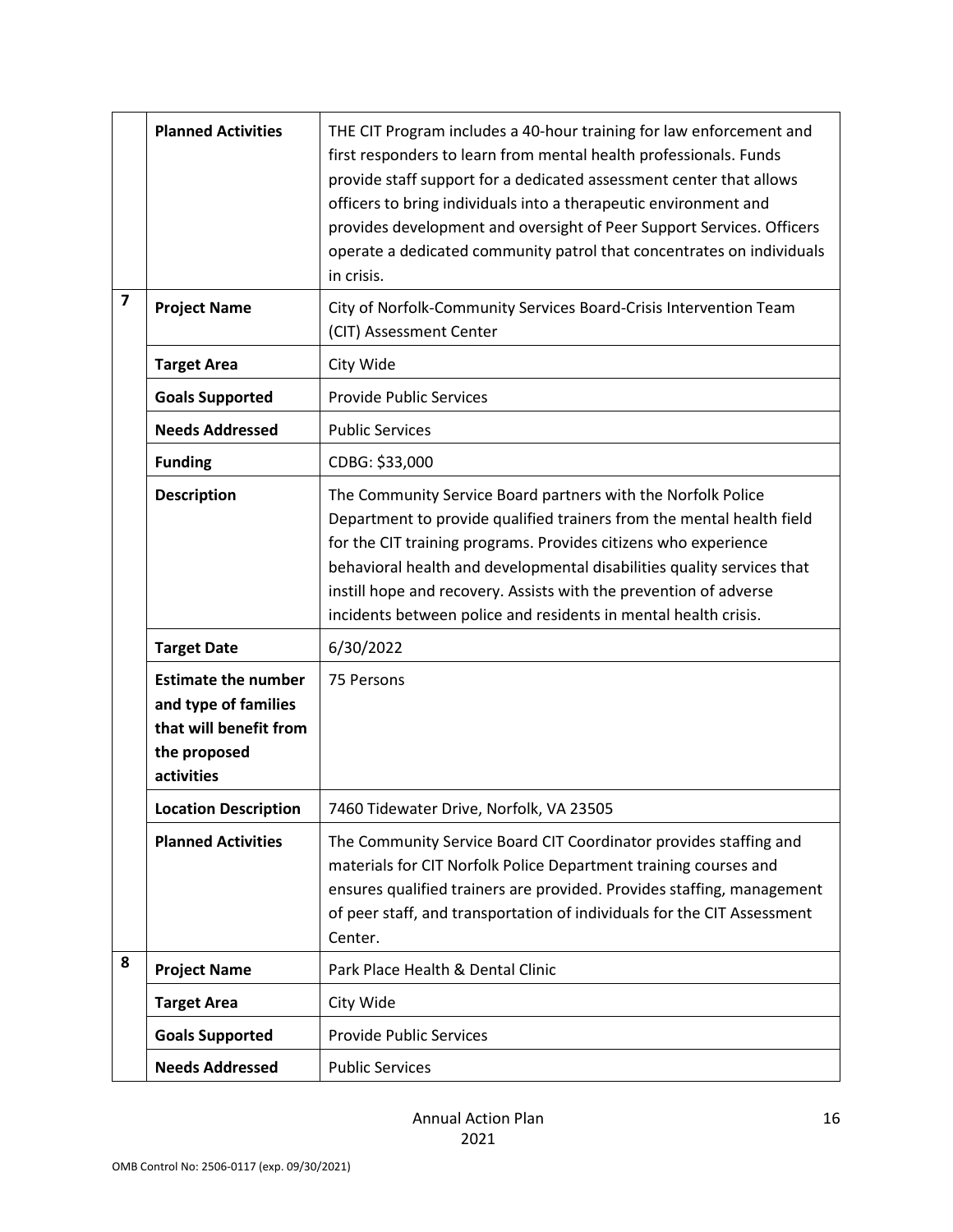|   | <b>Funding</b>                                                                                             | CDBG: \$30,080                                                                                                                                                                                                                                                                                                                                                                                                                                                                                                                                       |
|---|------------------------------------------------------------------------------------------------------------|------------------------------------------------------------------------------------------------------------------------------------------------------------------------------------------------------------------------------------------------------------------------------------------------------------------------------------------------------------------------------------------------------------------------------------------------------------------------------------------------------------------------------------------------------|
|   | <b>Description</b>                                                                                         | The Park Place Dental Clinic will provide dental services to low-income<br>and uninsured residents. Provides treatment of adverse dental<br>conditions and educational programs directed at promoting good oral<br>health.                                                                                                                                                                                                                                                                                                                           |
|   | <b>Target Date</b>                                                                                         | 6/30/2022                                                                                                                                                                                                                                                                                                                                                                                                                                                                                                                                            |
|   | <b>Estimate the number</b><br>and type of families<br>that will benefit from<br>the proposed<br>activities | 850 Persons                                                                                                                                                                                                                                                                                                                                                                                                                                                                                                                                          |
|   | <b>Location Description</b>                                                                                | 606 West 29th Street, Norfolk, VA 23508                                                                                                                                                                                                                                                                                                                                                                                                                                                                                                              |
|   | <b>Planned Activities</b>                                                                                  | Park Place Dental Clinic's services include teeth cleanings, extractions,<br>fillings, exams, x-rays, and provides dentures and partials with help<br>from local dentist volunteers and senior dental students and dental<br>assistants. Funding covers staffing and operational costs for<br>administering dental program and education on importance of good<br>oral health. Building has closed due to budgeting constraints; funding<br>should assist with re-opening of current location or relocation to a new<br>space in the Berkley Center. |
| 9 | <b>Project Name</b>                                                                                        | St. Columba-Homeless Advocate & Day Center Assistant                                                                                                                                                                                                                                                                                                                                                                                                                                                                                                 |
|   | <b>Target Area</b>                                                                                         | City Wide                                                                                                                                                                                                                                                                                                                                                                                                                                                                                                                                            |
|   | <b>Goals Supported</b>                                                                                     | <b>Provide Public Services</b>                                                                                                                                                                                                                                                                                                                                                                                                                                                                                                                       |
|   | <b>Needs Addressed</b>                                                                                     | <b>Public Services</b>                                                                                                                                                                                                                                                                                                                                                                                                                                                                                                                               |
|   | <b>Funding</b>                                                                                             | CDBG: \$20,653                                                                                                                                                                                                                                                                                                                                                                                                                                                                                                                                       |
|   | <b>Description</b>                                                                                         | St. Columba's Day Center provides emergency day shelter services to<br>homeless and at-risk adults. By providing basic need aid, at-risk<br>individuals can stretch limited income and avoid homelessness. Serves<br>as assessment point to refer homeless clients who call the Housing<br>Crisis Hotline for housing assessment.                                                                                                                                                                                                                    |
|   | <b>Target Date</b>                                                                                         | 6/30/2022                                                                                                                                                                                                                                                                                                                                                                                                                                                                                                                                            |
|   | <b>Estimate the number</b><br>and type of families<br>that will benefit from<br>the proposed<br>activities | 263 Persons                                                                                                                                                                                                                                                                                                                                                                                                                                                                                                                                          |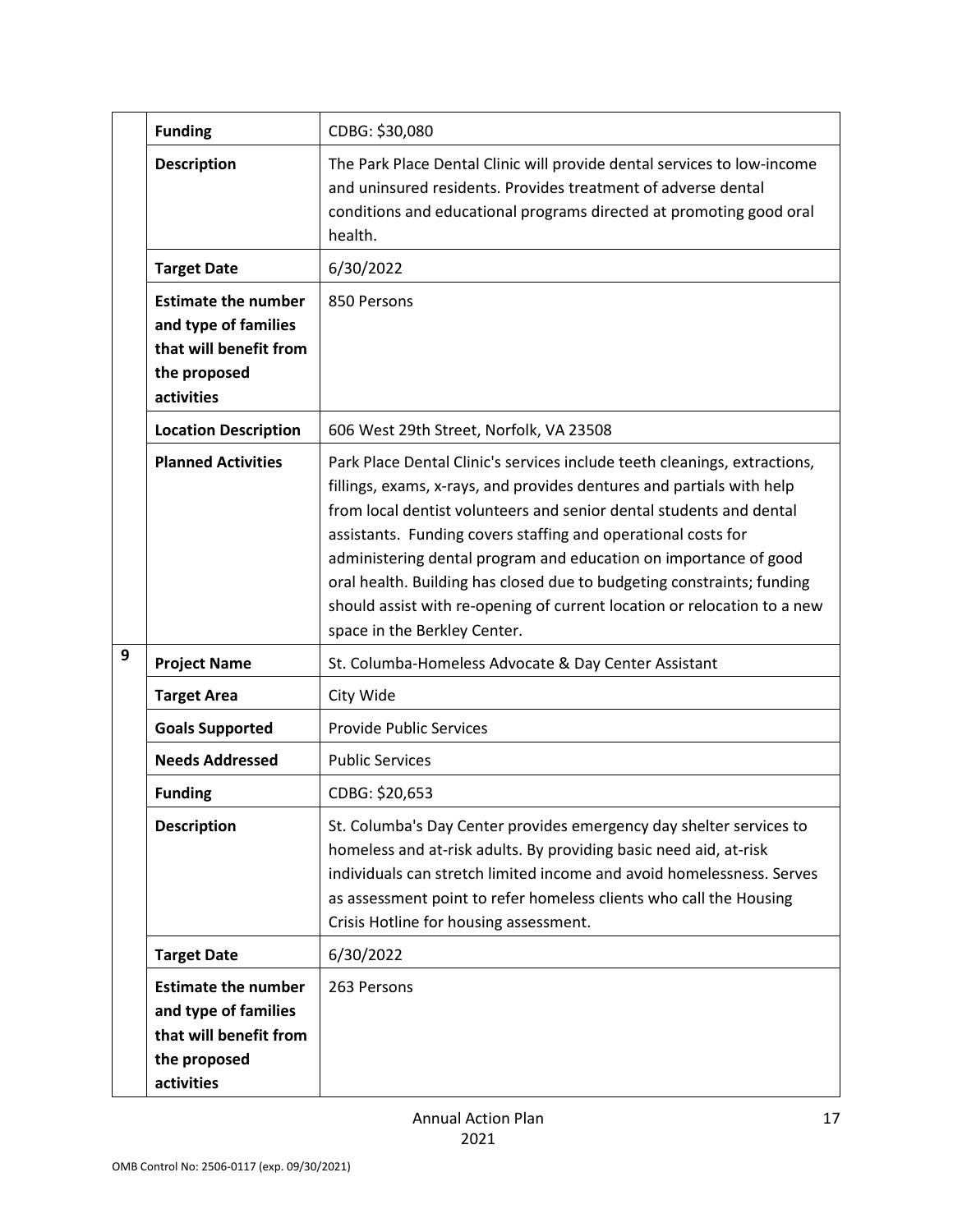|    | <b>Location Description</b>                                                                                | 2114 Lafayette Boulevard, Norfolk, VA 23509                                                                                                                                                                                                                                                                                                                                                                       |
|----|------------------------------------------------------------------------------------------------------------|-------------------------------------------------------------------------------------------------------------------------------------------------------------------------------------------------------------------------------------------------------------------------------------------------------------------------------------------------------------------------------------------------------------------|
|    |                                                                                                            |                                                                                                                                                                                                                                                                                                                                                                                                                   |
|    | <b>Planned Activities</b>                                                                                  | St. Columba's Day Center provides basic need aid including food and<br>drink, hygiene products, and clothing. Funding provides for partial<br>salary of Homeless Advocate and Day Center Assistant. Expanding<br>program by increasing clients served by 5%. Services have been<br>adjusted to respect social distancing and requiring clients and staff to<br>wear masks during interactions.                    |
| 10 | <b>Project Name</b>                                                                                        | St. Columba-Next Step Transitional Housing                                                                                                                                                                                                                                                                                                                                                                        |
|    | <b>Target Area</b>                                                                                         | City Wide                                                                                                                                                                                                                                                                                                                                                                                                         |
|    | <b>Goals Supported</b>                                                                                     | <b>Provide Public Services</b>                                                                                                                                                                                                                                                                                                                                                                                    |
|    | <b>Needs Addressed</b>                                                                                     | <b>Public Services</b>                                                                                                                                                                                                                                                                                                                                                                                            |
|    | <b>Funding</b>                                                                                             | CDBG: \$20,000                                                                                                                                                                                                                                                                                                                                                                                                    |
|    | <b>Description</b>                                                                                         | St. Columba's Next Step program provides transitional housing to single,<br>homeless adults. Program is funded through a HUD Continuum of Care<br>(CoC) grant and CDBG funds will be used as match to support the<br>program. Next Step works to help individuals increase or maintain<br>income from employment, other sources and mainstream benefits and<br>move into permanent housing.                       |
|    | <b>Target Date</b>                                                                                         | 6/30/2022                                                                                                                                                                                                                                                                                                                                                                                                         |
|    | <b>Estimate the number</b><br>and type of families<br>that will benefit from<br>the proposed<br>activities | 34 Persons                                                                                                                                                                                                                                                                                                                                                                                                        |
|    | <b>Location Description</b>                                                                                | 2114 Lafayette Boulevard, Norfolk, VA 23509                                                                                                                                                                                                                                                                                                                                                                       |
|    | <b>Planned Activities</b>                                                                                  | Next Step Transitional Housing will provide six to twelve months of<br>transitional housing to 34 single, homeless adults. Clients work with<br>case manager through weekly one-on-one sessions to address<br>employment and other income, mainstream benefits, physical and<br>mental health, substance abuse, interpersonal relationships, and other<br>factors that may be perpetuating their homeless status. |
| 11 | <b>Project Name</b>                                                                                        | The Planning Council-Continuum of Care                                                                                                                                                                                                                                                                                                                                                                            |
|    | <b>Target Area</b>                                                                                         | City Wide                                                                                                                                                                                                                                                                                                                                                                                                         |
|    | <b>Goals Supported</b>                                                                                     | <b>Provide Public Services</b>                                                                                                                                                                                                                                                                                                                                                                                    |
|    | <b>Needs Addressed</b>                                                                                     | <b>Public Services</b>                                                                                                                                                                                                                                                                                                                                                                                            |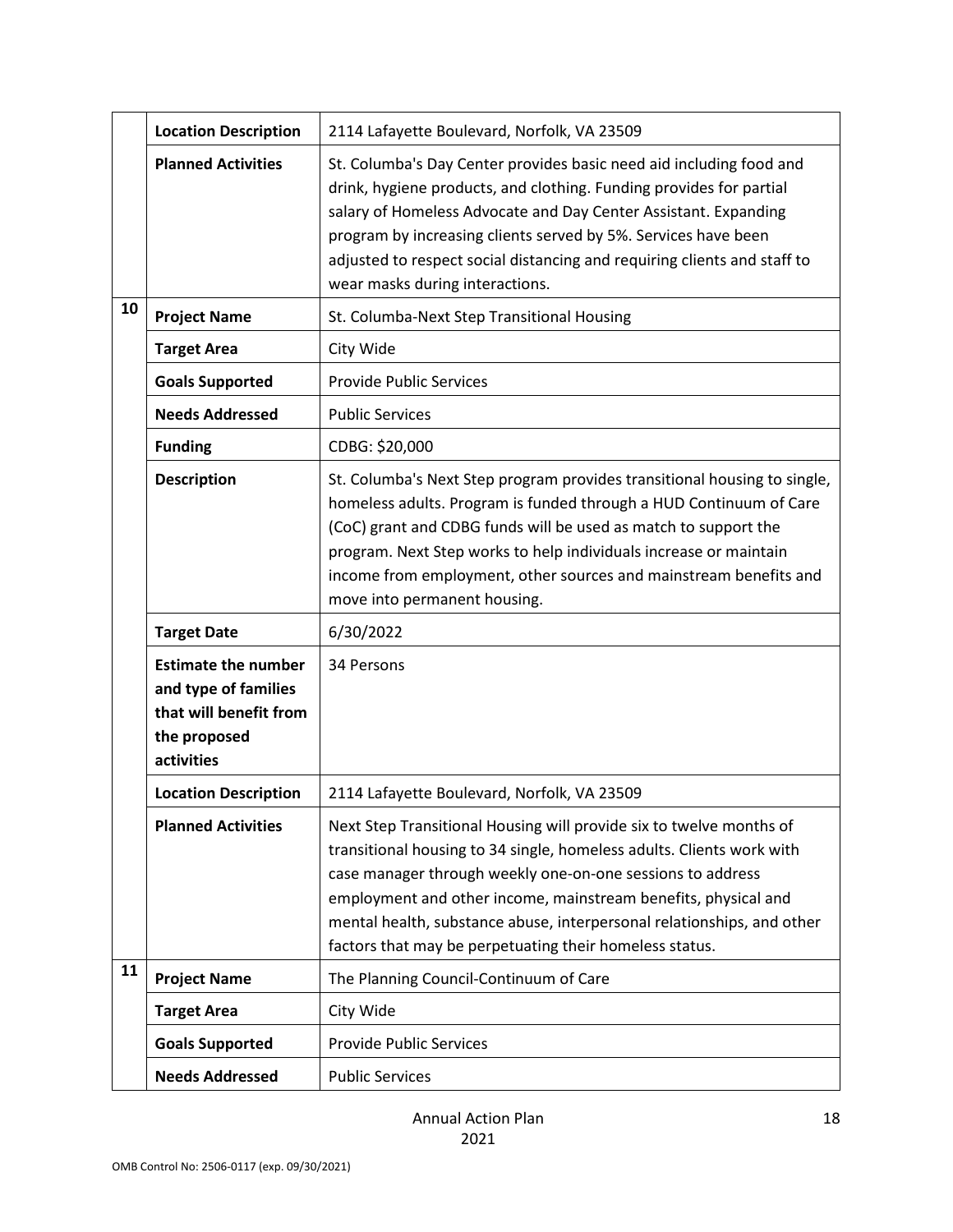|    | <b>Funding</b>                                                                                             | CDBG: \$58,475                                                                                                                                                                                                                                                                                                                                                                                                                                                                              |
|----|------------------------------------------------------------------------------------------------------------|---------------------------------------------------------------------------------------------------------------------------------------------------------------------------------------------------------------------------------------------------------------------------------------------------------------------------------------------------------------------------------------------------------------------------------------------------------------------------------------------|
|    | <b>Description</b>                                                                                         | The Planning Council has a seven-person CoC team that provides on-<br>going facilitation, support, and direction to the homeless service<br>providers who receive HUD Continuum of Care funding. Key tasks<br>include data collection, analysis, preparation, and submission of the CoC<br>grant applications annually.                                                                                                                                                                     |
|    | <b>Target Date</b>                                                                                         | 6/30/2022                                                                                                                                                                                                                                                                                                                                                                                                                                                                                   |
|    | <b>Estimate the number</b><br>and type of families<br>that will benefit from<br>the proposed<br>activities | 100 Persons                                                                                                                                                                                                                                                                                                                                                                                                                                                                                 |
|    | <b>Location Description</b>                                                                                | 2551 Eltham Avenue, Suite I, Norfolk, VA 23513                                                                                                                                                                                                                                                                                                                                                                                                                                              |
|    | <b>Planned Activities</b>                                                                                  | The agency will coordinate the CoC application process, review, and<br>rank each qualified service providers' competitive applications and<br>submit them to HUD annually for funding approvals. Agency staff<br>provides technical assistance and coordinates the federal and state<br>assistance application with ensuring an inclusive process, including<br>coordinating year-round data to ensure all available funding is secured<br>to support housing and support service programs. |
| 12 | <b>Project Name</b>                                                                                        | The Salvation Army-HOPE Day Center                                                                                                                                                                                                                                                                                                                                                                                                                                                          |
|    | <b>Target Area</b>                                                                                         | City Wide                                                                                                                                                                                                                                                                                                                                                                                                                                                                                   |
|    | <b>Goals Supported</b>                                                                                     | <b>Provide Public Services</b>                                                                                                                                                                                                                                                                                                                                                                                                                                                              |
|    | <b>Needs Addressed</b>                                                                                     | <b>Public Services</b>                                                                                                                                                                                                                                                                                                                                                                                                                                                                      |
|    | <b>Funding</b>                                                                                             | CDBG: \$81,465                                                                                                                                                                                                                                                                                                                                                                                                                                                                              |
|    | <b>Description</b>                                                                                         | The Salvation Army's HOPE Day Center provides case management,<br>access to mainstream resources, housing services, and employment<br>assistance to homeless singles in the Norfolk Area.                                                                                                                                                                                                                                                                                                   |
|    | <b>Target Date</b>                                                                                         | 6/30/2022                                                                                                                                                                                                                                                                                                                                                                                                                                                                                   |
|    | <b>Estimate the number</b><br>and type of families<br>that will benefit from<br>the proposed<br>activities | 350 Persons                                                                                                                                                                                                                                                                                                                                                                                                                                                                                 |
|    | <b>Location Description</b>                                                                                | 203 West 19th Street, Norfolk, VA 23517                                                                                                                                                                                                                                                                                                                                                                                                                                                     |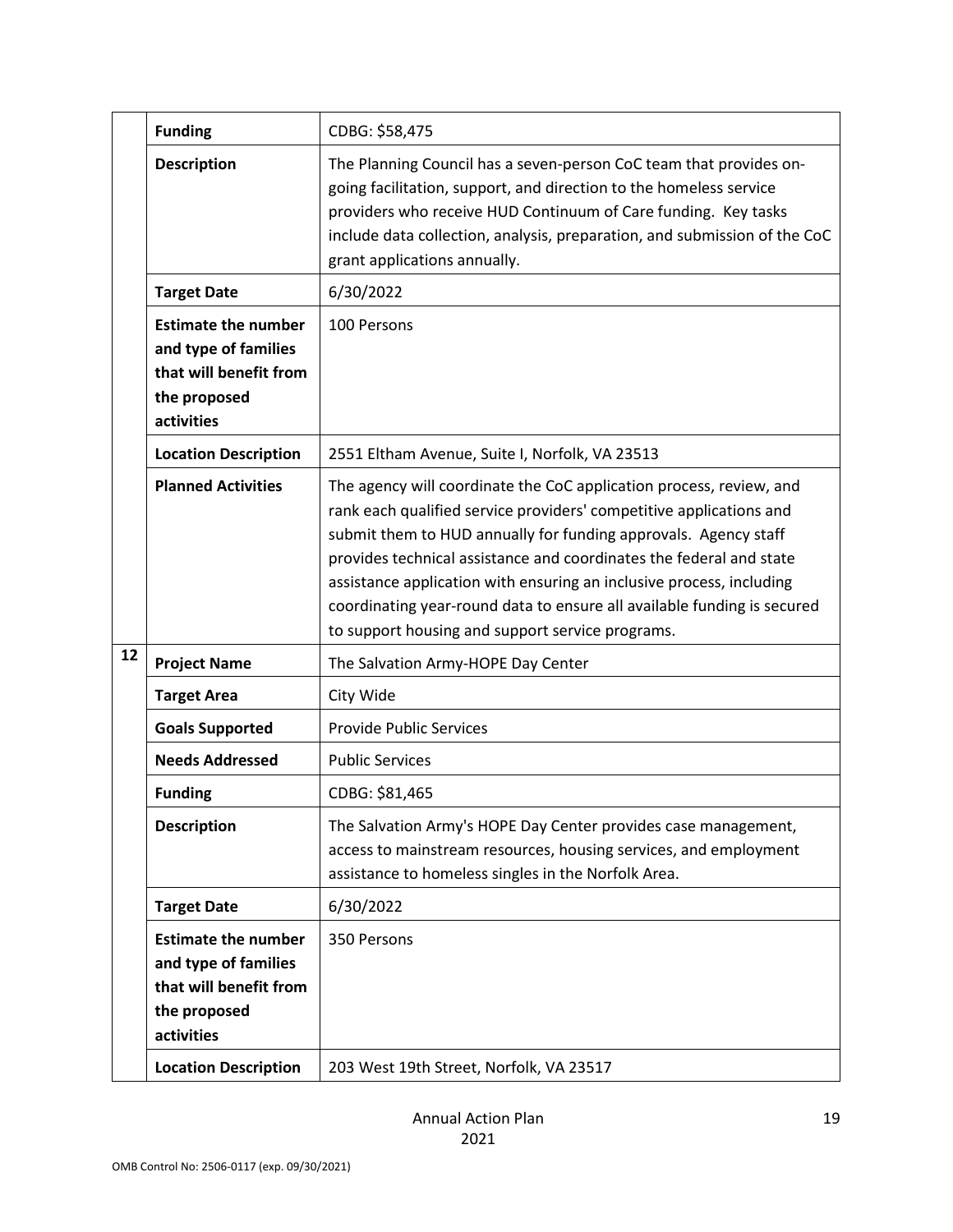|    | <b>Planned Activities</b>                                                                                  | The Salvation Army's HOPE Day Center provides basic services, housing<br>related services, and employment services to homeless singles. Basic<br>services including showers, laundry access, phone/fax access, meals,<br>transportation clothing and referral. Housing services include SRO<br>applications, landlord assistance, referral to veterans housing, and<br>other services to aid in rapid re-housing. Employment services include<br>ID/Birth certificate funding/assistance, transportation, storage lockers,<br>employment referral and resume writing assistance. |
|----|------------------------------------------------------------------------------------------------------------|----------------------------------------------------------------------------------------------------------------------------------------------------------------------------------------------------------------------------------------------------------------------------------------------------------------------------------------------------------------------------------------------------------------------------------------------------------------------------------------------------------------------------------------------------------------------------------|
| 13 | <b>Project Name</b>                                                                                        | The Salvation Army-HOPE Village Transitional Housing                                                                                                                                                                                                                                                                                                                                                                                                                                                                                                                             |
|    | <b>Target Area</b>                                                                                         | City Wide                                                                                                                                                                                                                                                                                                                                                                                                                                                                                                                                                                        |
|    | <b>Goals Supported</b>                                                                                     | <b>Provide Public Services</b>                                                                                                                                                                                                                                                                                                                                                                                                                                                                                                                                                   |
|    | <b>Needs Addressed</b>                                                                                     | <b>Public Services</b>                                                                                                                                                                                                                                                                                                                                                                                                                                                                                                                                                           |
|    | <b>Funding</b>                                                                                             | CDBG: \$25,000                                                                                                                                                                                                                                                                                                                                                                                                                                                                                                                                                                   |
|    | <b>Description</b>                                                                                         | The Salvation Army's HOPE Village transitional housing program<br>provides supportive services to low-moderate income mothers,<br>children, and single women.                                                                                                                                                                                                                                                                                                                                                                                                                    |
|    | <b>Target Date</b>                                                                                         | 6/30/2022                                                                                                                                                                                                                                                                                                                                                                                                                                                                                                                                                                        |
|    | <b>Estimate the number</b><br>and type of families<br>that will benefit from<br>the proposed<br>activities | 60 Persons                                                                                                                                                                                                                                                                                                                                                                                                                                                                                                                                                                       |
|    | <b>Location Description</b>                                                                                | 5525 Raby Road, Norfolk, VA 23502                                                                                                                                                                                                                                                                                                                                                                                                                                                                                                                                                |
|    | <b>Planned Activities</b>                                                                                  | The Salvation Army's HOPE Village provides clients with weekly case<br>management, employment readiness training, financial counseling,                                                                                                                                                                                                                                                                                                                                                                                                                                          |
|    |                                                                                                            | parenting services, tutoring, referrals for substance abuse counseling,<br>and life skills workshops to learn appropriate socialization skills. Assists<br>residents with obtaining and maintaining permanent housing and<br>provides follow-up services for a year after clients graduate the<br>program as a preventative measure for returning to homelessness.                                                                                                                                                                                                               |
| 14 | <b>Project Name</b>                                                                                        | Virginia Supportive Housing-Gosnold and Church Street Station<br>Apartments                                                                                                                                                                                                                                                                                                                                                                                                                                                                                                      |
|    | <b>Target Area</b>                                                                                         | City Wide                                                                                                                                                                                                                                                                                                                                                                                                                                                                                                                                                                        |
|    | <b>Goals Supported</b>                                                                                     | <b>Provide Public Services</b>                                                                                                                                                                                                                                                                                                                                                                                                                                                                                                                                                   |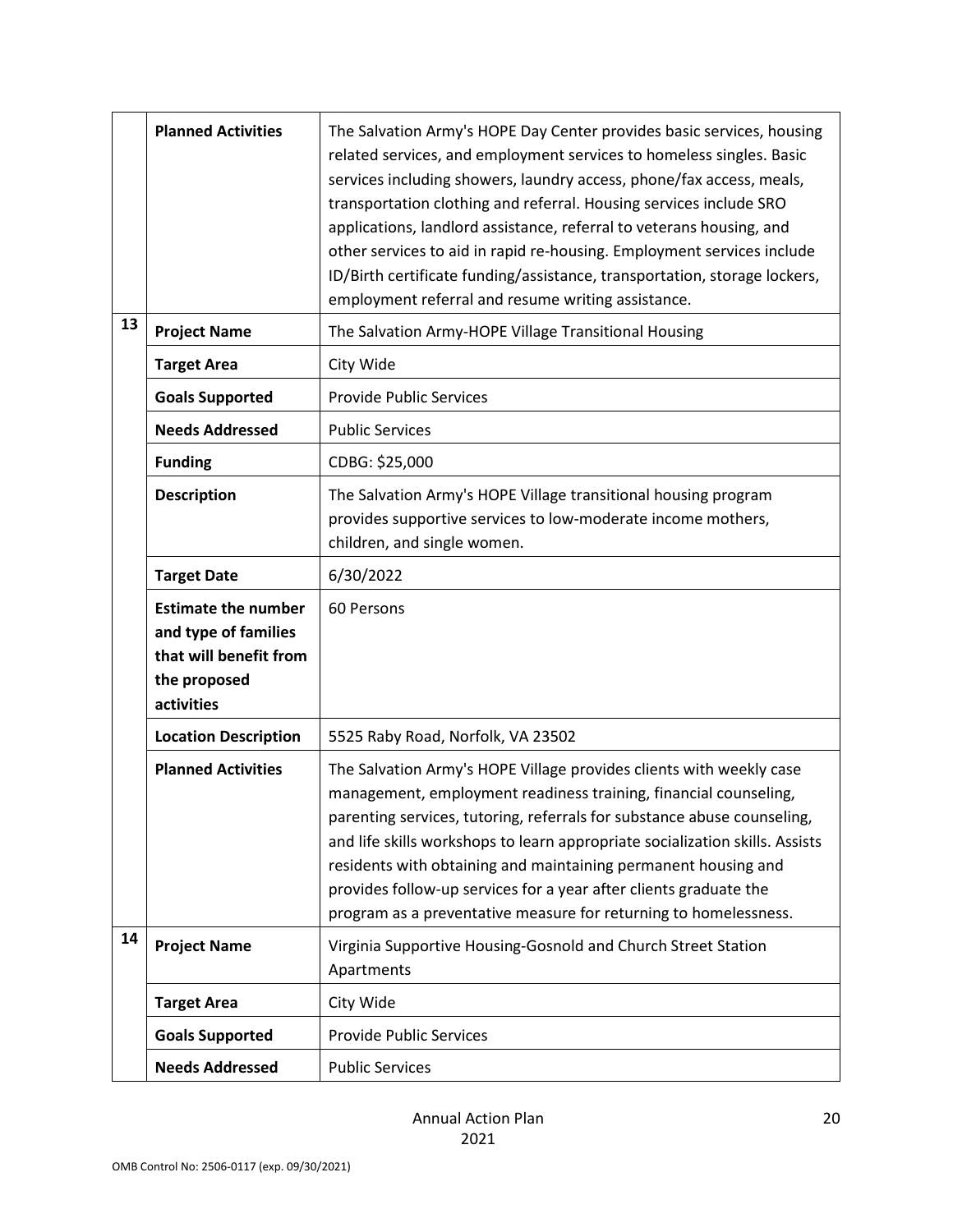|    | <b>Funding</b>                                                                                             | CDBG: \$90,000                                                                                                                                                                                                                                                                                                                                                                                                                                                                                                                                                                                                                                                     |
|----|------------------------------------------------------------------------------------------------------------|--------------------------------------------------------------------------------------------------------------------------------------------------------------------------------------------------------------------------------------------------------------------------------------------------------------------------------------------------------------------------------------------------------------------------------------------------------------------------------------------------------------------------------------------------------------------------------------------------------------------------------------------------------------------|
|    | <b>Description</b>                                                                                         | Virginia Supporting Housing will provide voluntary comprehensive<br>supportive services to formerly homeless households residing in the<br>Gosnold and Church Street Station properties.                                                                                                                                                                                                                                                                                                                                                                                                                                                                           |
|    | <b>Target Date</b>                                                                                         | 6/30/2022                                                                                                                                                                                                                                                                                                                                                                                                                                                                                                                                                                                                                                                          |
|    | <b>Estimate the number</b><br>and type of families<br>that will benefit from<br>the proposed<br>activities | 110 Persons                                                                                                                                                                                                                                                                                                                                                                                                                                                                                                                                                                                                                                                        |
|    | <b>Location Description</b>                                                                                | 2425 Gosnold Avenue, Norfolk, VA 23517 & 2016 Church Street,<br>Norfolk, VA 23504                                                                                                                                                                                                                                                                                                                                                                                                                                                                                                                                                                                  |
|    | <b>Planned Activities</b>                                                                                  | Virginia Supportive Housing provides supportive services including<br>assessing each household's individual housing needs, developing a plan<br>to address those needs at entry and annually thereafter, obtaining cash<br>and non-cash benefits, connection to health care, and evaluation for<br>suitability and interest for Move On to formerly homeless households<br>residing in Gosnold and Church Street Station properties. Assists<br>residents with learning how to interact safely and respectfully with<br>property management staff, other residents, and the larger community<br>to reduce behaviors that are not conducive to maintaining housing. |
| 15 | <b>Project Name</b>                                                                                        | Homeowner Rehabilitation and Repair Program                                                                                                                                                                                                                                                                                                                                                                                                                                                                                                                                                                                                                        |
|    | <b>Target Area</b>                                                                                         | City Wide                                                                                                                                                                                                                                                                                                                                                                                                                                                                                                                                                                                                                                                          |
|    | <b>Goals Supported</b>                                                                                     | Increase Affordable Housing Opportunities                                                                                                                                                                                                                                                                                                                                                                                                                                                                                                                                                                                                                          |
|    | <b>Needs Addressed</b>                                                                                     | <b>Affordable Housing</b>                                                                                                                                                                                                                                                                                                                                                                                                                                                                                                                                                                                                                                          |
|    | <b>Funding</b>                                                                                             | CDBG: \$500,000                                                                                                                                                                                                                                                                                                                                                                                                                                                                                                                                                                                                                                                    |
|    | <b>Description</b>                                                                                         | Program provides rehabilitation and repair of existing structures,<br>including bringing property up to local codes and standards, for<br>homeowners in Norfolk. Repair of certain elements of housing units in<br>emergency situations.                                                                                                                                                                                                                                                                                                                                                                                                                           |
|    | <b>Target Date</b>                                                                                         | 6/30/2022                                                                                                                                                                                                                                                                                                                                                                                                                                                                                                                                                                                                                                                          |
|    | <b>Estimate the number</b><br>and type of families<br>that will benefit from<br>the proposed<br>activities | 20 Homeowner Housing Units                                                                                                                                                                                                                                                                                                                                                                                                                                                                                                                                                                                                                                         |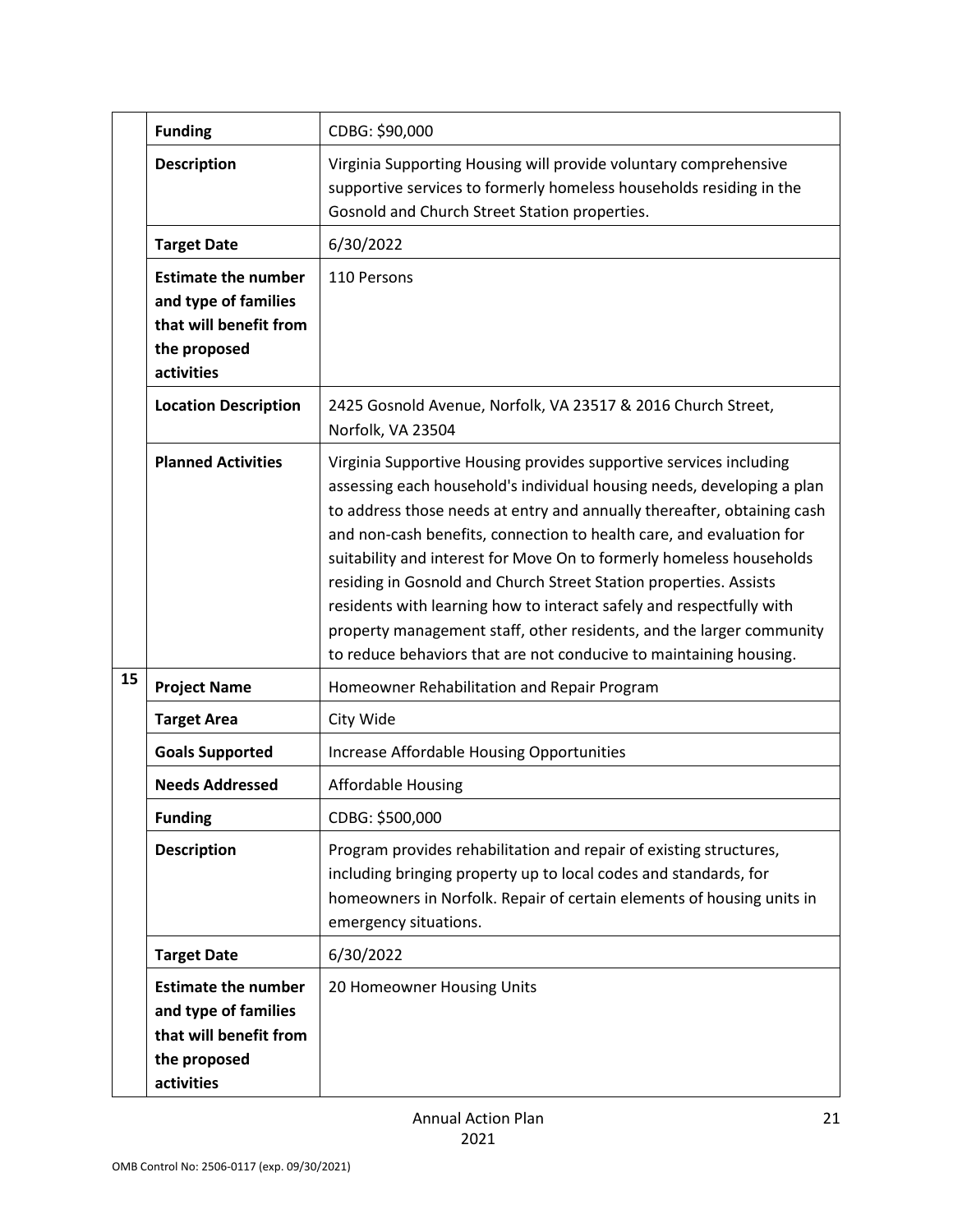|    | <b>Location Description</b>                                                                                | <b>TBD</b>                                                                                                                                                                                                                                                                                                                                                                                                                                                                                                         |
|----|------------------------------------------------------------------------------------------------------------|--------------------------------------------------------------------------------------------------------------------------------------------------------------------------------------------------------------------------------------------------------------------------------------------------------------------------------------------------------------------------------------------------------------------------------------------------------------------------------------------------------------------|
|    | <b>Planned Activities</b>                                                                                  | Provides rehabilitation and repair of 20 housing units for homeowners<br>in Norfolk. Funding will provide for labor and materials, replacement of<br>principal fixtures and components of existing structures, water and<br>sewer connections, installation of security devices (including smoke<br>detectors), and evaluating and treating lead-based paint. Funding may<br>also provide for landscaping, sidewalks, garages, and driveways when<br>accompanied with other rehabilitation needed on the property. |
| 16 | <b>Project Name</b>                                                                                        | City of Norfolk-Dept. of Economic Development-Capital Access Program<br>(Reimbursable Grants)                                                                                                                                                                                                                                                                                                                                                                                                                      |
|    | <b>Target Area</b>                                                                                         | City Wide                                                                                                                                                                                                                                                                                                                                                                                                                                                                                                          |
|    | <b>Goals Supported</b>                                                                                     | Promote Economic Development                                                                                                                                                                                                                                                                                                                                                                                                                                                                                       |
|    | <b>Needs Addressed</b>                                                                                     | <b>Economic Development</b>                                                                                                                                                                                                                                                                                                                                                                                                                                                                                        |
|    | <b>Funding</b>                                                                                             | CDBG: \$400,000                                                                                                                                                                                                                                                                                                                                                                                                                                                                                                    |
|    | <b>Description</b>                                                                                         | The Department of Economic Development will provide financial<br>assistance in the form of reimbursable grants to various Norfolk<br>businesses. Businesses will create or retain low to moderate income<br>jobs.                                                                                                                                                                                                                                                                                                  |
|    | <b>Target Date</b>                                                                                         | 6/30/2022                                                                                                                                                                                                                                                                                                                                                                                                                                                                                                          |
|    | <b>Estimate the number</b><br>and type of families<br>that will benefit from<br>the proposed<br>activities | 12 Jobs                                                                                                                                                                                                                                                                                                                                                                                                                                                                                                            |
|    | <b>Location Description</b>                                                                                | Various businesses. Grant Oversight: 999 Waterside Drive, Suite 2430,<br>Norfolk, VA 23510                                                                                                                                                                                                                                                                                                                                                                                                                         |
|    | <b>Planned Activities</b>                                                                                  | Provide financial assistance in the form of reimbursable grants to for-<br>profit Norfolk businesses. Allowable purchases include, but are not<br>limited to, inventory, materials, equipment, working capital, debt<br>refinancing, and real estate. Will create or retain twelve low to<br>moderate income jobs.                                                                                                                                                                                                 |
| 17 | <b>Project Name</b>                                                                                        | City of Norfolk-Dept. of Economic Development-Capital Access Program<br>(Microenterprise Grants)                                                                                                                                                                                                                                                                                                                                                                                                                   |
|    | <b>Target Area</b>                                                                                         | City Wide                                                                                                                                                                                                                                                                                                                                                                                                                                                                                                          |
|    | <b>Goals Supported</b>                                                                                     | Promote Economic Development                                                                                                                                                                                                                                                                                                                                                                                                                                                                                       |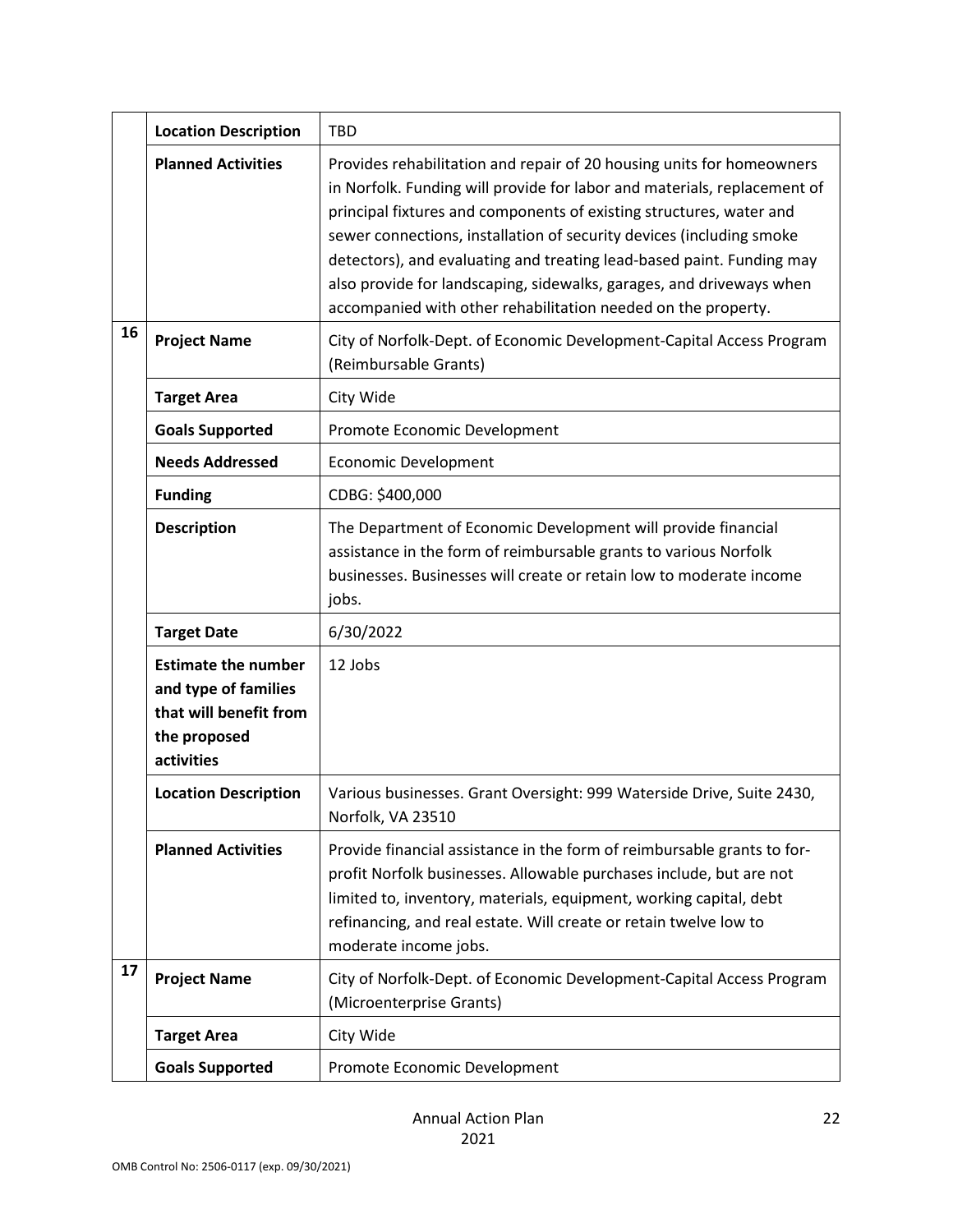|    | <b>Needs Addressed</b>                                                                                     | <b>Economic Development</b>                                                                                                                                                                                                                                                       |
|----|------------------------------------------------------------------------------------------------------------|-----------------------------------------------------------------------------------------------------------------------------------------------------------------------------------------------------------------------------------------------------------------------------------|
|    | <b>Funding</b>                                                                                             | CDBG: \$60,000                                                                                                                                                                                                                                                                    |
|    | <b>Description</b>                                                                                         | The Department of Economic Development will strengthen capacity of<br>twelve small existing businesses and provide financial assistance to<br>build Norfolkâ¿¿s economy in order to become a more effective<br>business.                                                          |
|    | <b>Target Date</b>                                                                                         | 6/30/2022                                                                                                                                                                                                                                                                         |
|    | <b>Estimate the number</b><br>and type of families<br>that will benefit from<br>the proposed<br>activities | 12 Businesses                                                                                                                                                                                                                                                                     |
|    | <b>Location Description</b>                                                                                | Various businesses. Grant Oversight: 999 Waterside Drive, Suite 2430,<br>Norfolk, VA 23510                                                                                                                                                                                        |
|    | <b>Planned Activities</b>                                                                                  | The Department of Economic Development will provide financial<br>assistance in the form of "micro grants" (\$5,000) to twelve businesses<br>with an employee count of five or less. Awarded business owners will<br>be low to moderate income individuals at time of application. |
| 18 | <b>Project Name</b>                                                                                        | City of Norfolk-Grant Administration & Planning                                                                                                                                                                                                                                   |
|    | <b>Target Area</b>                                                                                         | City Wide                                                                                                                                                                                                                                                                         |
|    | <b>Goals Supported</b>                                                                                     | Manage Funds Effectively and Efficiently                                                                                                                                                                                                                                          |
|    | <b>Needs Addressed</b>                                                                                     | Planning and Administration                                                                                                                                                                                                                                                       |
|    | <b>Funding</b>                                                                                             | CDBG: \$756,546                                                                                                                                                                                                                                                                   |
|    | <b>Description</b>                                                                                         | The City of Norfolk will provide the general oversight and management<br>over the CDBG eligible activities allocated.                                                                                                                                                             |
|    | <b>Target Date</b>                                                                                         | 6/30/2022                                                                                                                                                                                                                                                                         |
|    | <b>Estimate the number</b><br>and type of families<br>that will benefit from<br>the proposed<br>activities | N/A                                                                                                                                                                                                                                                                               |
|    | <b>Location Description</b>                                                                                | 810 Union Street, Suite 607, Norfolk, VA 23510                                                                                                                                                                                                                                    |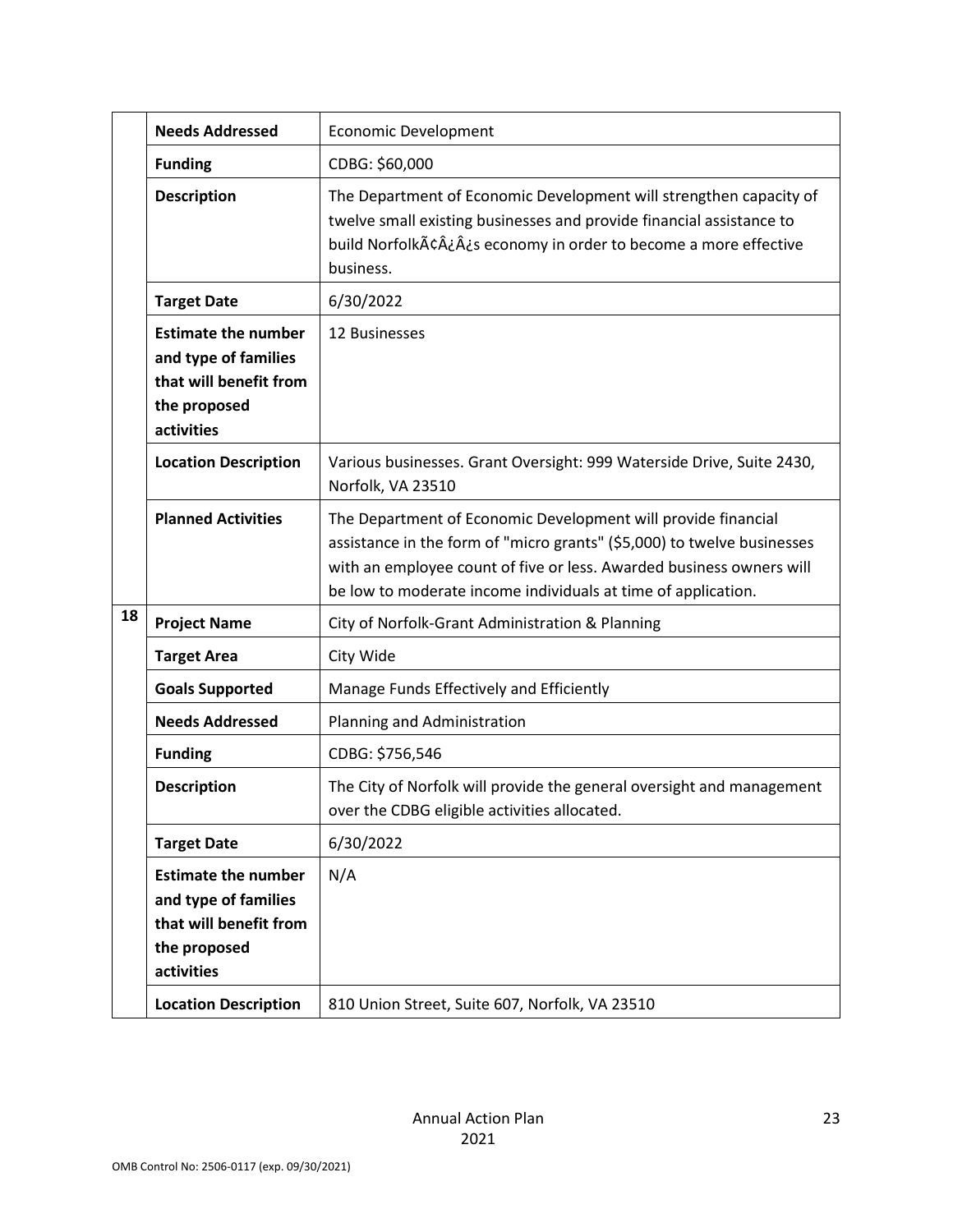|    | <b>Planned Activities</b>                                                                                  | The City will provide administrative and monitoring management<br>oversight of CDBG's Public Services; Affordable Housing; Economic<br>Development; Public Facilities and Infrastructure; Homelessness; and<br>General Oversight of Planning and Administration.                                                                                                                                                                                                                                                                                                |
|----|------------------------------------------------------------------------------------------------------------|-----------------------------------------------------------------------------------------------------------------------------------------------------------------------------------------------------------------------------------------------------------------------------------------------------------------------------------------------------------------------------------------------------------------------------------------------------------------------------------------------------------------------------------------------------------------|
| 19 | <b>Project Name</b>                                                                                        | City of Norfolk-St. Paul's Area Transformation Road Design                                                                                                                                                                                                                                                                                                                                                                                                                                                                                                      |
|    | <b>Target Area</b>                                                                                         | City Wide                                                                                                                                                                                                                                                                                                                                                                                                                                                                                                                                                       |
|    | <b>Goals Supported</b>                                                                                     | Invest in Public Facilities and Infrastructure                                                                                                                                                                                                                                                                                                                                                                                                                                                                                                                  |
|    | <b>Needs Addressed</b>                                                                                     | <b>Public Facilities and Infrastructure</b>                                                                                                                                                                                                                                                                                                                                                                                                                                                                                                                     |
|    | <b>Funding</b>                                                                                             | CDBG: \$130,000                                                                                                                                                                                                                                                                                                                                                                                                                                                                                                                                                 |
|    | <b>Description</b>                                                                                         | The City will transform the St. Paul's Area to put people first, improve<br>life outcomes, and physically transform the area into one of Norfolk's<br>most desirable neighborhoods where residents of all income levels can<br>thrive. The transformation aims to increase self-sufficiency, financial<br>independence, provide housing choices, and customized supportive<br>services of People First. Deconcentrate poverty and develop high<br>quality mixed-income and communities and provide access to excellent<br>education opportunities.              |
|    | <b>Target Date</b>                                                                                         | 6/30/2022                                                                                                                                                                                                                                                                                                                                                                                                                                                                                                                                                       |
|    | <b>Estimate the number</b><br>and type of families<br>that will benefit from<br>the proposed<br>activities | 4,595 Persons                                                                                                                                                                                                                                                                                                                                                                                                                                                                                                                                                   |
|    | <b>Location Description</b>                                                                                | Census Tracts: 41; 42; and 48                                                                                                                                                                                                                                                                                                                                                                                                                                                                                                                                   |
|    | <b>Planned Activities</b>                                                                                  | St. Paul's Area will design additional roadway network transformation<br>to support addition of new housing block into the CNI Housing Plan<br>(block 16). The design will focus on the extension of the new Transit<br>Center Drive route east, running perpendicular to Church Street.<br>Additional design will require coordination with future development<br>and stormwater infrastructure. Funding will also assist with additional<br>costs incurred during Phase I design work on road network surrounding<br>tow existing housing blocks (17 and 18). |
| 20 | <b>Project Name</b>                                                                                        | City of Norfolk-Recreation, Parks and Open Space-Oakmont North Park<br>and Playground Improvements                                                                                                                                                                                                                                                                                                                                                                                                                                                              |
|    | <b>Target Area</b>                                                                                         | City Wide                                                                                                                                                                                                                                                                                                                                                                                                                                                                                                                                                       |
|    | <b>Goals Supported</b>                                                                                     | Invest in Public Facilities and Infrastructure                                                                                                                                                                                                                                                                                                                                                                                                                                                                                                                  |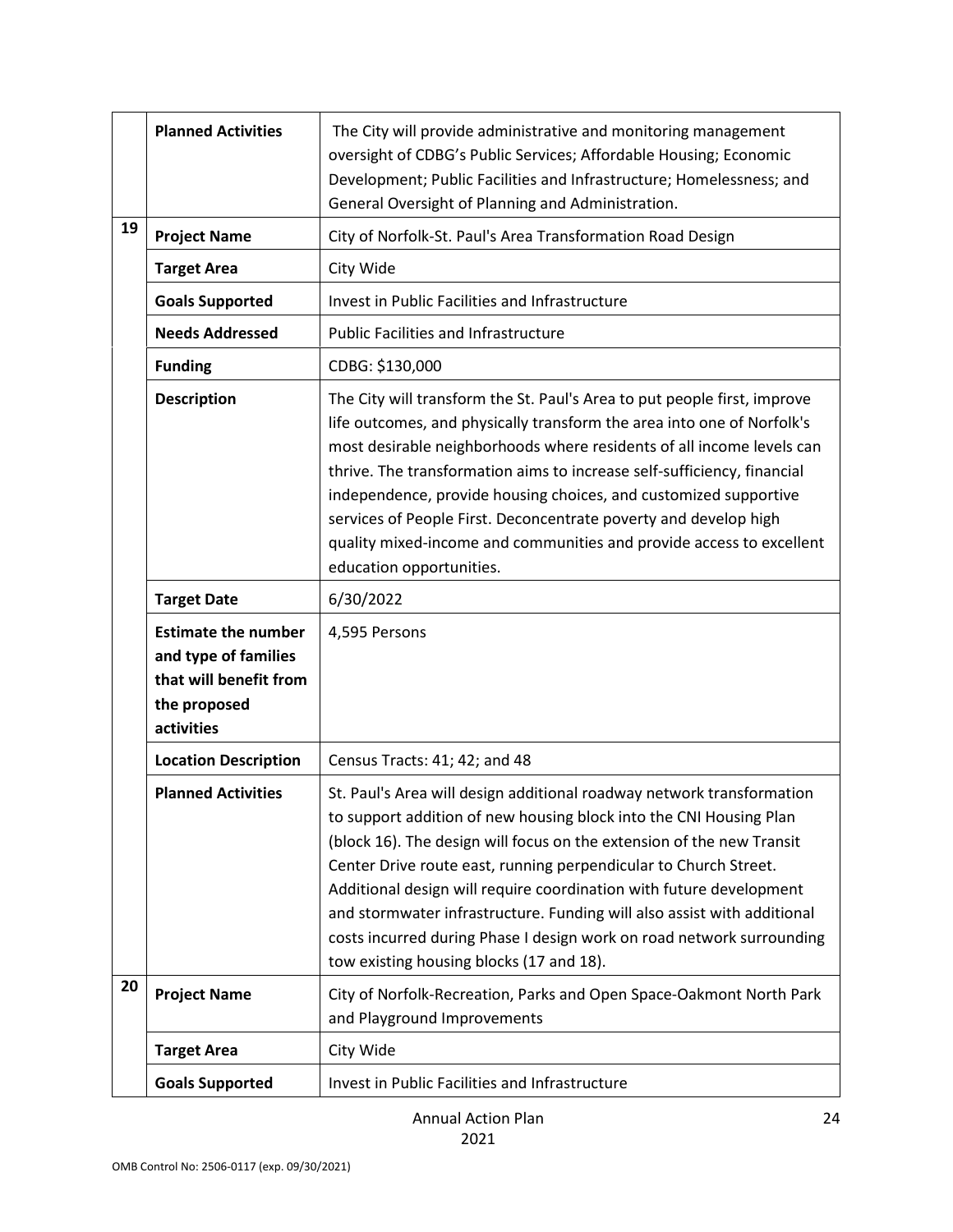|    | <b>Needs Addressed</b>                                                                                     | <b>Public Facilities and Infrastructure</b>                                                                                                                                                                                                                                                                                                                                       |
|----|------------------------------------------------------------------------------------------------------------|-----------------------------------------------------------------------------------------------------------------------------------------------------------------------------------------------------------------------------------------------------------------------------------------------------------------------------------------------------------------------------------|
|    | <b>Funding</b>                                                                                             | CDBG: \$300,000                                                                                                                                                                                                                                                                                                                                                                   |
|    | <b>Description</b>                                                                                         | The Department of Recreation, Parks, and Open Space will expand<br>outdoor recreation and leisure activities, promote healthy lifestyles,<br>and create a sense of place for the community. Focuses on social equity<br>by providing residents of Oakmont North with increased recreational<br>opportunity, improved physical well-being, and promote health through<br>exercise. |
|    | <b>Target Date</b>                                                                                         | 6/30/2022                                                                                                                                                                                                                                                                                                                                                                         |
|    | <b>Estimate the number</b><br>and type of families<br>that will benefit from<br>the proposed<br>activities | 2,605 Persons                                                                                                                                                                                                                                                                                                                                                                     |
|    | <b>Location Description</b>                                                                                | 1305 Oakmont Court, Norfolk, VA 23513                                                                                                                                                                                                                                                                                                                                             |
|    | <b>Planned Activities</b>                                                                                  | The Department of Recreation, Parks and Open Space has worked with<br>the community and identified that replacing an existing concrete<br>sidewalk path system would improve access to and use of the Oakmont<br>North Open Space. This is a continuation of the project to include<br>replacing walkways within the park open space.                                             |
| 21 | <b>Project Name</b>                                                                                        | Section 108 Loan Debt Service-Richard A Tucker Memorial Library                                                                                                                                                                                                                                                                                                                   |
|    | <b>Target Area</b>                                                                                         | City Wide                                                                                                                                                                                                                                                                                                                                                                         |
|    | <b>Goals Supported</b>                                                                                     | Invest in Public Facilities and Infrastructure                                                                                                                                                                                                                                                                                                                                    |
|    | <b>Needs Addressed</b>                                                                                     | <b>Public Facilities and Infrastructure</b>                                                                                                                                                                                                                                                                                                                                       |
|    | <b>Funding</b>                                                                                             | CDBG: \$1,250,000                                                                                                                                                                                                                                                                                                                                                                 |
|    | <b>Description</b>                                                                                         | Debt service payments for the Section 108 Ioan. A Section 108 Ioan was<br>approved for \$7.1 million for the construction of the Richard A Tucker<br>Memorial Library.                                                                                                                                                                                                            |
|    | <b>Target Date</b>                                                                                         | 6/30/2022                                                                                                                                                                                                                                                                                                                                                                         |
|    | <b>Estimate the number</b><br>and type of families<br>that will benefit from<br>the proposed<br>activities | 3,515 Persons                                                                                                                                                                                                                                                                                                                                                                     |
|    | <b>Location Description</b>                                                                                | 2350 Berkley Avenue Ext., Norfolk, VA 23523                                                                                                                                                                                                                                                                                                                                       |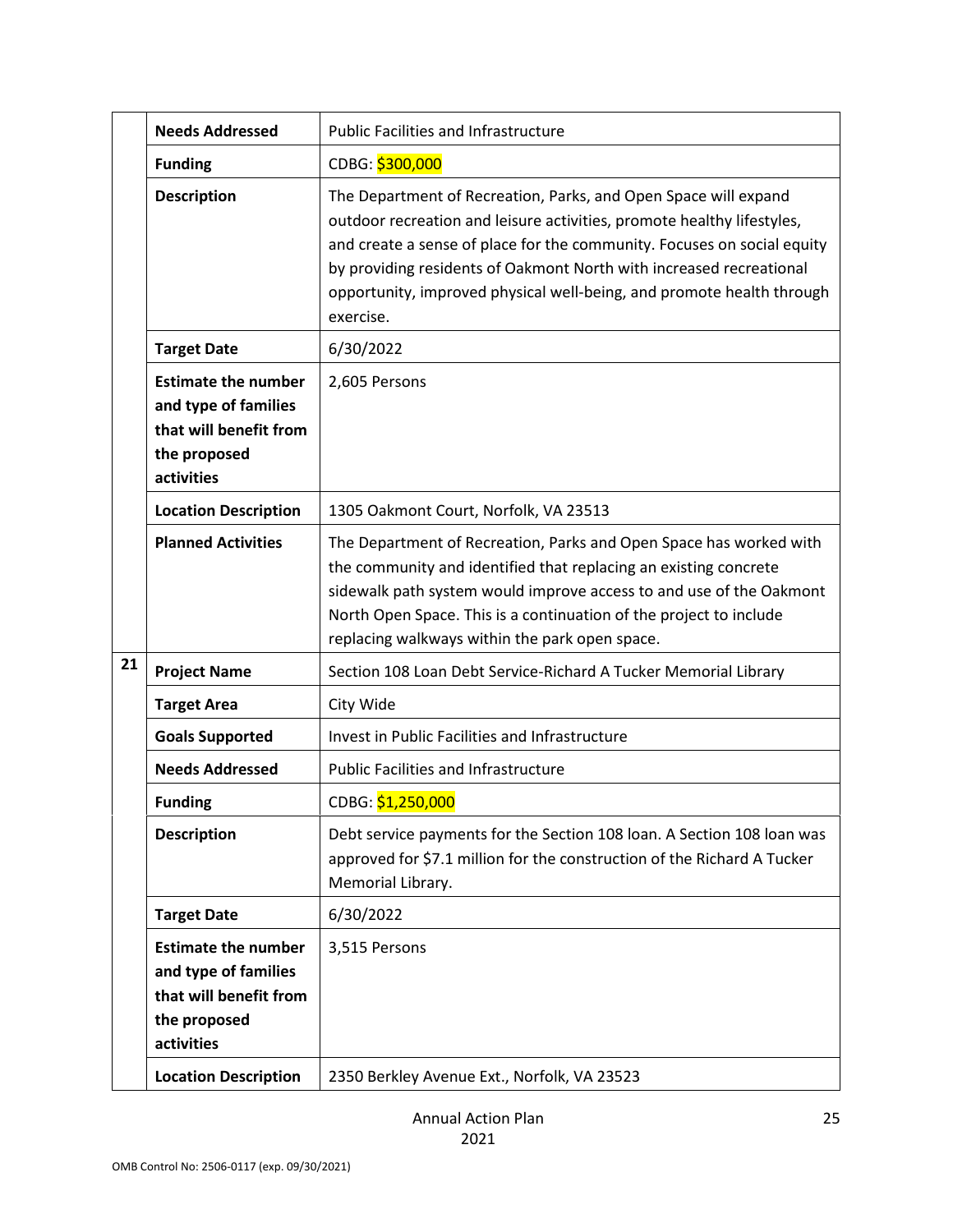|    | <b>Planned Activities</b>                                                                                  | Propose to repay HUD interest payments from the Section 108 Loan<br>Program utilizing CDBG funds.                                                                                                                                                                                                                                                                                                                                                                |
|----|------------------------------------------------------------------------------------------------------------|------------------------------------------------------------------------------------------------------------------------------------------------------------------------------------------------------------------------------------------------------------------------------------------------------------------------------------------------------------------------------------------------------------------------------------------------------------------|
| 22 | <b>Project Name</b>                                                                                        | Norfolk Fire-Rescue Department-Fire Station 11 Construction                                                                                                                                                                                                                                                                                                                                                                                                      |
|    | <b>Target Area</b>                                                                                         | City Wide                                                                                                                                                                                                                                                                                                                                                                                                                                                        |
|    | <b>Goals Supported</b>                                                                                     | Invest in Public Facilities and Infrastructure                                                                                                                                                                                                                                                                                                                                                                                                                   |
|    | <b>Needs Addressed</b>                                                                                     | <b>Public Facilities and Infrastructure</b>                                                                                                                                                                                                                                                                                                                                                                                                                      |
|    | <b>Funding</b>                                                                                             | CDBG: \$1,350,000                                                                                                                                                                                                                                                                                                                                                                                                                                                |
|    | <b>Description</b>                                                                                         | Replace an antiquated and near one century old fire station with a more<br>modern facility that will be more open and inclusive for the community.<br>Develop the planning and design and construction of Fire Station 11.<br>Fire station will be centrally located in Norfolk and the manned<br>emergency equipment will respond to fires and medical emergencies in<br>all directions in city boundaries.                                                     |
|    | <b>Target Date</b>                                                                                         | 6/30/2022                                                                                                                                                                                                                                                                                                                                                                                                                                                        |
|    | <b>Estimate the number</b><br>and type of families<br>that will benefit from<br>the proposed<br>activities | 20,830 Persons                                                                                                                                                                                                                                                                                                                                                                                                                                                   |
|    | <b>Location Description</b>                                                                                | Fire Rescue Service Area includes Census Tracts: 20, 21, 30, 31, 32, 33,<br>and $61$                                                                                                                                                                                                                                                                                                                                                                             |
|    | <b>Planned Activities</b>                                                                                  | Construction of Fire Station 11 at the locations currently known as 2601<br>Lafayette Boulevard, 2605 Lafayette Boulevard, 2611 Lafayette<br>Boulevard, 3133 Lens Avenue, and 3131 Lens Avenue in Norfolk, VA<br>23509. Parcel of property for new building is owned by city of Norfolk.<br>Develop planning and design and construction of new fire station. New<br>facility will add an additional apparatus storage bay for additional<br>response equipment. |
| 23 | <b>Project Name</b>                                                                                        | City of Norfolk-Office of Resilience-Ohio Creek Watershed Project                                                                                                                                                                                                                                                                                                                                                                                                |
|    | <b>Target Area</b>                                                                                         | City Wide                                                                                                                                                                                                                                                                                                                                                                                                                                                        |
|    | <b>Goals Supported</b>                                                                                     | <b>Invest in Public Facilities and Infrastructure</b>                                                                                                                                                                                                                                                                                                                                                                                                            |
|    | <b>Needs Addressed</b>                                                                                     | <b>Public Facilities and Infrastructure</b>                                                                                                                                                                                                                                                                                                                                                                                                                      |
|    | <b>Funding</b>                                                                                             | CDBG: \$620,000                                                                                                                                                                                                                                                                                                                                                                                                                                                  |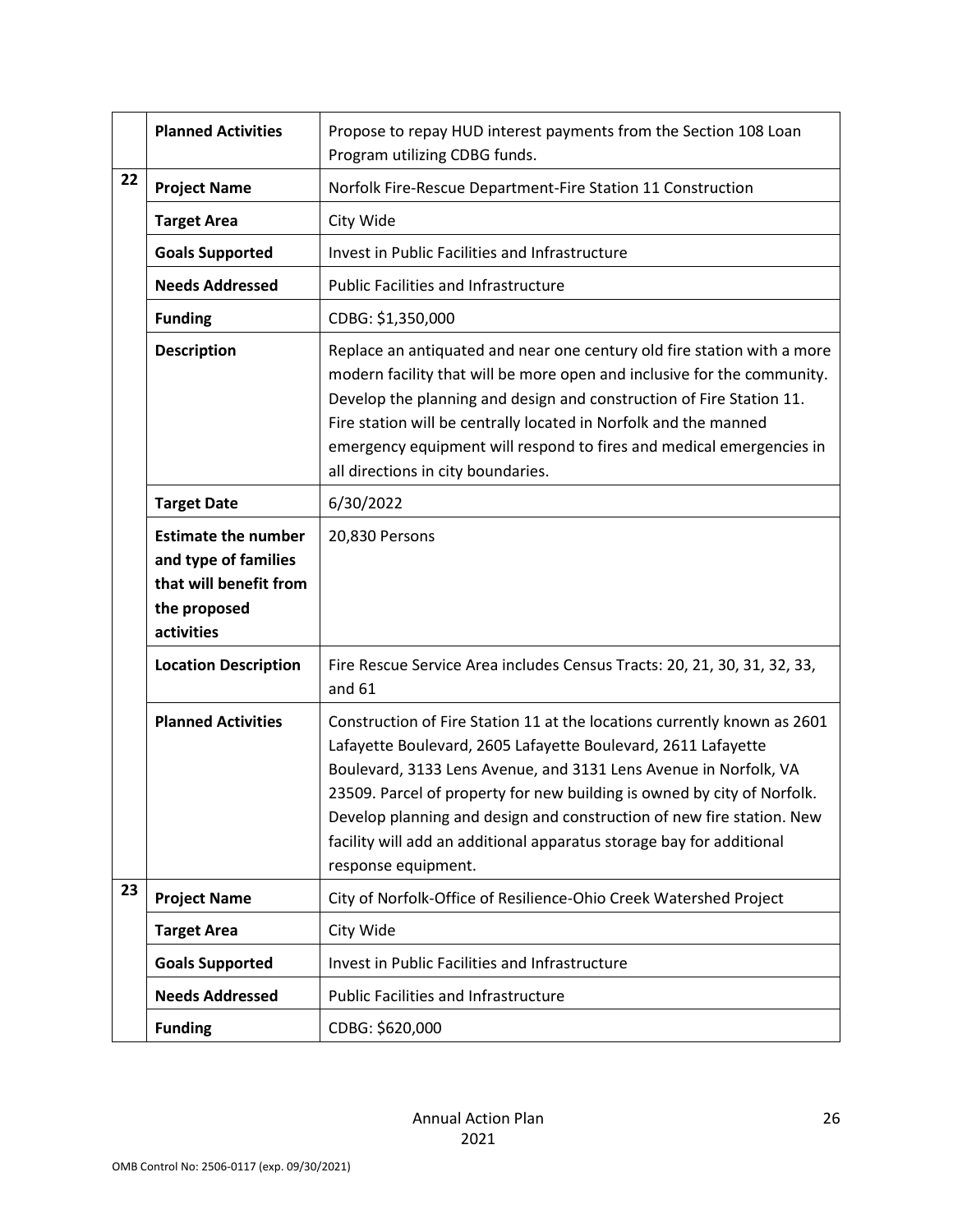|    | <b>Description</b>                                                                                         | The City of Norfolk's Office of Resilience Ohio Creek Watershed Project<br>will improve flood mitigation, public access to the waterway, and<br>connections in the Chesterfield Heights and Grandy Village<br>neighborhoods.                                                                                                                                                                                                                                                                                                |
|----|------------------------------------------------------------------------------------------------------------|-----------------------------------------------------------------------------------------------------------------------------------------------------------------------------------------------------------------------------------------------------------------------------------------------------------------------------------------------------------------------------------------------------------------------------------------------------------------------------------------------------------------------------|
|    | <b>Target Date</b>                                                                                         | 6/30/2022                                                                                                                                                                                                                                                                                                                                                                                                                                                                                                                   |
|    | <b>Estimate the number</b><br>and type of families<br>that will benefit from<br>the proposed<br>activities | 2,605 Persons                                                                                                                                                                                                                                                                                                                                                                                                                                                                                                               |
|    | <b>Location Description</b>                                                                                | The project area includes ~255 acres, roughly bounded by the Eastern<br>Branch to the south, I-264 to the north, the eastern edge of the Grandy<br>Village community to the east, and Campostella Road to the west. The<br>project area also includes the sidewalks along Ballentine Boulevard as it<br>passes under I-264, and a small area adjacent to the Norfolk State<br>University (NSU) campus. The Chesterfield Heights and Grandy Village<br>neighborhoods comprise most of the project area.                      |
|    | <b>Planned Activities</b>                                                                                  | The Office of Resilience's continuation of the Ohio Creek Watershed<br>Project will amend the contract with MEB General Contractors to the<br>MEB guaranteed maximum construction price. This amendment will<br>allow for the completion of the project which provides low-moderate<br>income residents with improved public facilities and infrastructure that<br>will mitigate flooding, provide residents with economic opportunities<br>and amenities, and ensure connectivity for these neighborhoods and<br>the city. |
| 24 | <b>Project Name</b>                                                                                        | FY 2022 ESG Activities                                                                                                                                                                                                                                                                                                                                                                                                                                                                                                      |
|    | <b>Target Area</b>                                                                                         | City Wide                                                                                                                                                                                                                                                                                                                                                                                                                                                                                                                   |
|    | <b>Goals Supported</b>                                                                                     | <b>End Homelessness</b>                                                                                                                                                                                                                                                                                                                                                                                                                                                                                                     |
|    | <b>Needs Addressed</b>                                                                                     | Homelessness                                                                                                                                                                                                                                                                                                                                                                                                                                                                                                                |
|    | <b>Funding</b>                                                                                             | ESG: \$384,637                                                                                                                                                                                                                                                                                                                                                                                                                                                                                                              |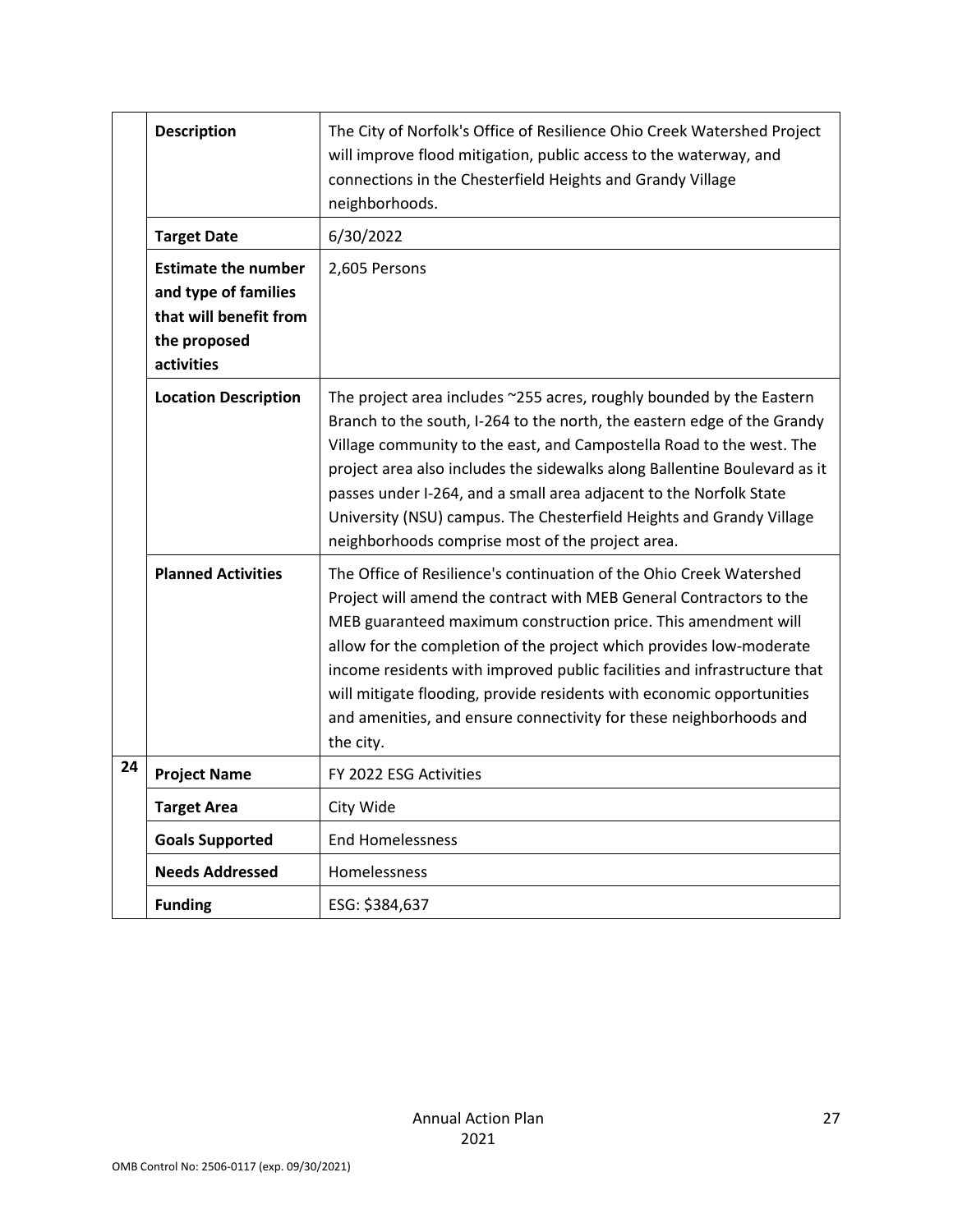|    | <b>Description</b>                                                                                         | The FY 2022 Emergency Solutions Grant Program will provide essential<br>services to homeless individuals and families, to help operate and<br>improve the number and quality of emergency shelters, and to prevent<br>families/individuals from becoming homeless. FY 2022 ESG: ForKids-<br>Emergency Shelter-\$51,441; ForKids-Homelessness Prevention-\$68,159;<br>ForKids-Rapid Rehousing-\$61,340; Admin-\$28,137; City of Norfolk-<br>Community Services Board-Street Outreach-\$54,424; St. Columba<br>Ecumenical Ministries-Emergency Shelter-\$26,072; The Salvation Army-<br>HOPE Emergency Shelter-\$38,000; YWCA-Women in Crisis Emergency<br>Shelter-\$57,064 |
|----|------------------------------------------------------------------------------------------------------------|---------------------------------------------------------------------------------------------------------------------------------------------------------------------------------------------------------------------------------------------------------------------------------------------------------------------------------------------------------------------------------------------------------------------------------------------------------------------------------------------------------------------------------------------------------------------------------------------------------------------------------------------------------------------------|
|    | <b>Target Date</b>                                                                                         | 6/30/2022                                                                                                                                                                                                                                                                                                                                                                                                                                                                                                                                                                                                                                                                 |
|    | <b>Estimate the number</b><br>and type of families<br>that will benefit from<br>the proposed<br>activities | 1,716 Units: 1,675 Persons and 41 Households will receive outreach,<br>homelessness prevention, rapid rehousing, and shelter services                                                                                                                                                                                                                                                                                                                                                                                                                                                                                                                                     |
|    | <b>Location Description</b>                                                                                | ForKids-1001 Poindexter St, Chesapeake, VA 23324; Admin-810 Union<br>Street, Suite 607, Norfolk, VA 23510; Community Services Board-7447<br>Central Business Park Drive, Norfolk, VA 23513; St. Columba-2114<br>Lafayette Boulevard, Norfolk, VA 23509; The Salvation Army-5525 Raby<br>Road, Norfolk, VA 23502; YWCA-500 East Plume Street, Suite 700,<br>Norfolk, VA 23510                                                                                                                                                                                                                                                                                              |
|    | <b>Planned Activities</b>                                                                                  | ForKids Emergency Shelter will provide services for 115 persons, ForKids<br>Homeless Prevention will provide services for 100 persons, ForKids<br>Rapid Rehousing will assist 41 households, Norfolk Community Services<br>Board Street Outreach will provide services for 200 persons, St.<br>Columba Ecumenical Ministries Emergency Shelter will provide services<br>for 260 persons, The Salvation Army HOPE Emergency Shelter will<br>provide services for 600 persons, and the YWCA Women in Crisis<br>Emergency Shelter will provide services for 400 persons. Approximately<br>1,675 persons and 41 households will be served using ESG funds.                    |
| 25 | <b>Project Name</b>                                                                                        | HOME-NRHA-Community Housing Development Organization Set Aside                                                                                                                                                                                                                                                                                                                                                                                                                                                                                                                                                                                                            |
|    | <b>Target Area</b>                                                                                         | City Wide                                                                                                                                                                                                                                                                                                                                                                                                                                                                                                                                                                                                                                                                 |
|    | <b>Goals Supported</b>                                                                                     | Increase Affordable Housing Opportunities                                                                                                                                                                                                                                                                                                                                                                                                                                                                                                                                                                                                                                 |
|    | <b>Needs Addressed</b>                                                                                     | <b>Affordable Housing</b>                                                                                                                                                                                                                                                                                                                                                                                                                                                                                                                                                                                                                                                 |
|    | <b>Funding</b>                                                                                             | HOME: \$187,000                                                                                                                                                                                                                                                                                                                                                                                                                                                                                                                                                                                                                                                           |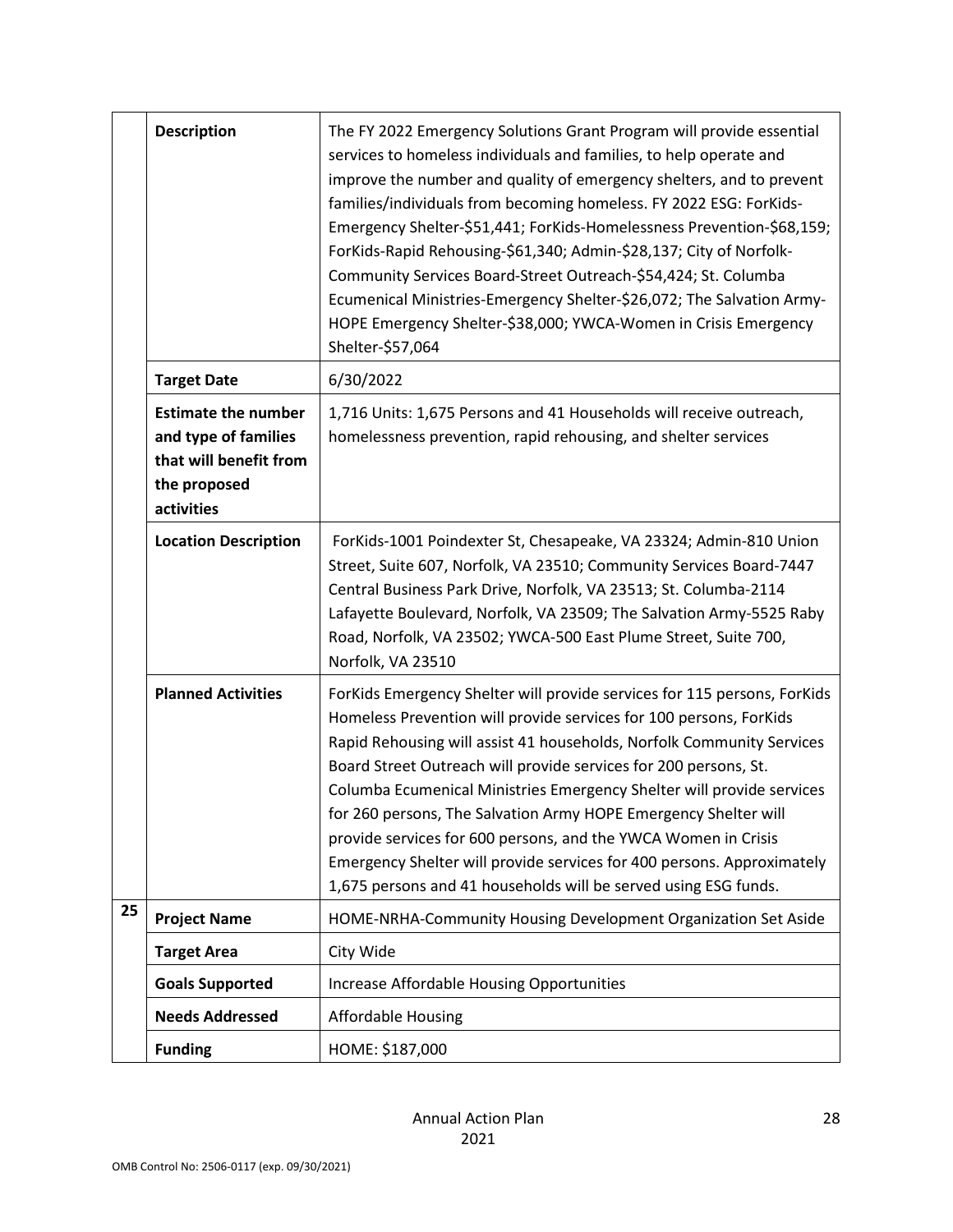|    | <b>Description</b>                                                                                         | The City of Norfolk set-aside 15 percent of its fiscal year HOME<br>allocation to support eligible CHDO's for the development of either new<br>construction, acquisition, or complete rehabilitation of homebuyer<br>properties or rental housing, and to provide direct financial assistance<br>to purchasers of HOME-assisted housing developed by a CHDO with<br>HOME funds. |
|----|------------------------------------------------------------------------------------------------------------|---------------------------------------------------------------------------------------------------------------------------------------------------------------------------------------------------------------------------------------------------------------------------------------------------------------------------------------------------------------------------------|
|    | <b>Target Date</b>                                                                                         | 6/30/2022                                                                                                                                                                                                                                                                                                                                                                       |
|    | <b>Estimate the number</b><br>and type of families<br>that will benefit from<br>the proposed<br>activities | 2 Households/Housing Units                                                                                                                                                                                                                                                                                                                                                      |
|    | <b>Location Description</b>                                                                                | The specific local project locations within the City of Norfolk will be<br>known at the time of CHDO project approval. Oversight: 555 East Main<br>Street, Norfolk, VA 23510                                                                                                                                                                                                    |
|    | <b>Planned Activities</b>                                                                                  | NRHA and the City of Norfolk will certify a non-profit organization that<br>meets the definition of a CHDO as defined in 24 CFR 92.2 and has the<br>capacity to own and develop a new construction home in the City of<br>Norfolk to be sold to an eligible low-to-moderate income first-time<br>homebuyer.                                                                     |
| 26 | <b>Project Name</b>                                                                                        | <b>HOME-NRHA Administration</b>                                                                                                                                                                                                                                                                                                                                                 |
|    | <b>Target Area</b>                                                                                         | City Wide                                                                                                                                                                                                                                                                                                                                                                       |
|    | <b>Goals Supported</b>                                                                                     | Manage Funds Effectively and Efficiently                                                                                                                                                                                                                                                                                                                                        |
|    | <b>Needs Addressed</b>                                                                                     | Planning and Administration                                                                                                                                                                                                                                                                                                                                                     |
|    | <b>Funding</b>                                                                                             | HOME: \$124,649                                                                                                                                                                                                                                                                                                                                                                 |
|    | <b>Description</b>                                                                                         | The HOME Administration will provide NRHA with funding towards<br>eligible administrative and planning costs incurred to administer and<br>operate the Homebuyer Assistance HOME Program and to oversee<br>CHDOs as defined in 24 CFR 92.207.                                                                                                                                   |
|    | <b>Target Date</b>                                                                                         | 6/30/2022                                                                                                                                                                                                                                                                                                                                                                       |
|    | <b>Estimate the number</b><br>and type of families<br>that will benefit from<br>the proposed<br>activities | N/A                                                                                                                                                                                                                                                                                                                                                                             |
|    | <b>Location Description</b>                                                                                | 555 East Main Street, Norfolk, VA 23510                                                                                                                                                                                                                                                                                                                                         |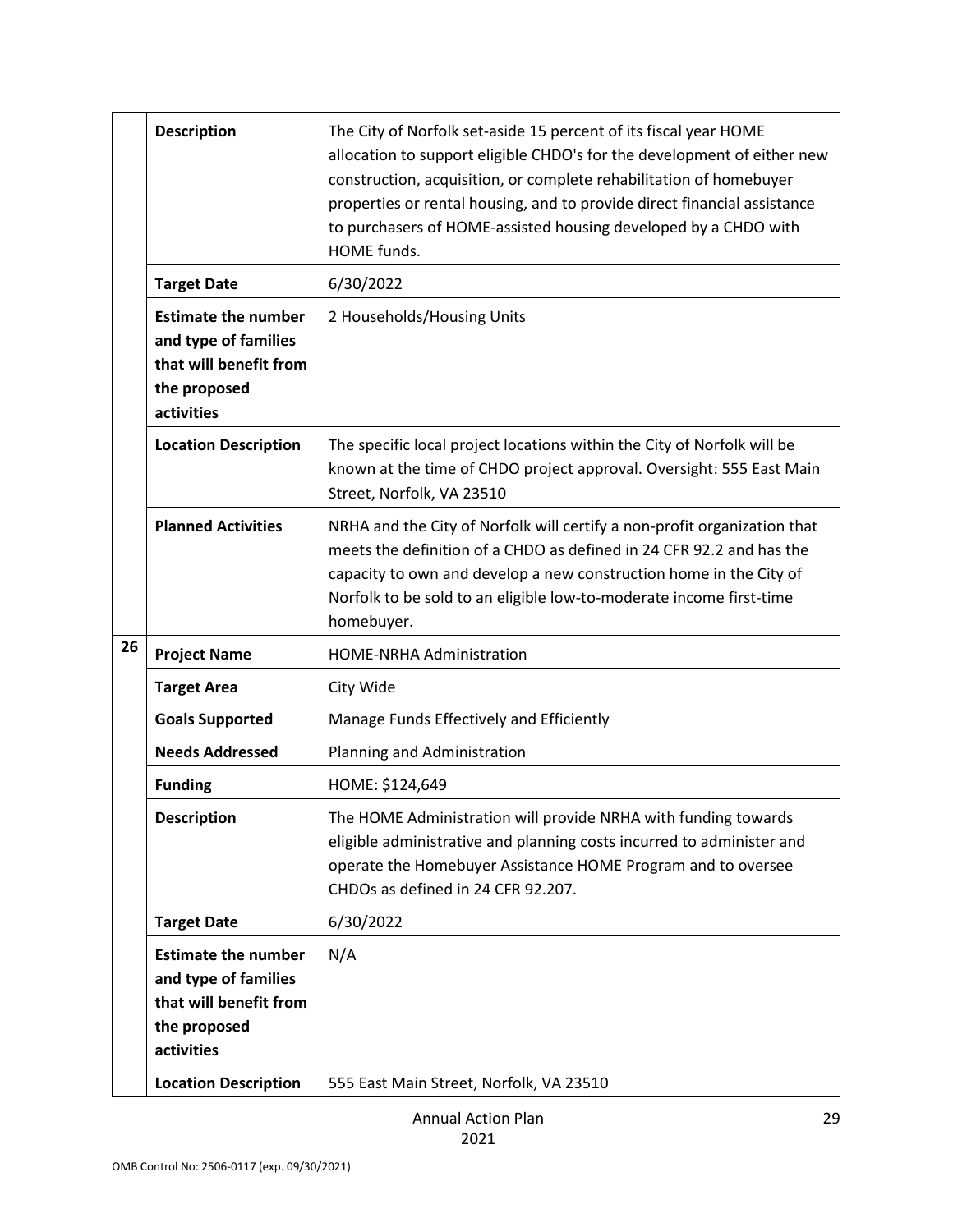|    | <b>Planned Activities</b>                                                                                  | The HOME Administration will provide NRHA with funding towards<br>eligible HOME administrative and planning costs for general<br>management, oversight, coordination, monitoring and evaluation, staff<br>and overhead, public information, fair housing activities, indirect costs,<br>preparation of the consolidated plan, compliance with other Federal<br>requirements, and preserving affordable housing already assisted with<br>HOME funds. |
|----|------------------------------------------------------------------------------------------------------------|-----------------------------------------------------------------------------------------------------------------------------------------------------------------------------------------------------------------------------------------------------------------------------------------------------------------------------------------------------------------------------------------------------------------------------------------------------|
| 27 | <b>Project Name</b>                                                                                        | HOME-NRHA Homebuyer Assistance                                                                                                                                                                                                                                                                                                                                                                                                                      |
|    | <b>Target Area</b>                                                                                         | City Wide                                                                                                                                                                                                                                                                                                                                                                                                                                           |
|    | <b>Goals Supported</b>                                                                                     | Increase Affordable Housing Opportunities                                                                                                                                                                                                                                                                                                                                                                                                           |
|    | <b>Needs Addressed</b>                                                                                     | <b>Affordable Housing</b>                                                                                                                                                                                                                                                                                                                                                                                                                           |
|    | <b>Funding</b>                                                                                             | HOME: \$750,000                                                                                                                                                                                                                                                                                                                                                                                                                                     |
|    | <b>Description</b>                                                                                         | The NRHA Homebuyer Assistance program utilizes allocated HOME<br>funds to assist eligible first-time homebuyers with down payment and<br>closing cost assistance for purchasing a newly constructed or existing<br>home in Norfolk.                                                                                                                                                                                                                 |
|    | <b>Target Date</b>                                                                                         | 6/30/2022                                                                                                                                                                                                                                                                                                                                                                                                                                           |
|    | <b>Estimate the number</b><br>and type of families<br>that will benefit from<br>the proposed<br>activities | 15 Households Assisted                                                                                                                                                                                                                                                                                                                                                                                                                              |
|    | <b>Location Description</b>                                                                                | The eligible properties selected and purchased by the HOME-assisted<br>homebuyers will be within the City of Norfolk. Oversight: 555 East Main<br>Street, Norfolk, VA 23510                                                                                                                                                                                                                                                                         |
|    | <b>Planned Activities</b>                                                                                  | The NRHA Homebuyer Assistance program will provide eligible<br>homebuyers with down payment and closing cost assistance in the form<br>of a forgivable, no interest and no monthly payment "soft-second"<br>mortgage loan with a principal residence requirement, affordability<br>period, forgiveness terms and recapture provisions.                                                                                                              |
| 28 | <b>Project Name</b>                                                                                        | HOME-Norfolk Community Services Board-TBRA                                                                                                                                                                                                                                                                                                                                                                                                          |
|    | <b>Target Area</b>                                                                                         | City Wide                                                                                                                                                                                                                                                                                                                                                                                                                                           |
|    | <b>Goals Supported</b>                                                                                     | Increase Affordable Housing Opportunities                                                                                                                                                                                                                                                                                                                                                                                                           |
|    | <b>Needs Addressed</b>                                                                                     | <b>Affordable Housing</b>                                                                                                                                                                                                                                                                                                                                                                                                                           |
|    | <b>Funding</b>                                                                                             | HOME: \$236,474                                                                                                                                                                                                                                                                                                                                                                                                                                     |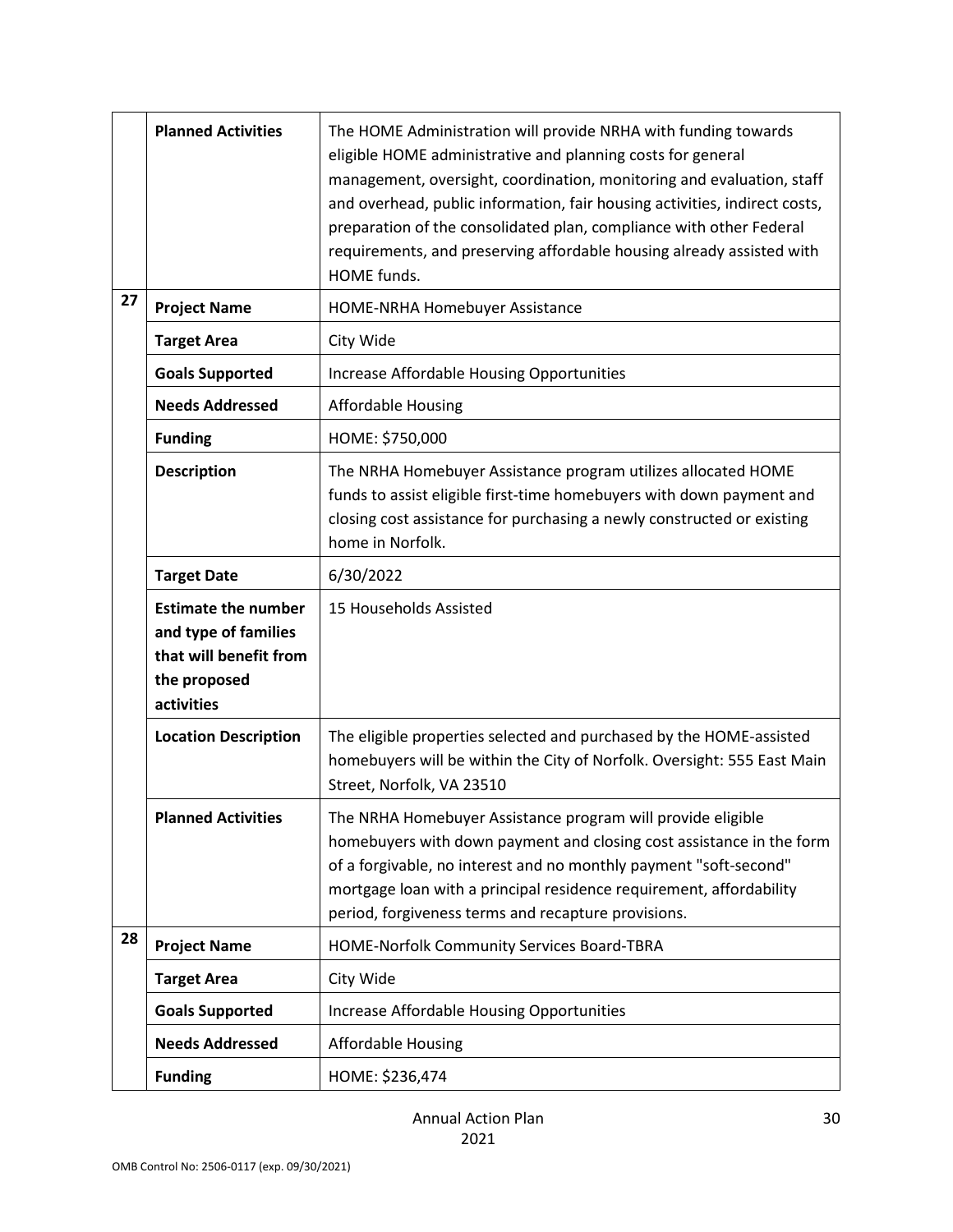|    | <b>Description</b>                                                                                                | The Norfolk Community Services Board utilizes HOME funds to provide<br>Tenant Based Rental Assistance to provide affordable permanent<br>supportive housing for up to 45 households who are homeless.                                                                                                                                                                                                                                                                                                                                                                                                               |
|----|-------------------------------------------------------------------------------------------------------------------|---------------------------------------------------------------------------------------------------------------------------------------------------------------------------------------------------------------------------------------------------------------------------------------------------------------------------------------------------------------------------------------------------------------------------------------------------------------------------------------------------------------------------------------------------------------------------------------------------------------------|
|    | <b>Target Date</b>                                                                                                | 6/30/2022                                                                                                                                                                                                                                                                                                                                                                                                                                                                                                                                                                                                           |
|    | <b>Estimate the number</b><br>and type of families<br>that will benefit from<br>the proposed<br>activities        | 45 Households Assisted                                                                                                                                                                                                                                                                                                                                                                                                                                                                                                                                                                                              |
|    | <b>Location Description</b>                                                                                       | Oversight: 7447 Central Business Park Drive, Norfolk, VA 23513                                                                                                                                                                                                                                                                                                                                                                                                                                                                                                                                                      |
|    | <b>Planned Activities</b>                                                                                         | The Norfolk Community Services Board TBRA participants will receive<br>ongoing housing stabilization services designed to place the household<br>in a position to graduate and take responsibility for maintaining their<br>mainstream housing. NCSB will conduct tenant income certifications,<br>execute Housing Assistance Payment agreements with local landlords,<br>and ensure program funds will be used toward rent and utility financial<br>assistance. Partnering agencies can provide case management and<br>supportive services, housing search assistance, and preparation of<br>property inspections. |
|    |                                                                                                                   |                                                                                                                                                                                                                                                                                                                                                                                                                                                                                                                                                                                                                     |
| 29 | <b>Project Name</b>                                                                                               | <b>Norfolk Fire-Rescue: Ladder Truck</b>                                                                                                                                                                                                                                                                                                                                                                                                                                                                                                                                                                            |
|    | <b>Target Area</b>                                                                                                | <b>City Wide</b>                                                                                                                                                                                                                                                                                                                                                                                                                                                                                                                                                                                                    |
|    | <b>Goals Supported</b>                                                                                            | <b>Invest in Public Facilities and Infrastructure</b>                                                                                                                                                                                                                                                                                                                                                                                                                                                                                                                                                               |
|    | <b>Needs Addressed</b>                                                                                            | <b>Public Facilities and Infrastructure</b>                                                                                                                                                                                                                                                                                                                                                                                                                                                                                                                                                                         |
|    | <b>Funding</b>                                                                                                    | CDBG: \$1,394,401                                                                                                                                                                                                                                                                                                                                                                                                                                                                                                                                                                                                   |
|    | <b>Description</b>                                                                                                | Purchase of a Ladder Truck to serve Engine 7 Fire Station.                                                                                                                                                                                                                                                                                                                                                                                                                                                                                                                                                          |
|    | <b>Target Date</b>                                                                                                | 6/30/2022                                                                                                                                                                                                                                                                                                                                                                                                                                                                                                                                                                                                           |
|    | <b>Estimate the number</b><br>and type of families<br>that will benefit from<br>the proposed<br><b>activities</b> | 18,635 people will benefit from the proposed activity within the service<br>area of Fire Station 7. Approximately 9,690 of those individuals are low-<br>to moderate-income.                                                                                                                                                                                                                                                                                                                                                                                                                                        |
|    | <b>Location Description</b>                                                                                       | Norfolk Fire Station 7 is located at 1211 W 43rd Street in Norfolk.                                                                                                                                                                                                                                                                                                                                                                                                                                                                                                                                                 |
|    | <b>Planned Activities</b>                                                                                         | Purchase of a Ladder Truck to serve Engine 7 Fire Station.                                                                                                                                                                                                                                                                                                                                                                                                                                                                                                                                                          |
| 30 | <b>Project Name</b>                                                                                               | <b>East Ocean View Basketball Courts</b>                                                                                                                                                                                                                                                                                                                                                                                                                                                                                                                                                                            |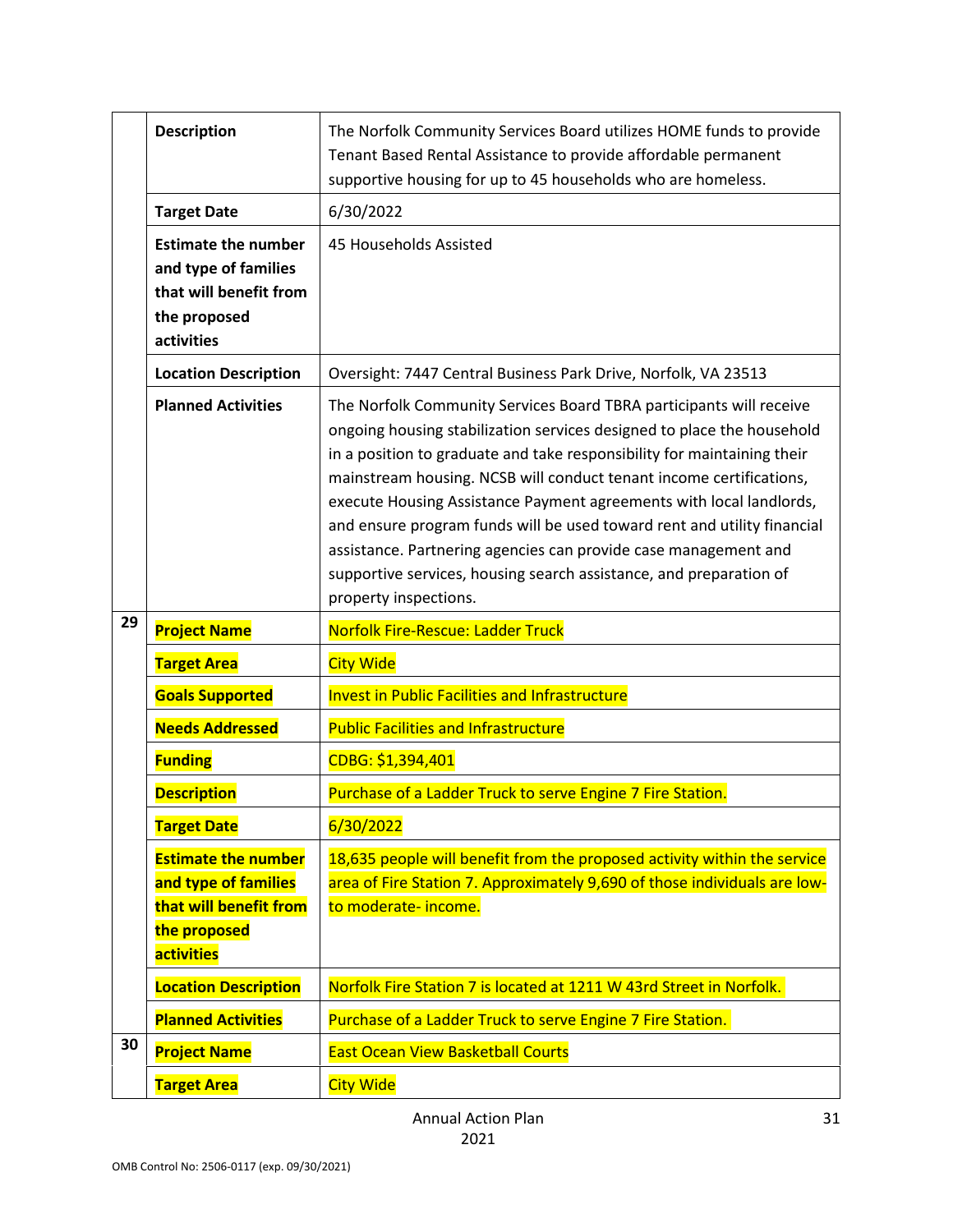|    | <b>Goals Supported</b>                                                                                            | <b>Invest in Public Facilities and Infrastructure</b>                                                                                                                                             |
|----|-------------------------------------------------------------------------------------------------------------------|---------------------------------------------------------------------------------------------------------------------------------------------------------------------------------------------------|
|    | <b>Needs Addressed</b>                                                                                            | <b>Public Facilities and Infrastructure</b>                                                                                                                                                       |
|    | <b>Funding</b>                                                                                                    | CDBG: \$39,400                                                                                                                                                                                    |
|    | <b>Description</b>                                                                                                | Construction of a neighborhood basketball court.                                                                                                                                                  |
|    | <b>Target Date</b>                                                                                                | 6/30/2022                                                                                                                                                                                         |
|    | <b>Estimate the number</b><br>and type of families<br>that will benefit from<br>the proposed<br><b>activities</b> | 1,520 people will benefit from the proposed activity within the service<br>area of the East Ocean View basketball court. Approximately 1,135 of<br>those individuals are low- to moderate-income. |
|    | <b>Location Description</b>                                                                                       | The location is 9520 20th Bay Street, Norfolk, VA 23518.                                                                                                                                          |
|    | <b>Planned Activities</b>                                                                                         | The East Ocean View Project will Increase opportunity to improve<br>health and physical activity by constructing a basketaball court.                                                             |
| 31 | <b>Project Name</b>                                                                                               | <b>North Fox Hall Park Improvements</b>                                                                                                                                                           |
|    | <b>Target Area</b>                                                                                                | <b>City Wide</b>                                                                                                                                                                                  |
|    | <b>Goals Supported</b>                                                                                            | <b>Invest in Public Facilities and Infrastructure</b>                                                                                                                                             |
|    | <b>Needs Addressed</b>                                                                                            | <b>Public Facilities and Infrastructure</b>                                                                                                                                                       |
|    | <b>Funding</b>                                                                                                    | CDBG: \$50,000                                                                                                                                                                                    |
|    | <b>Description</b>                                                                                                | Park area improvement                                                                                                                                                                             |
|    | <b>Target Date</b>                                                                                                | 6/30/2022                                                                                                                                                                                         |
|    | <b>Estimate the number</b><br>and type of families<br>that will benefit from<br>the proposed<br>activities        | 2875 people will benefit from the proposed activity within the service<br>area of North Fox Hall Apartments. Approximately 1570 of those<br>individuals are low- to moderate- income.             |
|    | <b>Location Description</b>                                                                                       | The location is 2651 Bartin Street, Norfolk, VA 23513.                                                                                                                                            |
|    | <b>Planned Activities</b>                                                                                         | The North Fox Hall Park project will improve entire park by replacing old<br>playground, basketball court, softball field and other improvements.                                                 |
| 32 | <b>Project Name</b>                                                                                               | <b>Ballentine Park Playground Improvement Project</b>                                                                                                                                             |
|    | <b>Target Area</b>                                                                                                | <b>City Wide</b>                                                                                                                                                                                  |
|    | <b>Goals Supported</b>                                                                                            | <b>Invest in Public Facilities and Infrastructure</b>                                                                                                                                             |
|    | <b>Needs Addressed</b>                                                                                            | <b>Public Facilities and Infrastructure</b>                                                                                                                                                       |
|    | <b>Funding</b>                                                                                                    | CDBG: \$65,000                                                                                                                                                                                    |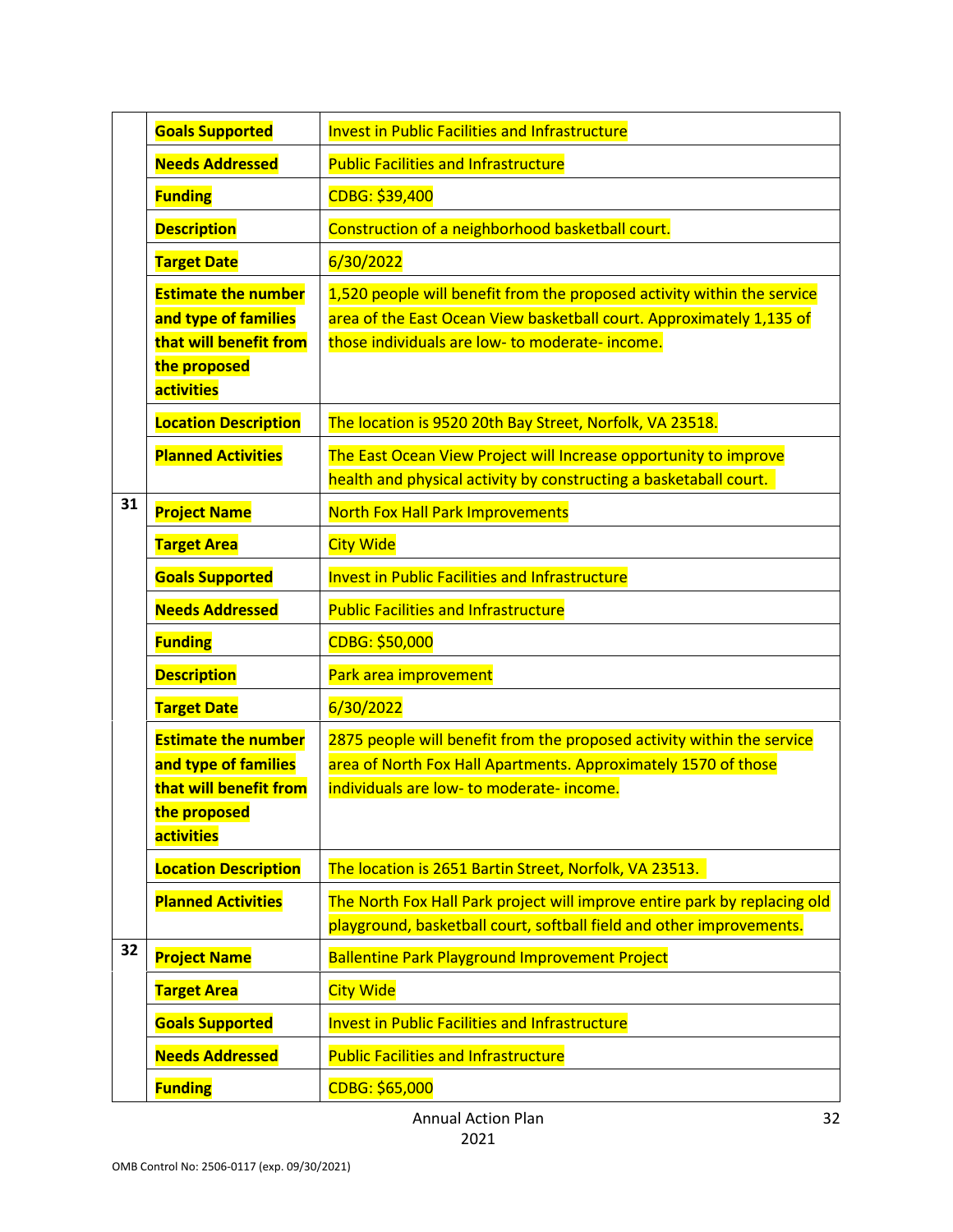| <b>Description</b>                                                                                                | New playground and outdoor fitness equipment at Ballentine Park<br>Playground                                                                                                          |
|-------------------------------------------------------------------------------------------------------------------|----------------------------------------------------------------------------------------------------------------------------------------------------------------------------------------|
| <b>Target Date</b>                                                                                                | 6/30/2022                                                                                                                                                                              |
| <b>Estimate the number</b><br>and type of families<br>that will benefit from<br>the proposed<br><b>activities</b> | 2700 people will benefit from the proposed activity within the service<br>area of Ballentine Park Playround. Approximately 1,595 of those<br>individuals are low- to moderate- income. |
| <b>Location Description</b>                                                                                       | The location is 2415 Ballentine Boulevard, Norfolk, VA 23509                                                                                                                           |
| <b>Planned Activities</b>                                                                                         | The Ballentine Park Playground Project will construct a new playground<br>and outdoor fitness equipment to benifit low/mod residents.                                                  |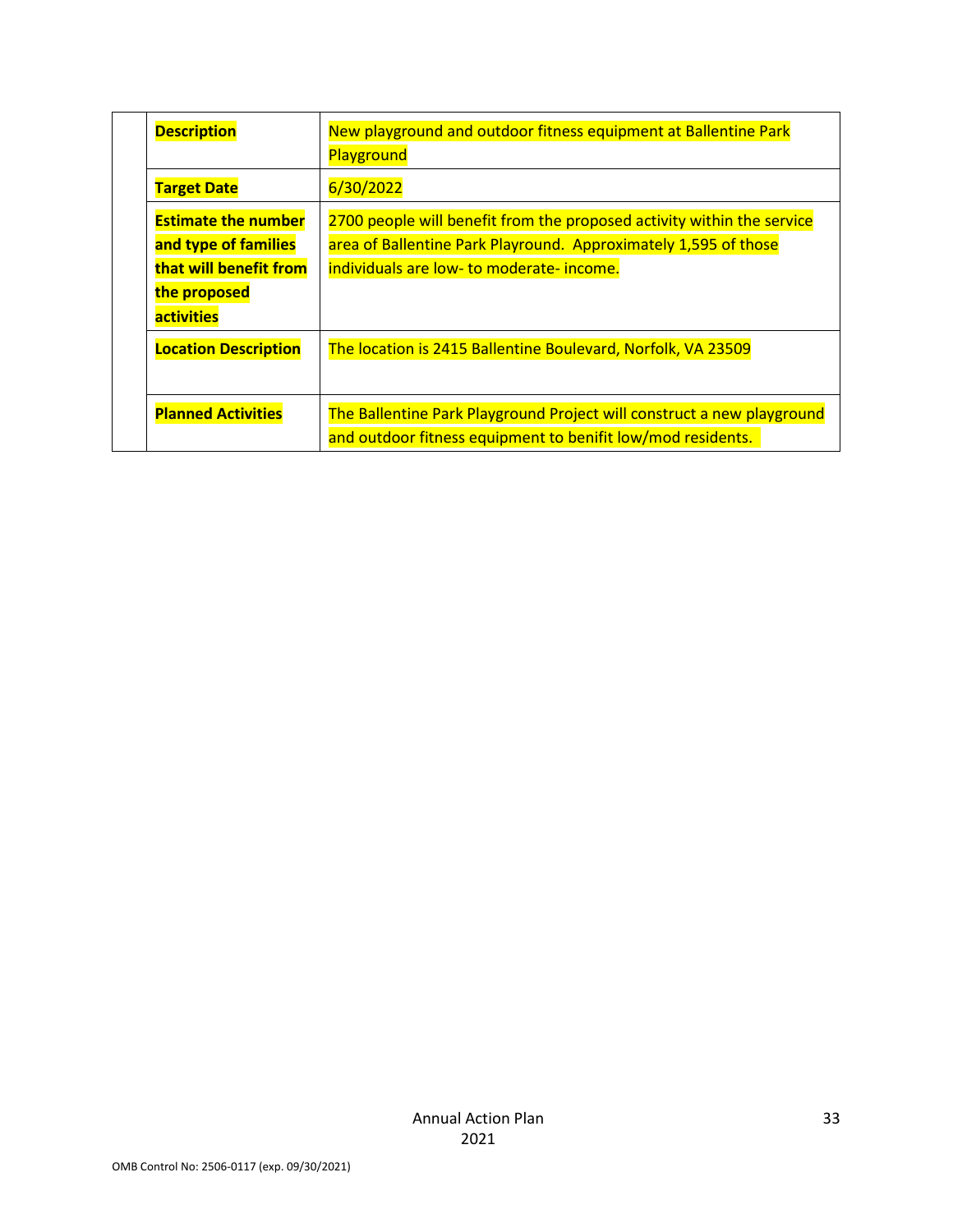# **AP-50 Geographic Distribution – 91.220(f)**

### **Description of the geographic areas of the entitlement (including areas of low-income and minority concentration) where assistance will be directed**

Not all funded activities are place-based or geographically specific. For example, most public services, homeless services, economic development, and planning or admin activities, are not geographically focused.

Projects that are place-based, including public facilities and infrastructure, and some housing activities, will be focused in areas that are low- to moderate-income throughout the city. Most neighborhoods within the City of Norfolk have low-income census tracts within them, and it is difficult to define how much assistance will be classified in the neighborhood revitalization program versus the low- to moderate-income eligible areas due to the overlap.

CDBG and HOME funded homebuyer programs administered by Norfolk Redevelopment and Housing Authority (NRHA), which include the HomeNet Homeownership Center, the Homebuyer Assistance Program and the CHDO Program, assist first-time homebuyers in purchasing a home citywide provided that HOME underwriting guidelines for both the homebuyer and selected property are met. This enables low- to moderate- income homebuyers the opportunity to purchase a property within their affordability in the neighborhood of their choice, which in some cases results in a move from a high-poverty to a lowpoverty neighborhood. CHDO projects are located in a service area that is clearly defined in the CHDO's Charter, Articles of Incorporation, Bylaws or Resolution.

### **Geographic Distribution**

|           | Target Area   Percentage of Funds |  |
|-----------|-----------------------------------|--|
| City Wide | 100                               |  |

**Table 4 - Geographic Distribution** 

### **Rationale for the priorities for allocating investments geographically**

In total, the city's low- to moderate- income population exceeds the 51 percent threshold used by HUD. Low- and moderate-income families and individuals reside in communities throughout the City of Norfolk. Grants and other resources are geographically distributed throughout the city for community development and housing programs. All proposed Annual Plan activities are intended to primarily benefit populations that have special needs and citizens with low- and moderate-incomes.

### **Discussion**

All proposed projects listed will be classified by both a general objective (decent housing, suitable living environment, or economic opportunity) and general outcome category (availability/accessibility, affordability, sustainability). These activities' objectives/outcomes will be used to report project

Annual Action Plan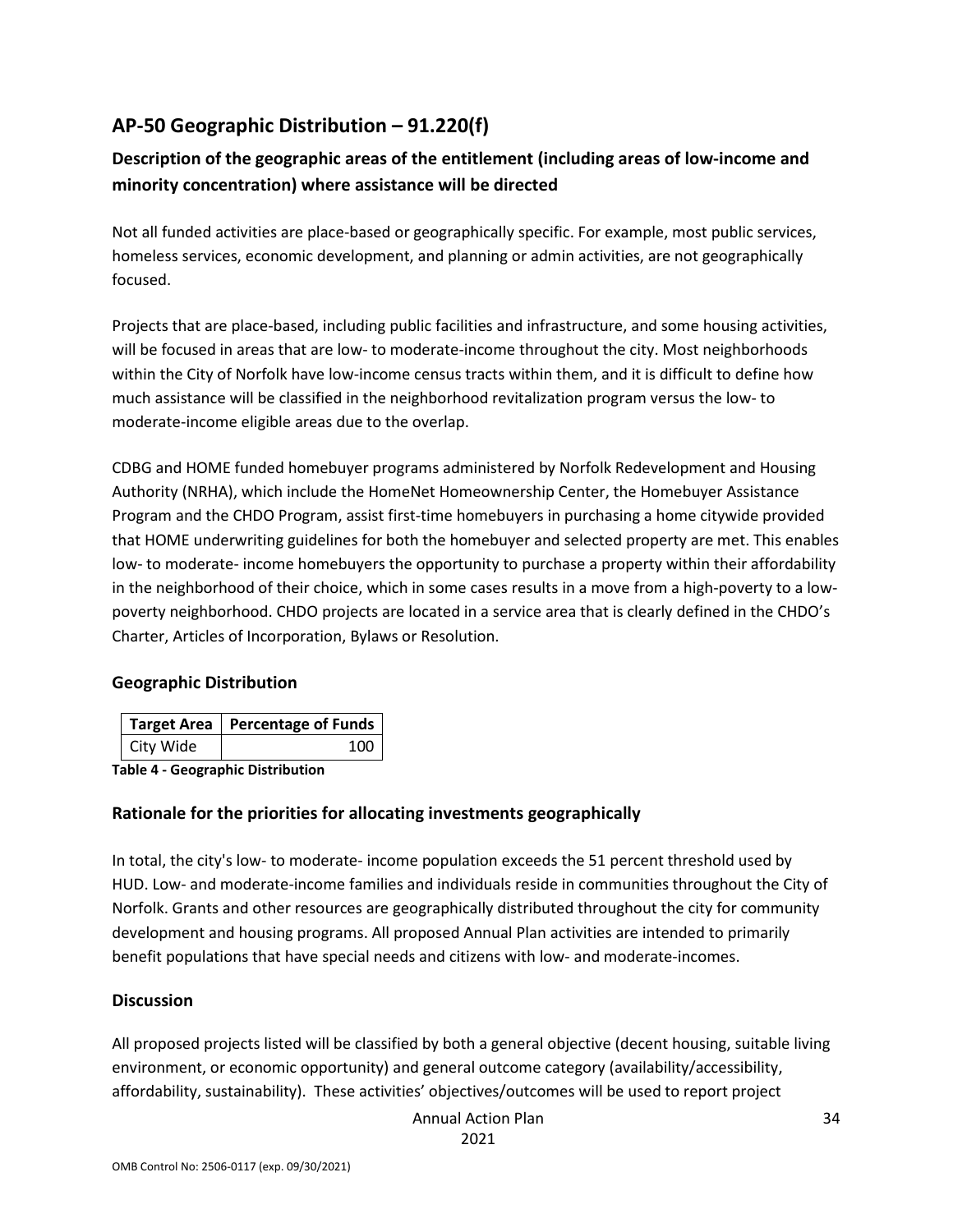accomplishments into IDIS, HUD's reporting system.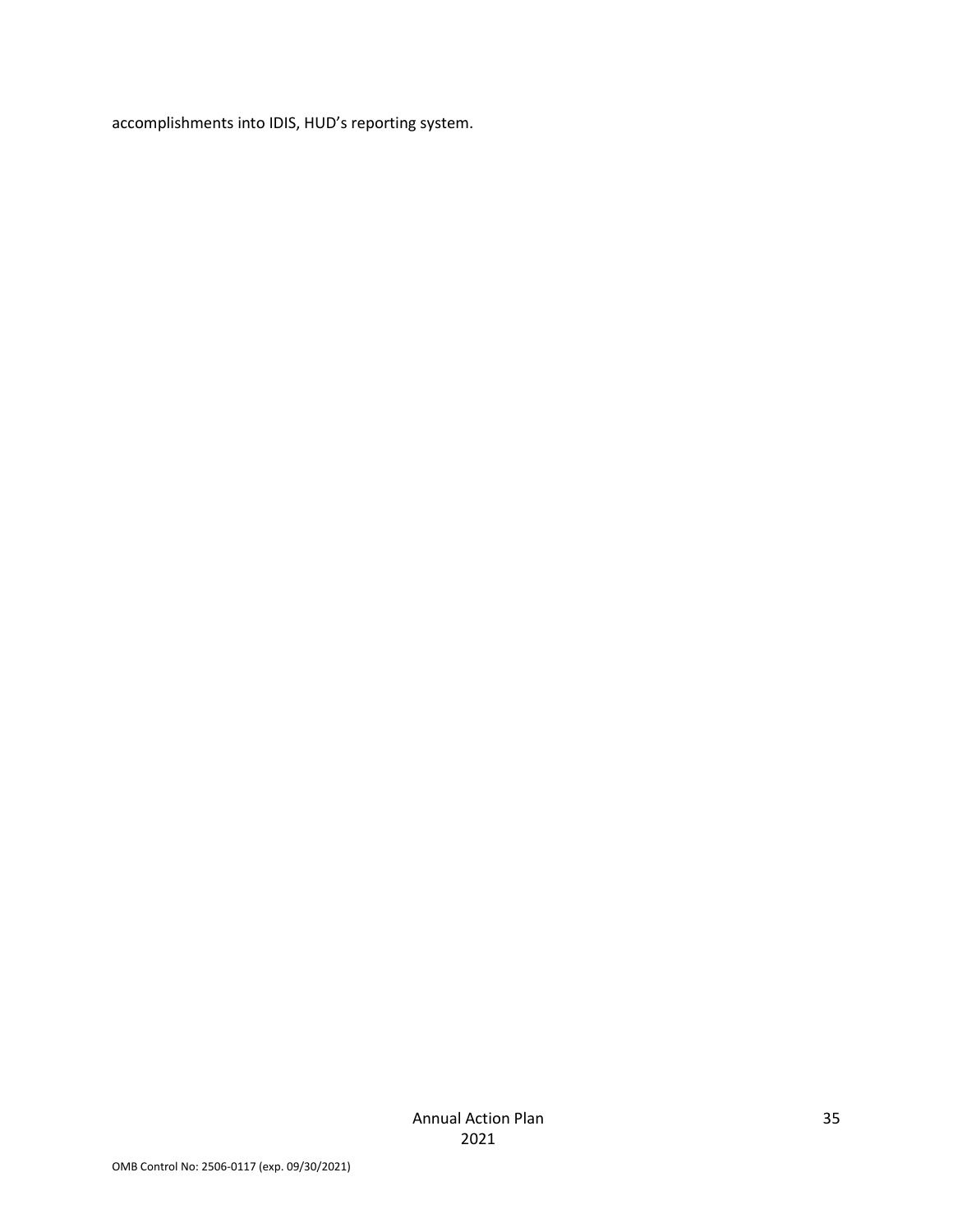# **Affordable Housing**

# **AP-55 Affordable Housing – 91.220(g)**

### **Introduction**

Lower-income households continue to pay a higher percentage of their income for housing, compared to other income groups in Norfolk. A large portion of lower-income renter-households also tend to experience other housing problems such as overcrowding and inadequate housing conditions. In order to help provide decent and affordable housing and improve the social and economic status for extremely low-, low-, and moderate-income households in the City of Norfolk, the following programs will be available during the next program year: HOME funded new construction, homeownership assistance, and tenant-based rental assistance; CDBG funded housing rehabilitation and public services; and ESG funded homeless shelters, homeless prevention, and the rapid re-housing.

| One Year Goals for the Number of Households to be Supported             |     |
|-------------------------------------------------------------------------|-----|
| Homeless                                                                | 186 |
| Non-Homeless                                                            | 37  |
| Special-Needs                                                           | 27  |
| Total                                                                   | 250 |
| 'abla E - Owa Vaas Caala fas Affasdabla Harraiga bri Crissaut Damilianu |     |

**Table 5 - One Year Goals for Affordable Housing by Support Requirement** 

| One Year Goals for the Number of Households Supported Through |    |
|---------------------------------------------------------------|----|
| <b>Rental Assistance</b>                                      | 86 |
| The Production of New Units                                   |    |
| Rehab of Existing Units                                       | 20 |
| <b>Acquisition of Existing Units</b>                          |    |
| Total                                                         |    |

**Table 6 - One Year Goals for Affordable Housing by Support Type** 

### **Discussion**

The number of homeless supported represents the goals of 186 households/people supported through Rapid Re-Housing, TBRA, and Homeless Prevention programs. The number of non-homeless supported represents the households expected to receive homebuyer assistance through the HomeNet program, homeowner rehabilitation, and the construction of new housing through the CHDO. The number of Special Needs households represents the 27 households supported through the LBGT Life Center CHAP program, which provides permanent supportive housing for families with members living with HIV.

Rental assistance is expected to be provided to 86 households including 41 through Rapid Re-housing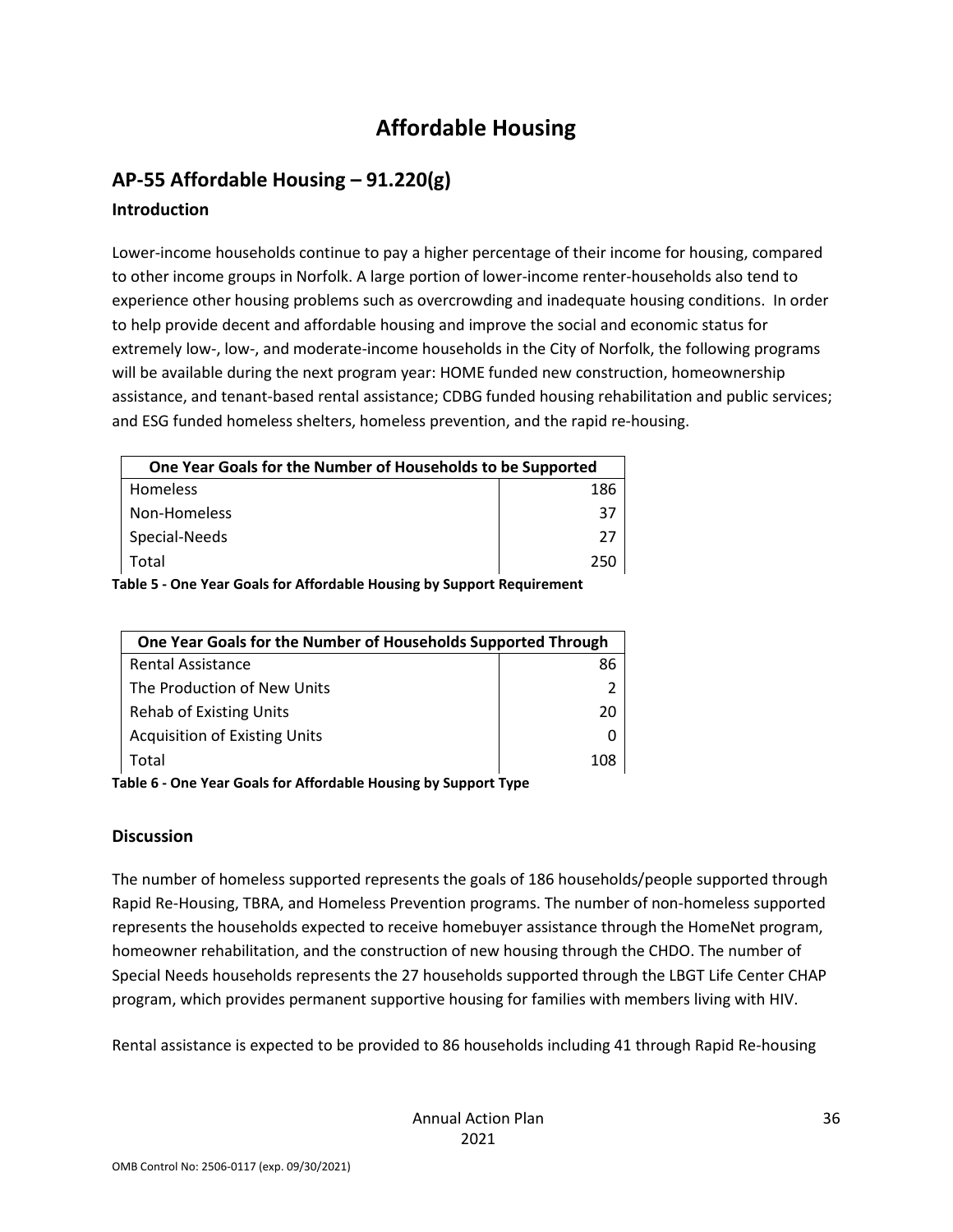and 45 through Tenant-Based Rental Assistance.

Utilizing HOME funds, the production of 1 to 2 new housing units to be sold to and provide direct homebuyer assistance to 1 to 2 low income households is the projected goal for the CHDO Program; and the acquisition of 16 existing housing units by 16 low income households receiving direct homebuyer assistance is the projected goal for the Homebuyer Assistance Program.

Finally, 20 households are expected to be supported through housing rehabilitation.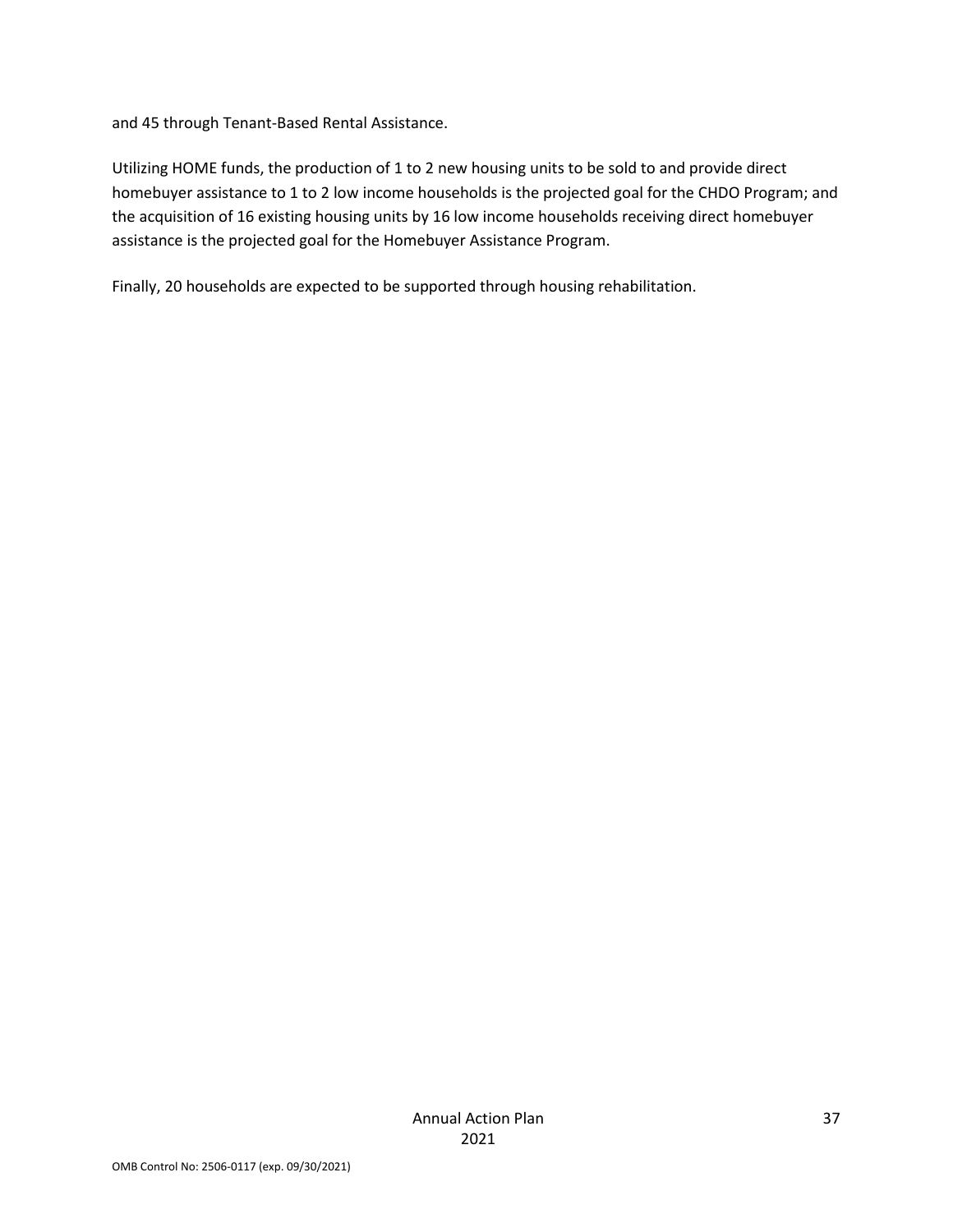# **AP-60 Public Housing** *–* **91.220(h)**

### **Introduction**

In 2015, Norfolk Redevelopment and Housing Authority (NRHA), amended its current PHA Plan, which outlines the agency's mission and strategic goals that will guide NRHA's current and future work. NRHA continues to pursue and/or plan for future implementation of the Plan's initiatives, which includes demolition and renovation in some communities.

### **Actions planned during the next year to address the needs to public housing**

NRHA will continue with its commitment to provide affordable units throughout its public housing stock. In addition, NRHA will enable low-income households to choose their place of residence in the private market, further increasing housing opportunities for program participants by subsidizing a portion of the monthly rental obligation through the allocation of a Housing Choice Voucher (HCV) made directly to the landlord. In FY 2021, NRHA will continue to utilize Project Based Vouchers to expand affordable housing opportunities in particularly low poverty areas in the City Approximately 200 Project Based Vouchers will be made available through a competitive bid process.

### **Actions to encourage public housing residents to become more involved in management and participate in homeownership**

NRHA will continue to include residents in the planning and implementation of programs by working closely with the tenant organizations in each public housing community. Monthly meetings are held with the tenant organizations to keep them abreast of NRHA initiatives and to obtain their input and feedback. NRHA distributes a survey to each new public housing resident when they move in and when they move out. The purpose of the survey is to obtain feedback on the move-in process and input on the services desired to assist residents in improving their quality of life while in public housing. The survey also assists in determining their level of customer satisfaction. An exit survey is conducted at move-out to address any feedback that may improve the process and/or how information is communicated.

The results of the surveys are used as measurements of NRHA's strengths and deficiencies in its overall service delivery. NRHA will continue to utilize the Resident Advisory Board, which consist of residents of public housing and participants in the housing choice voucher program. As new initiatives and policies are developed, input from the Board will be sought. Overall, resident input will be incorporated into day-to-day operations and policies when feasible. Program descriptions for encouraging homeownership among public housing residents are provided in the "Discussions" section.

### **If the PHA is designated as troubled, describe the manner in which financial assistance will be provided or other assistance**

Norfolk Redevelopment and Housing Authority is not designated by HUD as "troubled" or performing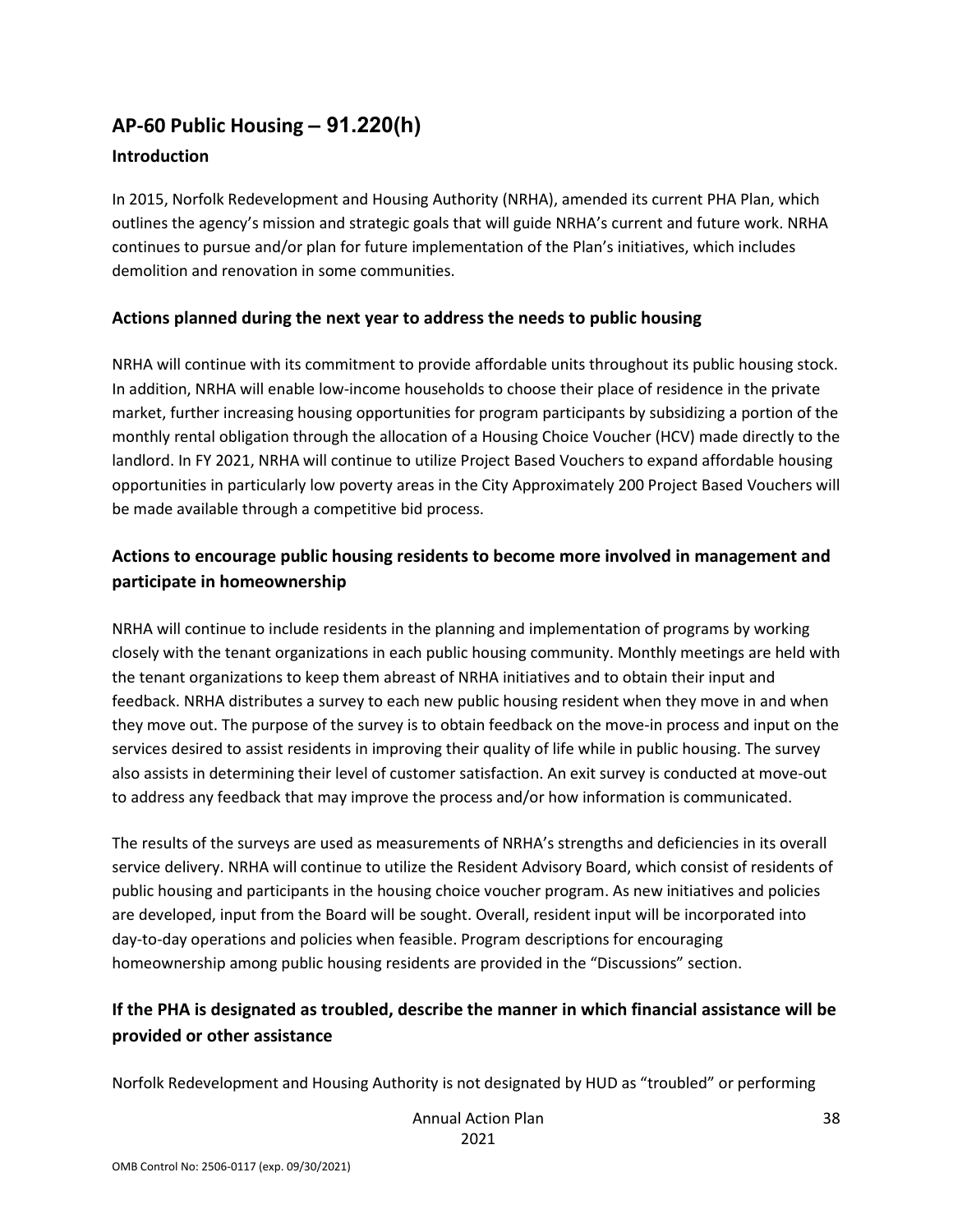poorly. Historically, NRHA received the highest HUD ratings for property management and housing choice voucher programs. NRHA will continue to maintain its high performer status through ongoing monitoring and review of key property management indicators. The indicators are physical condition of communities, financial assessment, management operations, and capital fund.

### **Discussion**

Public housing residents and housing choice voucher participants are encouraged to participate in homeownership programs.

The Program Coordinating Committee (PCC) of the Family Self-Sufficiency Program (FSS) consists of public and private agencies that provide an array of services to public housing residents to help them become employed or obtain improved employment in order to reach the goal of becoming selfsufficient in providing the needs of their family without assistance. The PCC currently has more than 25 partners, which includes naming a few, Norfolk Department of Social Services, Virginia Employment Commission and NRHA's HomeNet Homeownership Center. The PCC helps the FSS participants transition from public housing to private rental housing or homeownership.

NRHA's HomeNet Homeownership Program administers a Homebuyer Club which educates and prepares Public Housing residents and Housing Choice Voucher participants on the fiscal responsibilities of homeownership.

NRHA's Housing Choice Voucher (HCV) Homeownership Program allows families assisted under the HCV rental program to use their voucher to buy a home and receive monthly mortgage assistance for up to 15 years. To enable participants to successfully transition from renting to homeownership, the HomeNet Homeownership Center manages the oversight of HCV Homeownership process by ensuring participants qualify and meet the HUD qualifications; and provides technical assistance to both the voucher holder, lender and realtor. The HCV participant is provided with comprehensive one-on-one pre-purchase counseling to ensure long term success and 3 years or post purchase counseling to ensure the transition is successful.

Public Housing residents and Housing Choice Voucher participants pursuing homeownership can apply for down payment and closing costs assistance through the HOME Program administered by NRHA. The HOME Program has implemented guidelines that ensure affordability is maintained.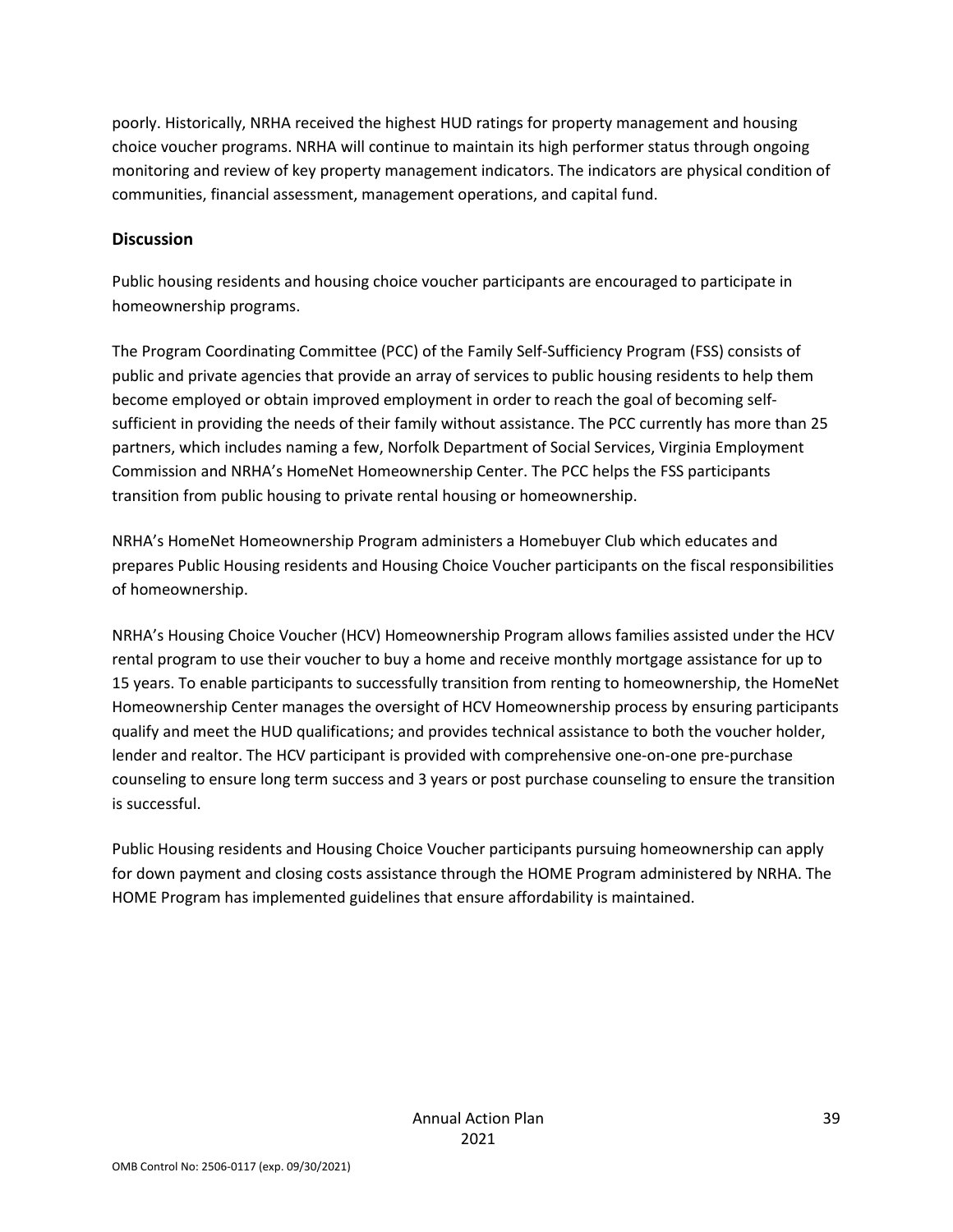# **AP-65 Homeless and Other Special Needs Activities – 91.220(i)**

### **Introduction**

The Norfolk Community Services Board hosts the City of Norfolk's Initiatives to End Homelessness and provides the city with policy, leadership, and coordination of the homeless and other special needs activities through partnerships with the Department of Human Services, Norfolk Redevelopment and Housing Authority, and the Continuum of Care (CoC), along with a strong array of non-profit service and advocacy providers.

# **Describe the jurisdictions one-year goals and actions for reducing and ending homelessness including**

# **Reaching out to homeless persons (especially unsheltered persons) and assessing their individual needs**

Outreach to homeless persons is conducted through a range of Continuum of Care (CoC) and faith-based services. Professional year-round street, day center, winter shelter, and emergency shelter outreach activities by the city have been merged at the Norfolk Community Services Board, the Norfolk Street Outreach Team. On this team, outreach for persons with behavioral health disorders are provided through Projects for Assistance in Transition from Homelessness (PATH) and the Homeless Initiatives staff focusing on those most vulnerable persons living outside without the qualifying behavioral health disorders. This provides Norfolk with a coordinated outreach response to persons regardless of their disability or specific needs. Their primary target population for the Norfolk Street Outreach Team is persons who routinely sleep on the street or in other places not meant for human habitation. These staffs canvass the city searching for households attempting to survive in areas not meant for human habitation; assess and address their immediate and critical needs (food, shelter, medical, mental health, etc.); link each household to the Coordinated Entry System (CES); and provide ongoing case management services throughout an unsheltered period.

The relationship with other providers is critical in this work and the Norfolk Street Outreach Team communicates with these providers and in some cases (winter shelter and day centers) provides inreach services in partnerships with them at their locations.

The CoC's Regional Housing Crisis Hotline (HCH) also serves as a conduit to directly connect those experiencing homelessness with immediate services. For disconnected single adult households, the HCH provides a telephonic connection to the street outreach team described above. For households with children, the HCH would provide a similar connection to the Norfolk Department of Human Services' Homeless Assistance Response Team (HART). For FY 2022, these outreach efforts aim to continue their success through the best practice of diversion and re-housing practices which are integrated into the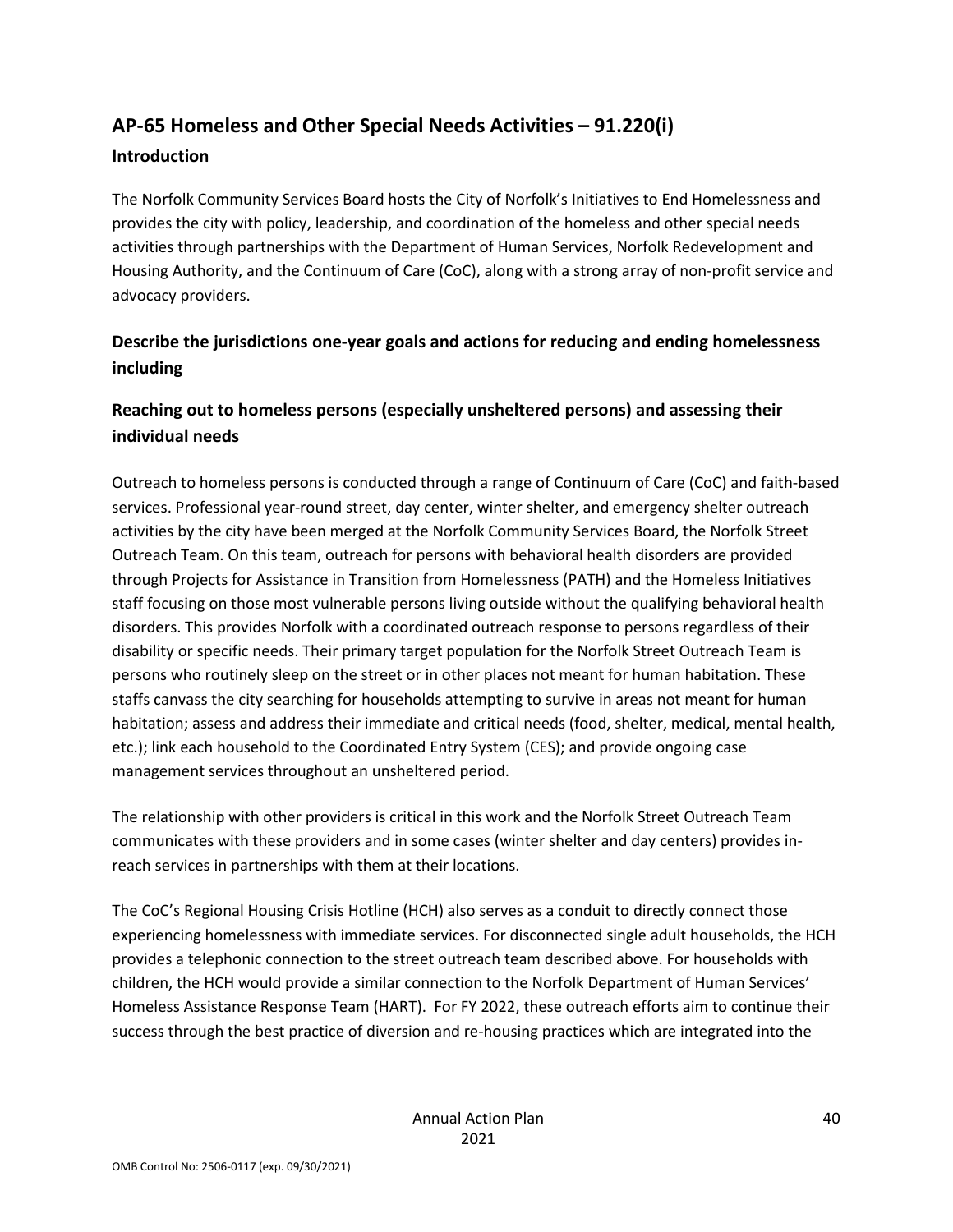CoC's Coordinated Entry System.

Supporting these day-to-day efforts are provider partners including the Salvation Army, St. Columba Ecumenical Ministries, Inc., the Union Mission, ForKids, Virginia Supportive Housing, Commonwealth Catholic Charities, the Norfolk Emergency Shelter Team (NEST), the LGBT Life Center, and the YWCA of South Hampton Roads. These programs provide meals, clothing, medical services, mental health and substance abuse services, shelter, permanent supportive housing, and counseling services. Finally, the City of Norfolk, in conjunction with the CoC, holds citywide annual outreach efforts through Project Homeless Connect and the annual Point-in-Time Count. These events are conducted by combined efforts from city staff, community volunteers and the city's human service agencies.

### **Addressing the emergency shelter and transitional housing needs of homeless persons**

The activities to address emergency shelter needs within the City of Norfolk are supported with funds available through the Emergency Solutions Grant (ESG) program in collaboration with other federal, state, and local funding sources; CoC resources; non-profit organizations; and faith-based communities.

Primary emphasis for the ESG funding continues to be on the payment of certain emergency shelter operations expenses including utilities, maintenance, insurance, and staff salary costs. The purpose of emphasizing payment of operations expenses is to provide some predictability and stability to the operation of the shelters by assuring that their most basic expenses are met. This assures at least the continued operation of the facilities in times of scarce and fluctuating resources, and it compliments specific fundraising efforts for special projects. The FY 2022 (PY2021) ESG funding will also be support rapid re-housing and homeless prevention efforts to either re-house homeless families and individuals or to aid families who are at risk of becoming homeless.

Additional non-entitlement funding resources are available in the community providing emergency shelter and transitional housing for persons experiencing homelessness.

**Helping homeless persons (especially chronically homeless individuals and families, families with children, veterans and their families, and unaccompanied youth) make the transition to permanent housing and independent living, including shortening the period of time that individuals and families experience homelessness, facilitating access for homeless individuals and families to affordable housing units, and preventing individuals and families who were recently homeless from becoming homeless again** 

An effective strategy to ensure that homeless households make the transition to permanent housing and independent living is prioritizing safe and stable housing and making affordable housing options more accessible to homeless households. As the urban center of CoC #VA501, the City of Norfolk is actively engaged in the policy making activities of the Southeastern Virginia Homeless Coalition (SVHC) which implemented its new Coordinated Entry System to identify, assess, prioritize, and re-house those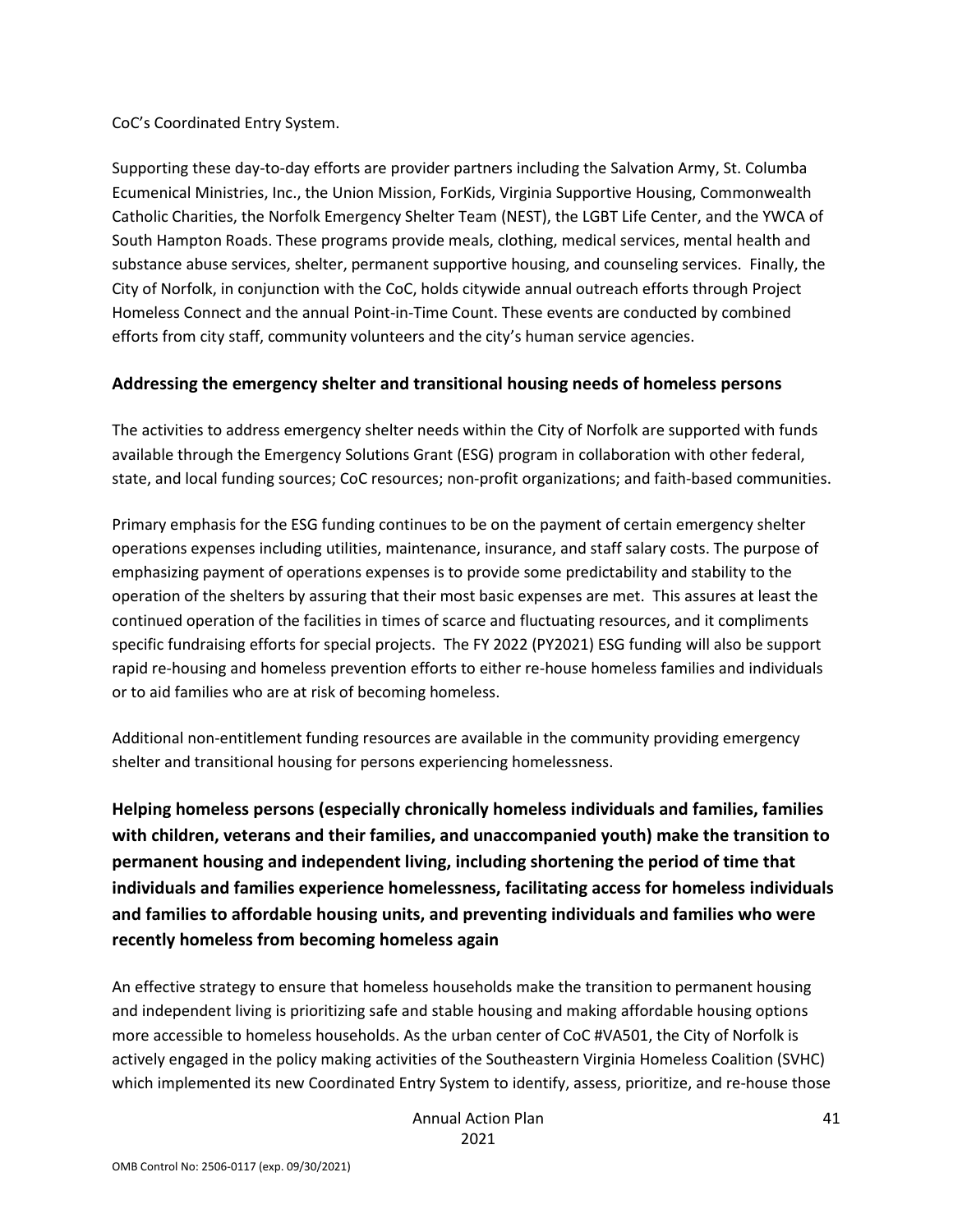experiencing homelessness in the shortest period possible. This is accomplished by prioritizing cases based on a vulnerability index and maintaining a by-name housing registry. Utilizing HMIS data and the information from the housing registries, the city can visualize in real-time the length of time individuals, families, veterans, and unaccompanied youth remain homeless. By monitoring programs using the recently adopted performance measures, the city is making informed decisions about future funding targets.

Through the Norfolk Street Outreach Team, government and non-profit agencies identify and assess an estimated 200 unsheltered households annually. These assessments are discussed as part of the SVHC's the Coordinated Entry System (CES) process and households are re-housed in an appropriate setting based on their individual needs. This structure served as the foundation for the city's successful effort to end veteran homelessness and is being utilized as the city works to meet the goal of ending chronic homelessness. The Norfolk Street Outreach Team also recently engaged in a workgroup to specifically address the barriers and strategies for intensive identification and engagement of those most chronic and most vulnerable persons continuing to live outside who have multiple complicating factors including, but not limited to, addiction, mental health symptoms, and frequent criminal justice involvement.

Accessibility to affordable housing will continue to be addressed through the partnership and Memorandum of Understanding between Norfolk Redevelopment and Housing Authority (NRHA) and the Southeastern Virginia Homeless Coalition (SVHC) - Norfolk. Through this initiative, NRHA agreed to designate a number of public housing units and housing choice vouchers annually contingent on funding availability and fulfillment of organizational requirements for referred members of the homeless population. Virginia Supportive Housing also provides for the management and development of legacy studio apartment communities for persons exiting homelessness and the more recent mixed income communities with targeted units funded for persons exiting homelessness. Virginia Supportive Housing, the LGBT Life Center, ForKids, and Norfolk Community Services Board are providers of Permanent Supportive Housing in scattered site programs providing Housing Stabilization Services and using a Housing First Model for households exiting homelessness. The Disabled American Veterans, Norfolk Redevelopment and Housing Authority, and staff from the Hampton Veterans Administration Campus work to assist homeless veterans with access to benefits and housing, including Veteran Affairs Supportive Housing (VASH) program.

**Helping low-income individuals and families avoid becoming homeless, especially extremely low-income individuals and families and those who are: being discharged from publicly funded institutions and systems of care (such as health care facilities, mental health facilities, foster care and other youth facilities, and corrections programs and institutions); or, receiving assistance from public or private agencies that address housing, health, social services, employment, education, or youth needs.** 

The city relies upon its prevention providers to identify risk factors through the analysis of Homeless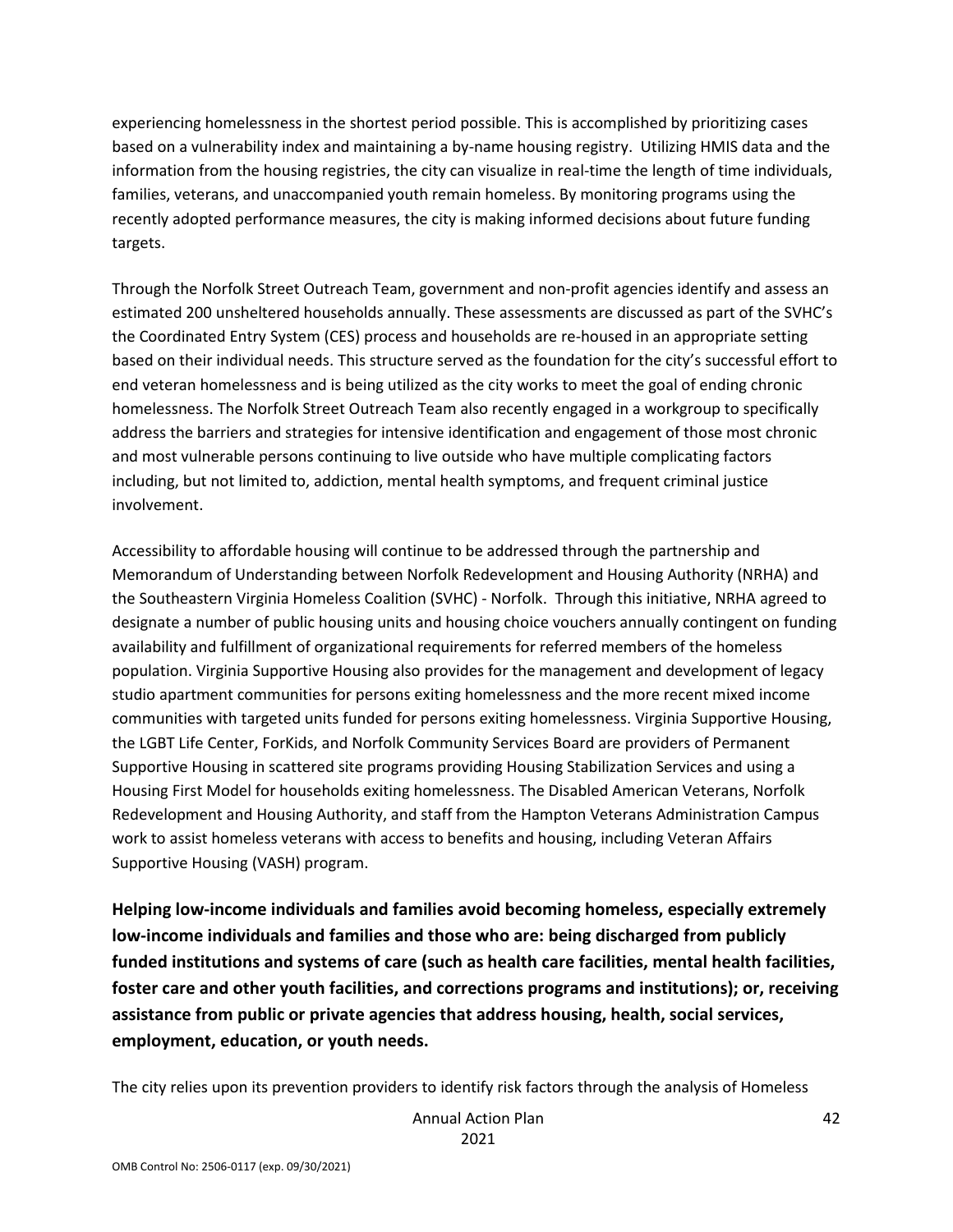Management Information System (HMIS) data for households that may become homeless and establishing priorities for assistance. This includes households with a prior history of homelessness.

Individuals or families who are connected to publicly funded systems of care and institutions are served primarily through DHS' Re-Entry Services and the Norfolk Community Service Board (NCSB) as well as the city's non-profit partners. These agencies ensure that people are connected to benefits and entitlement programs for which they are eligible to lessen the impact of poverty to the greatest degree possible and to reduce the likelihood of homeless episodes. The Norfolk Community Services Board assists persons exiting state mental health facilities in addition to traditional behavioral health treatment and supports. The Discharge Assistance Program provides state funding through payments to vendors and housing providers to overcome barriers to community integration, including assisting with housing costs and payment for services. Physical health institutions have social workers who help plan for discharged patients to ensure supportive services are in place.

The city continues to work with its partners on improving discharge planning from foster care, hospitals, and mental health and correctional facilities. While there are protocols in place for these systems, it is imperative that the city remains vigilant to ensure that those procedures are implemented in an effective manner to avoid people "falling through the cracks".

### **Discussion**

By providing access to quality, supportive, and affordable housing, the city anticipates being able to prevent returns to homelessness, while offering greater access to the programs and services available through CoC funded programs.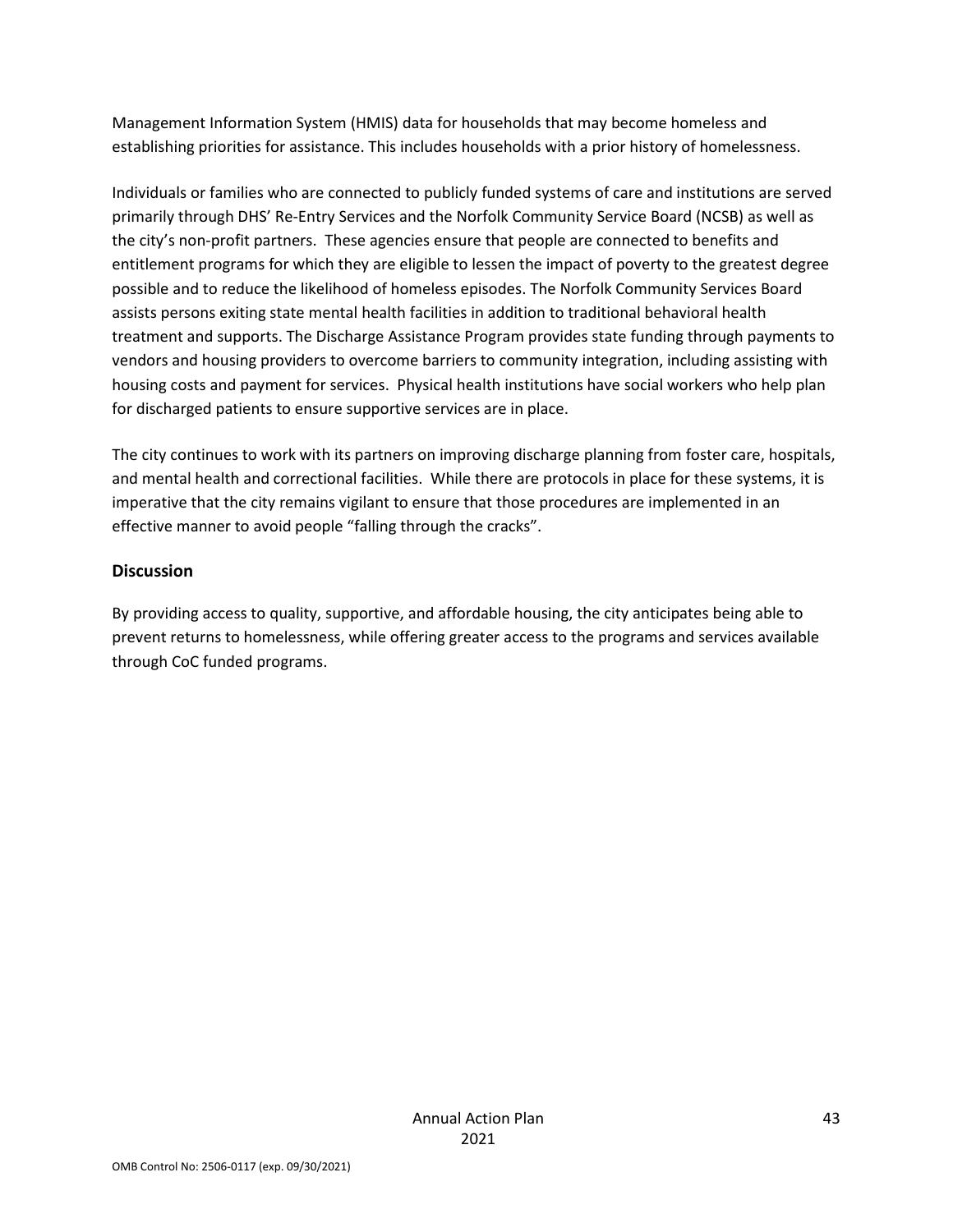# **AP-75 Barriers to affordable housing – 91.220(j)**

### **Introduction:**

Barriers to affordable homeownership housing include:

- Renters working towards buying their first home who pay more than 30% of their income for rent, especially severely rent-burdened renters paying more than 50% of their income in rent, have difficulties saving for a down payment.
- Lack of affordable existing housing stock that meets HOME property standards or new construction housing stock for low to moderate income first-time homebuyers.
- Limited funding available to meet the demand of the affordable housing needs of low to moderate income households.
- Tighter mortgage lending standards have made it more difficult for low-to-moderate income households to realize affordable homeownership, thus the increased need for homeownership education and counseling to provide guidance to potential homebuyers on how to improve savings, derogatory debt, and credit scores.

# **Actions it planned to remove or ameliorate the negative effects of public policies that serve as barriers to affordable housing such as land use controls, tax policies affecting land, zoning ordinances, building codes, fees and charges, growth limitations, and policies affecting the return on residential investment**

Addressing affordable housing and affirmatively furthering fair housing requires a strategic and systemic approach, planning, design, funding, and ongoing compliance for long-term sustainability. In a nation where economic uncertainties and recovery are continuing to rebound, funding availability and active participation by developers are always constant challenges. Barriers to affordable housing also include inadequate national funding for the Housing Choice Voucher Program, decreasing levels of Federal and state resources, capacity of private partners, cost, timing, availability, and financing of housing inventory maintenance are all elements that that have been further compounded by the national COVID-19 pandemic.

There are several State and local regulations designed to promote the orderly development and maintenance of safe, decent, and sanitary housing in the community. Sometimes these regulations can act as barriers to affordable housing. That does not appear to be the case in Norfolk.

To eliminate duplication, the city uses the building codes established by the State for uniform construction standards.

Locally established and enforced Minimum Housing Code does not create a barrier for affordable housing. Their enforcement is necessary to preserve and encourage the private/public interests in housing and its maintenance and discourage activities of investors only interested in flipping properties

Annual Action Plan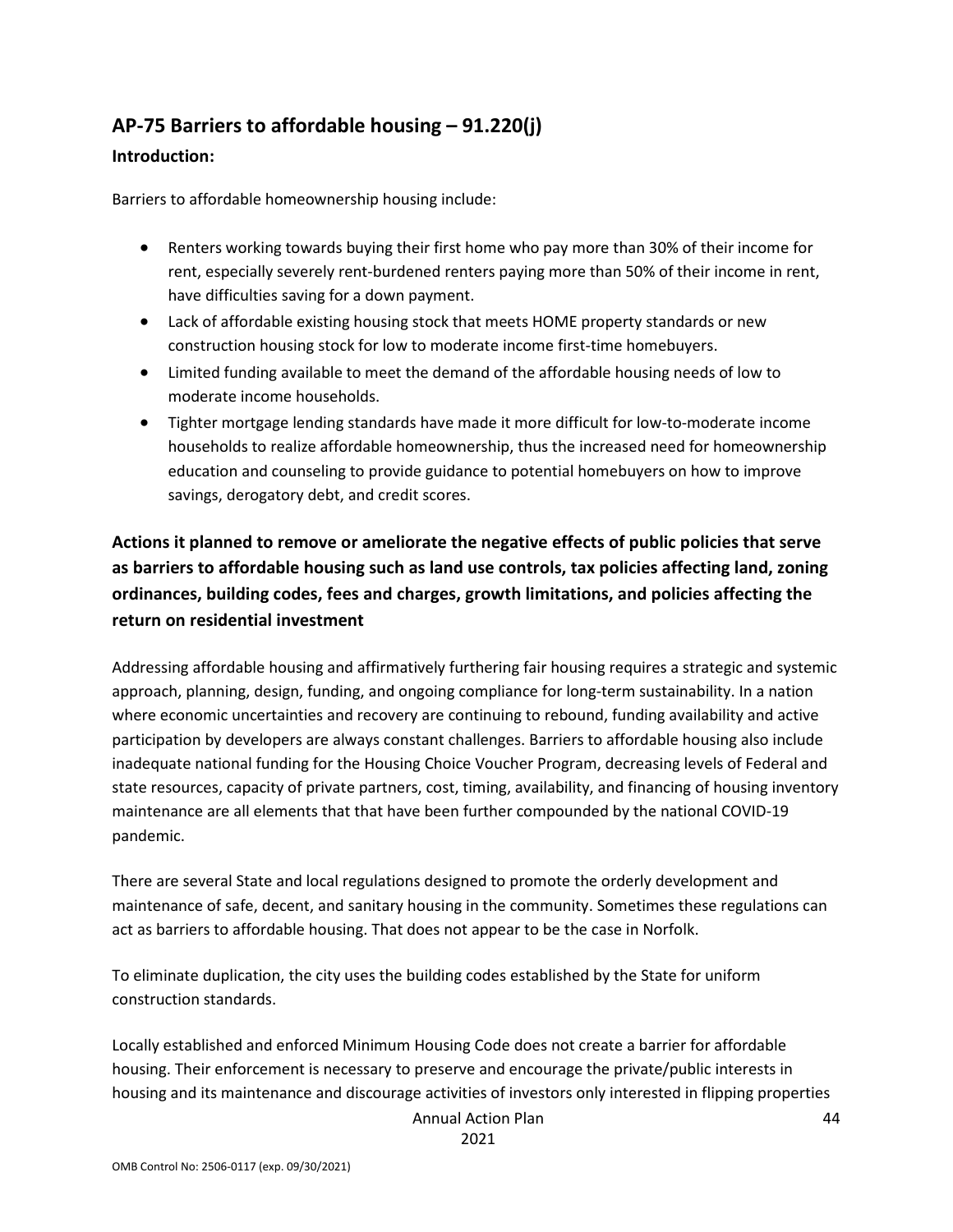and not committed to the holistic long-term effects to the housing inventory, communities, and lowincome residents (inclusive of the special needs population).

An examination of the community's fee structure indicates the city's building permit fees and charges are basically in line with the surrounding Hampton Roads communities. The city maintains a positive, proactive position and approach on housing development. In concert with the aging housing inventory within the city, preservation efforts are being reviewed and redesigned to increase the positive impacts for owner-occupants and renter-occupant units who by responsive and responsible property owners who have a vested interested in the long-term sustainability of the units. Public/private partnerships are encouraged, supported through technical assistance, and leveraging of resources in order to make the systemic changes needed to improve Norfolk's communities and the quality of life of low- to modincome individuals and families.

Due to its geography and coastal nature, Norfolk is vulnerable to sea-level rise and coastal and storm surge flooding. For this reason, the city updated its zoning ordinance in 2018 to encourage investment in less risky areas and to strengthen the City's commitment to vibrant neighborhoods, economic diversity, and coastal resilience. The new zoning ordinance encourages and supports development that makes Norfolk more resilient, both physically and economically, recognizes the four established character districts, is user-friendly and supports streamlined development processes. While there may be additional costs related to new developments, these new requirements are important for long-term sustainability, and are not expected to have a significant impact on affordable housing.

State policy in Virginia does not currently allow for local inclusionary housing policies designed to increase the number of affordable housing units. However, Virginia First Cities together with the Virginia Chapter of APA drafted and introduced an affordable/inclusionary housing program proposal in the 2020 Session of the Virginia General Assembly. It did not pass but there are plans to redraft and reintroduce.

### **Discussion:**

Addressing the multiple factors of affordable housing needs and lack of affordable land, lack of sustainable funding, increased building costs and large gaps between low- and moderate-income levels and Fair-Market-Rents require creative solutions through constant collaboration among non-profits, state and federal agencies.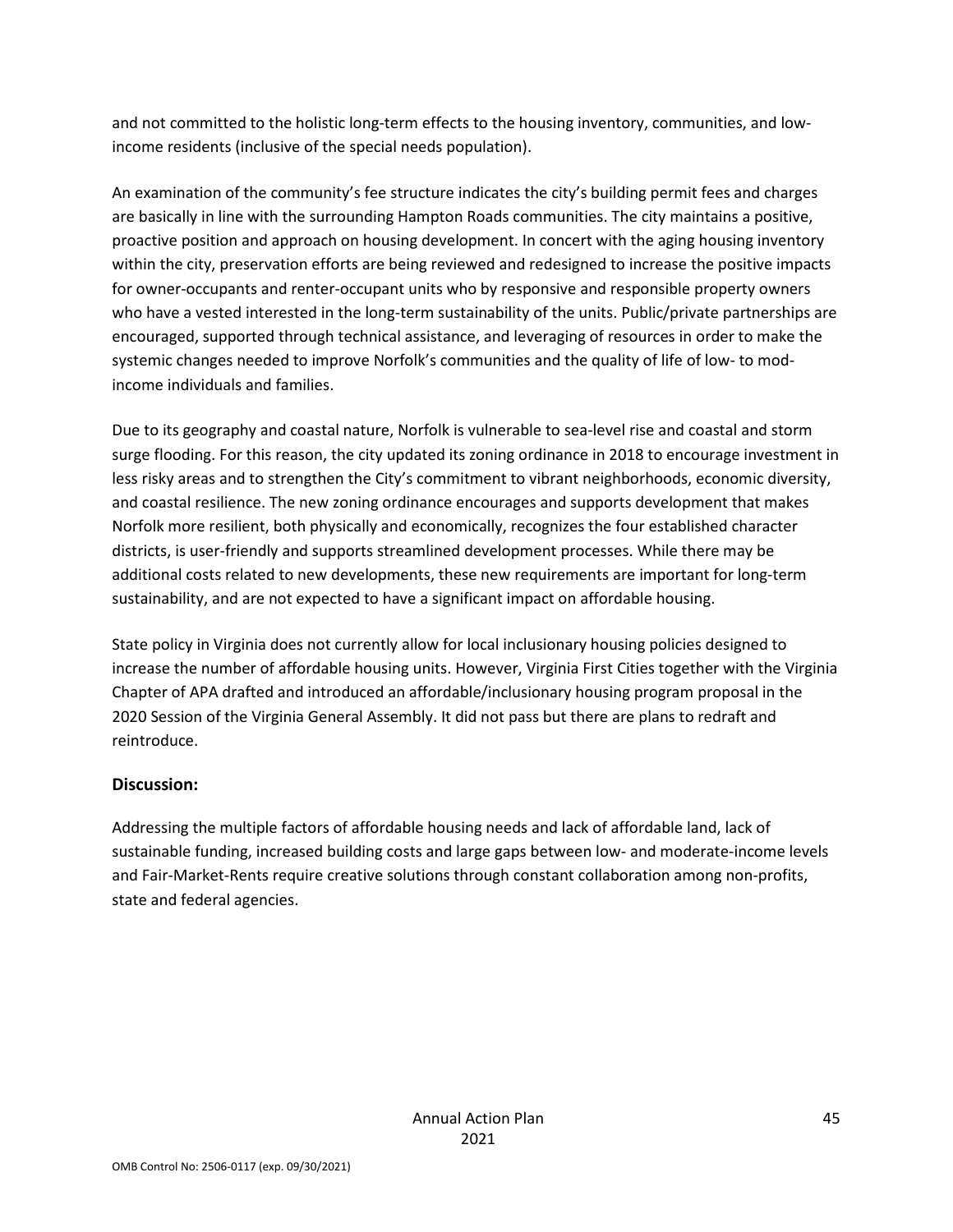# **AP-85 Other Actions – 91.220(k)**

### **Introduction:**

The greatest obstacle to meeting any underserved need is the lack of sufficient funding, including:

- Limited availability of funding from both federal, state, and other sources;
- High cost of housing and provisions in the area which increases the difficulty of meeting affordable housing needs; and
- Lack of maintained housing, environmental hazards, income levels, and the economic environment.

There is an underserved need for public services across most categories. This includes the needs of elderly and frail seniors, at-risk youth, working parents, persons with HIV/AIDS and their families, the disabled, individuals with drug, alcohol, and chronic illnesses, and persons with other conditions affecting their ability to function independently and productively. There is also a need for general services for low-income residents such as health care, food and clothing, educational programs, and case management.

### **Actions planned to address obstacles to meeting underserved needs**

The city will maximize the use of HUD funds to meet underserved needs.

Specifically, it will use the maximum amount of CDBG funding allowed towards public services, which is fifteen percent of its entitlement allocation to help address the needs of homeless and low-income people in general. CDBG funds allocated to project services will support essential needs such as tenantbased rental assistance, direct financial assistance for first-time homebuyers, rehabilitation for homeowners to maintain their living environment, and improvements to streets and open spaces throughout the city.

In FY 2019, with support from federal, local, and private resources, the city began the St. Paul's People First Initiative which provides a range of support services customized to meet the needs of low-income residents. The St. Paul's area is one of the city's most challenged communities comprised of three public housing communities. The residents are primarily low-income with many unmet service needs. This project's goal is to transform the lives of those who live in the St. Paul's area by providing residents with personal family coaches who can connect residents with job training, educational opportunities, personal finance management, jobs, and other coaching that helps residents achieve self-sufficiency. The end goal is to help individuals and families become completely self-sufficient and make a transition to their new home.

The city will continue to support this initiative in FY 2022 with hopes of expanding services and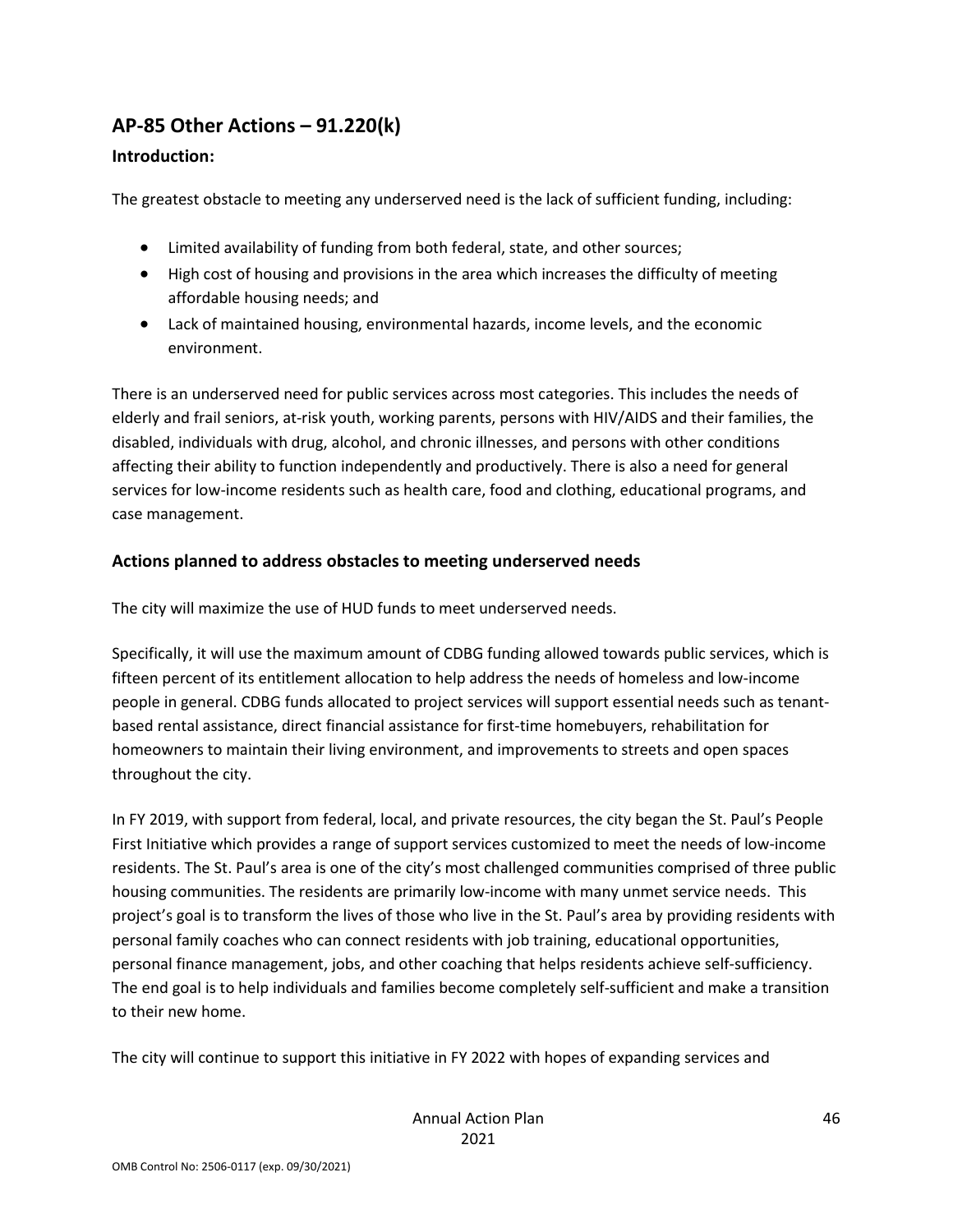addressing unmet needs.

### **Actions planned to foster and maintain affordable housing**

The increasing cost of rental housing in the area compared to incomes, and the age of Norfolk's housing stock, significantly increases the difficulty of meeting quality affordable housing needs. The city has limited resources with which to develop affordable units on its own. The city will continue to support its goals of maintaining and expanding affordable housing by utilizing its CDBG and HOME allocations to create new opportunities for affordable rental and homeownership and rehabilitate existing affordable units. The city expects to utilize current CDBG and HOME funds as well as continue to spend previous unspent funds towards maintaining affordable housing.

### **Actions planned to reduce lead-based paint hazards**

A visual assessment of exterior and interior painted surfaces will be performed on pre-1978 built homes being purchased with direct financial assistance through the CDBG and HOME programs to identify any paint deterioration. Any paint deterioration identified must be stabilized using safe work practices. If paint deterioration is measured to exceed specific limits, paint stabilization must be performed by a licensed lead abatement professional and a clearance examination must be performed by a licensed lead abatement risk assessor. Clearance helps ensure that lead-based paint hazards are controlled, and the home is safe for habitation.

The HOME TBRA program requires a visual assessment for lead-based paint hazards as part of the housing inspection if the unit was built before 1978 and a child under the age of six years lives in the unit. If a visual assessment reveals lead-based paint, the rental owner must complete paint stabilization, clean up, and clearance activities before allowing occupancy. Any program participant whose unit was built prior to 1978 will also receive a brochure titled, "Protect Your Family from Lead in your Home." Renters must sign a receipt for the brochure that is kept on file. The providers are required to inform the local health department about children at risk for lead-based paint poisoning.

### **Actions planned to reduce the number of poverty-level families**

In the FY 2022 (PY2021) program year, the City of Norfolk will focus on building stronger relationships with multiple organizations to address poverty in Norfolk. The city's emphasis is assisting residents to acquire training and receive the skills needed to become gainfully employed. This will be accomplished by building on existing initiatives and improving the effectiveness of funded programs. To address poverty, the city will target economic development in its low- to moderate-income areas with the expectation that this will provide better access to jobs and increased incomes. The People First Initiative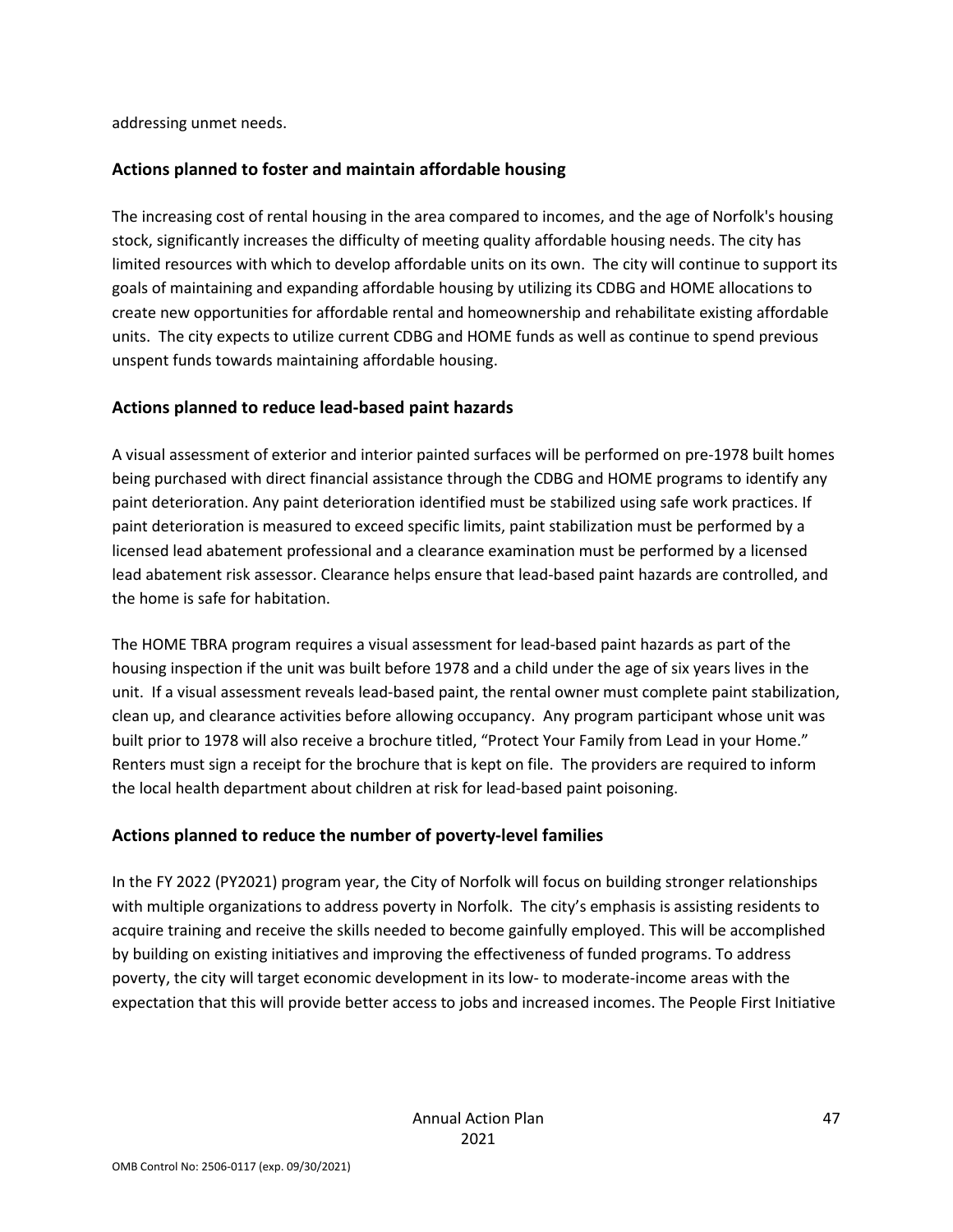is an example of city efforts to accomplish these goals.

### **Actions planned to develop institutional structure**

The most direct action in developing institutional structure is the capacity building efforts. In the last five years, the city and associated homelessness agencies have moved towards developing a better institutional structure for the city and the Continuum of Care (CoC). In FY 2019, the CoC partnered with Norfolk and other neighboring cities in the CoC, to increase services and better serve the homeless. By developing a stronger structure, the homeless population has reduced, written policies were created, and an organized client intake system has been created and continuously improved.

The city facilitates coordination among its partner agencies resulting in a broadly shared understanding of community needs, collaborative and complementary approaches to addressing needs, and responsiveness to changes in conditions.

### **Actions planned to enhance coordination between public and private housing and social service agencies**

The city will continue to coordinate with agencies to assist them in attaining their goals. Coordination is achieved by setting mutual goals, information sharing, and supportive action. The city works with private and public organizations to provide open communication to allow for greater information flow regarding housing and social services to be provided to the public. In addition, the city will provide workshops and/or training that will assist in increasing capacity of local agencies.

The Norfolk Redevelopment and Housing Authority's participation in the HUD Rental Assistance Demonstration (RAD) program allows families residing in Project-Based Voucher housing an opportunity to be issued a Housing Choice Voucher to transition to private housing.

The Program Coordinating Committee (PCC) of the Family Self Sufficiency Program (FSS) consists of public and private agencies that provide an array of services to public housing residents to help them become employed or obtain improved employment in order to reach the goal of becoming selfsufficient in providing the needs of their family without assistance. The PCC currently has more than 20 partners, such as Norfolk Department of Human Services, Virginia Employment Commission, and the HomeNet Homeownership Center. The PCC helps FSS participants transition from public housing to private rental housing or homeownership. Visit NRHA's website at http://www.nrha.us/content/familyself-sufficiency-program-fss for more information on the FSS Program.

### **Discussion:**

The longstanding policy of the city is to affirmatively further fair housing. To that end, the city is actively engaged in activities which promote fair housing and which facilitate handling of complaints as they arise. The City of Norfolk participates in the regional Hampton Roads Community Housing Resource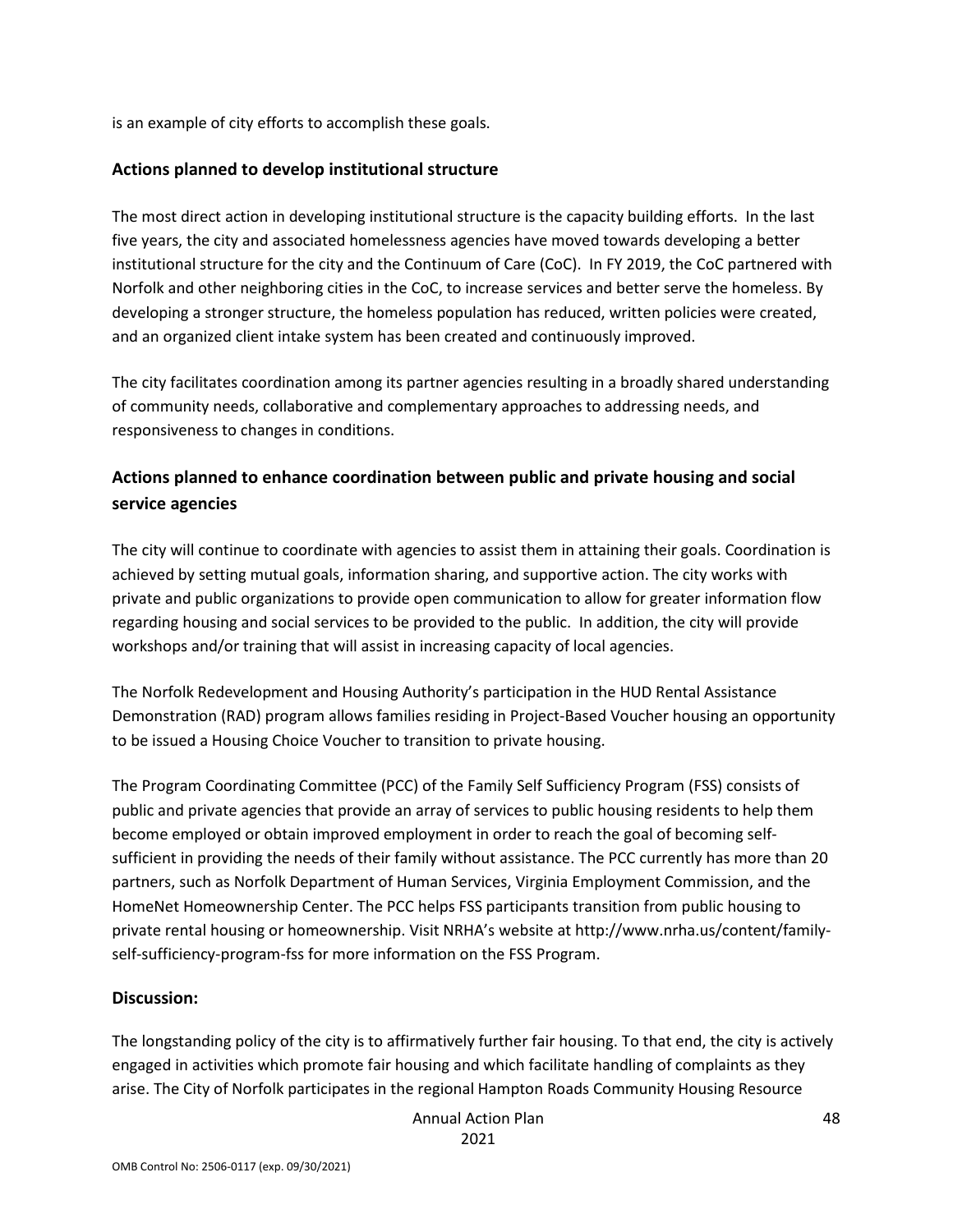Board (HRCHRB). In 2012 the group coordinated a regional Analysis of Impediments to Fair Housing. It is the intention of HRCHRB to update the analysis in the next year.

For more information, visit: https://www.hamptonroadsfairhousing.org/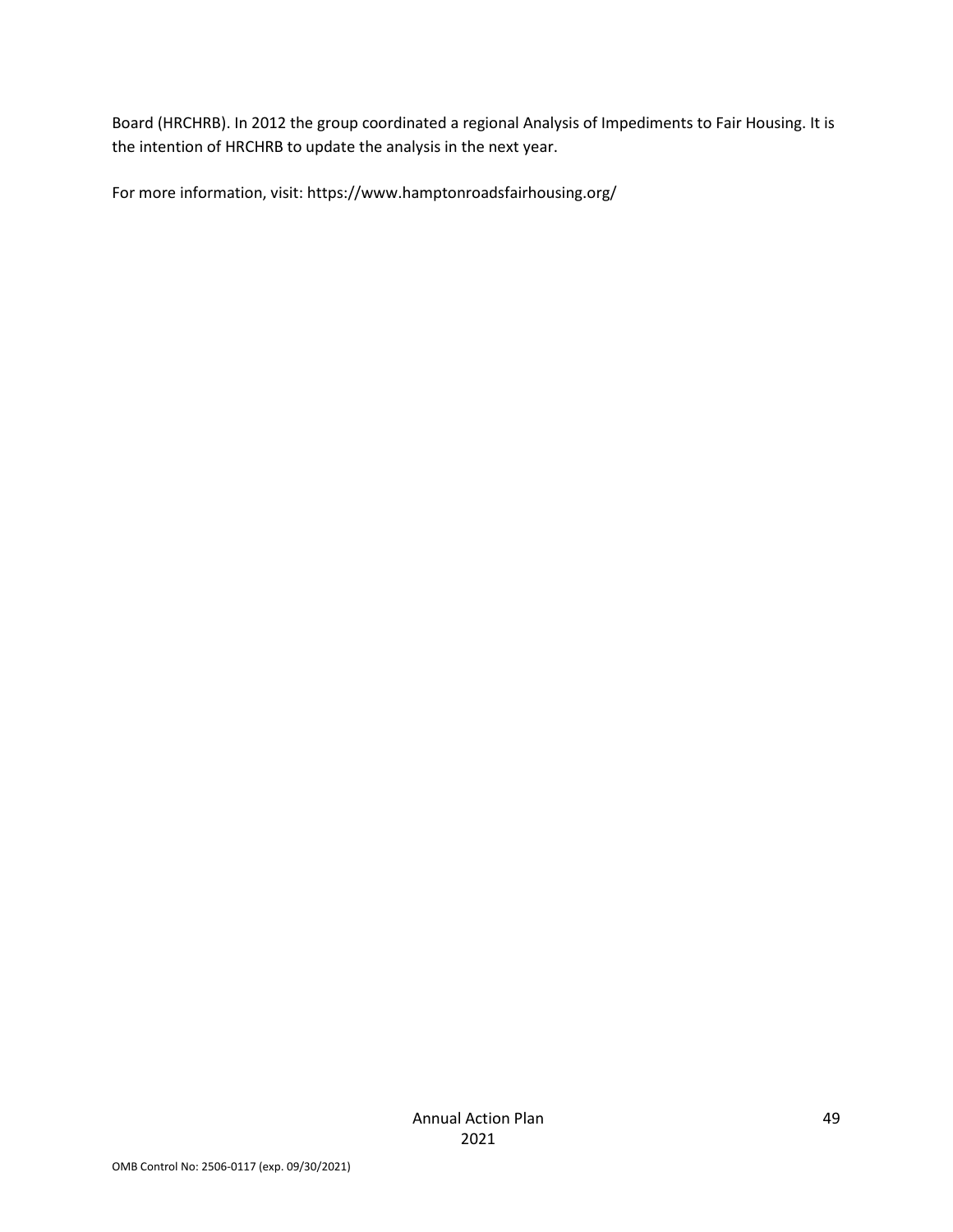# **Program Specific Requirements**

# **AP-90 Program Specific Requirements – 91.220(l)(1,2,4)**

### **Introduction:**

**CDBG Requirements:** The city does not anticipate any urgent need activities. All CDBG project funding (100 percent) will be used for activities that benefit low- to moderate-income people and areas.

**HOME Requirements:** HOME funding will be allocated to eligible CHDO's to construct or rehabilitate housing to be sold to eligible low-income homebuyers; and provide funding for homebuyer and tenantbased rental assistance activities. Homebuyer assistance will provide financial housing assistance to homebuyers purchasing eligible properties of their choice in the City of Norfolk that are within their affordability. Tenant-based rental assistance activities will provide financial housing assistance to homeless individuals to provide these individuals with housing options.

**ESG Requirements:** Over the upcoming year, the city will use ESG funding to support ESG administration, street outreach, emergency shelters, homeless prevention, and rapid re-housing programs. These programs will ultimately assist individuals who are either at-risk of becoming homeless or are homeless.

### **Community Development Block Grant Program (CDBG) Reference 24 CFR 91.220(l)(1)**

Projects planned with all CDBG funds expected to be available during the year are identified in the Projects Table. The following identifies program income that is available for use that is included in projects to be carried out.

| 1. The total amount of program income that will have been received before the start of the next   |   |
|---------------------------------------------------------------------------------------------------|---|
| program year and that has not yet been reprogrammed                                               | 0 |
| 2. The amount of proceeds from section 108 loan guarantees that will be used during the year to   |   |
| address the priority needs and specific objectives identified in the grantee's strategic plan.    | 0 |
| 3. The amount of surplus funds from urban renewal settlements                                     | 0 |
| 4. The amount of any grant funds returned to the line of credit for which the planned use has not |   |
| been included in a prior statement or plan                                                        | 0 |
| 5. The amount of income from float-funded activities                                              | 0 |
| <b>Total Program Income:</b>                                                                      | 0 |
|                                                                                                   |   |

### **Other CDBG Requirements**

| 1. The amount of urgent need activities |  |
|-----------------------------------------|--|
|                                         |  |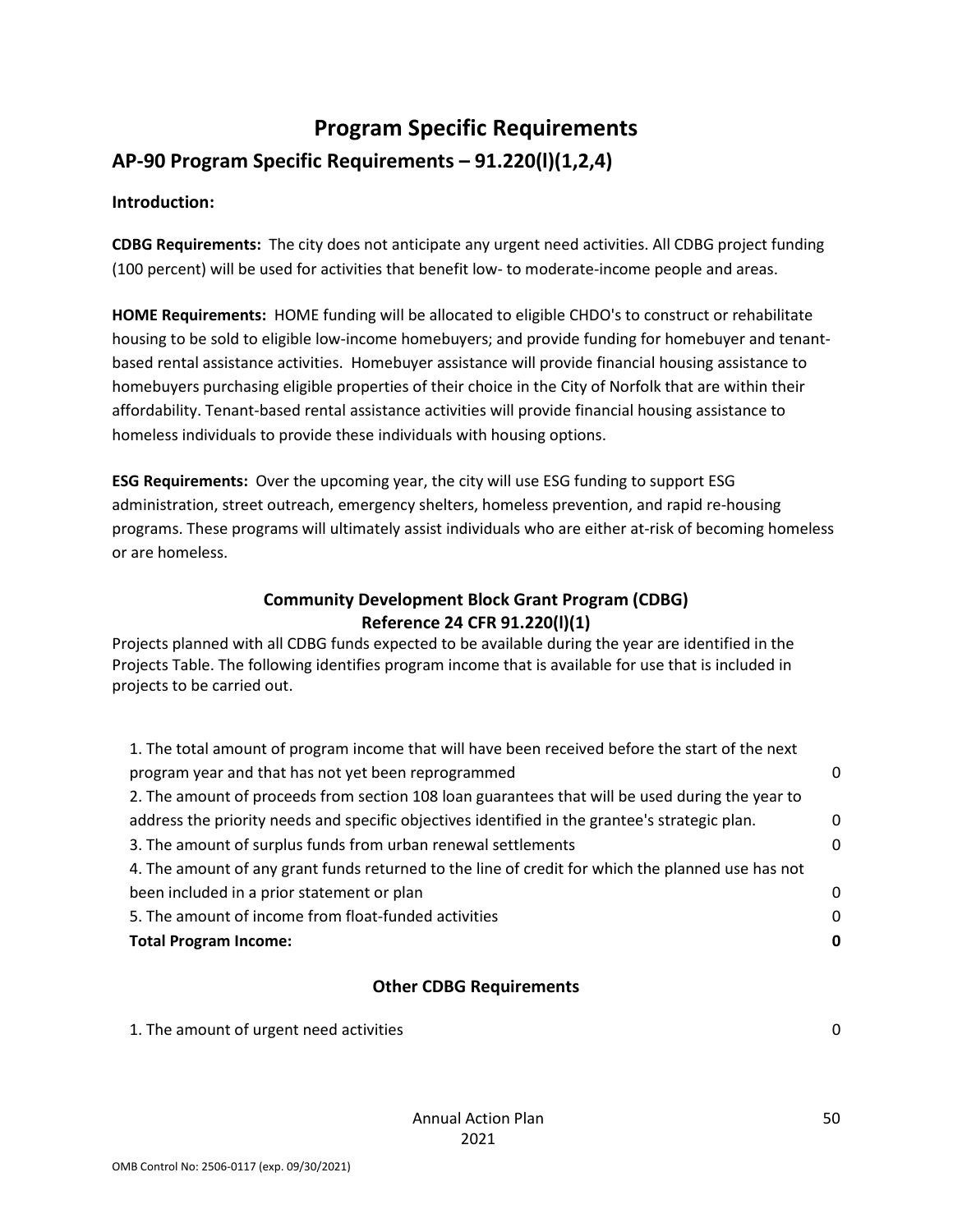2. The estimated percentage of CDBG funds that will be used for activities that benefit persons of low and moderate income.Overall Benefit - A consecutive period of one, two or three years may be used to determine that a minimum overall benefit of 70% of CDBG funds is used to benefit persons of low and moderate income. Specify the years covered that include this Annual Action Plan. 100.00%

### **HOME Investment Partnership Program (HOME) Reference 24 CFR 91.220(l)(2)**

1. A description of other forms of investment being used beyond those identified in Section 92.205 is as follows:

The city will not use other forms of investment beyond those identified in Section 92.205.

2. A description of the guidelines that will be used for resale or recapture of HOME funds when used for homebuyer activities as required in 92.254, is as follows:

Recapture provisions are applicable to the direct homebuyer assistance provided through both the CHDO and the Homebuyer Assistance Programs, which are administered by Norfolk Redevelopment and Housing Authority (NRHA) as the city's subrecipient. In the event the property does not continue to be the principal residence of the borrower for the duration of the affordability period due to the borrower transferring the property either voluntarily (selling the property at fair market value) or involuntarily (a foreclosure, transfer in lieu of foreclosure, or assignment of an FHA insured mortgage to HUD), the amount of HOME assistance provided to the borrower as direct subsidy will be recaptured on a prorated basis based on the terms of forgiveness and according to the time the borrower has owned and occupied the property measured against the required affordability period. The direct subsidy HOME loan will be recaptured from available net proceeds and any direct subsidy HOME loan amount in excess of the net proceeds shall be forgiven. Net proceeds are defined as sales price minus (1) the payoff of superior loans and/or other amounts (other than HOME funds); (2) closing costs incurred by borrower to sell the property; and (3) the borrower's investment in the property (borrower's contribution toward down payment at time of purchase and the borrower's costs of capital improvements to the property).

The borrower is required to immediately submit written notification to NRHA if the borrower will be transferring the property voluntarily or involuntarily. To preserve the affordability of the property, NRHA or eligible CHDO will have a purchase option, right of first refusal, or other preemptive right to purchase the property within 45 days of NRHA receiving any such notice of the property being transferred. In the event NRHA or an eligible CHDO choose not to purchase the property, NRHA will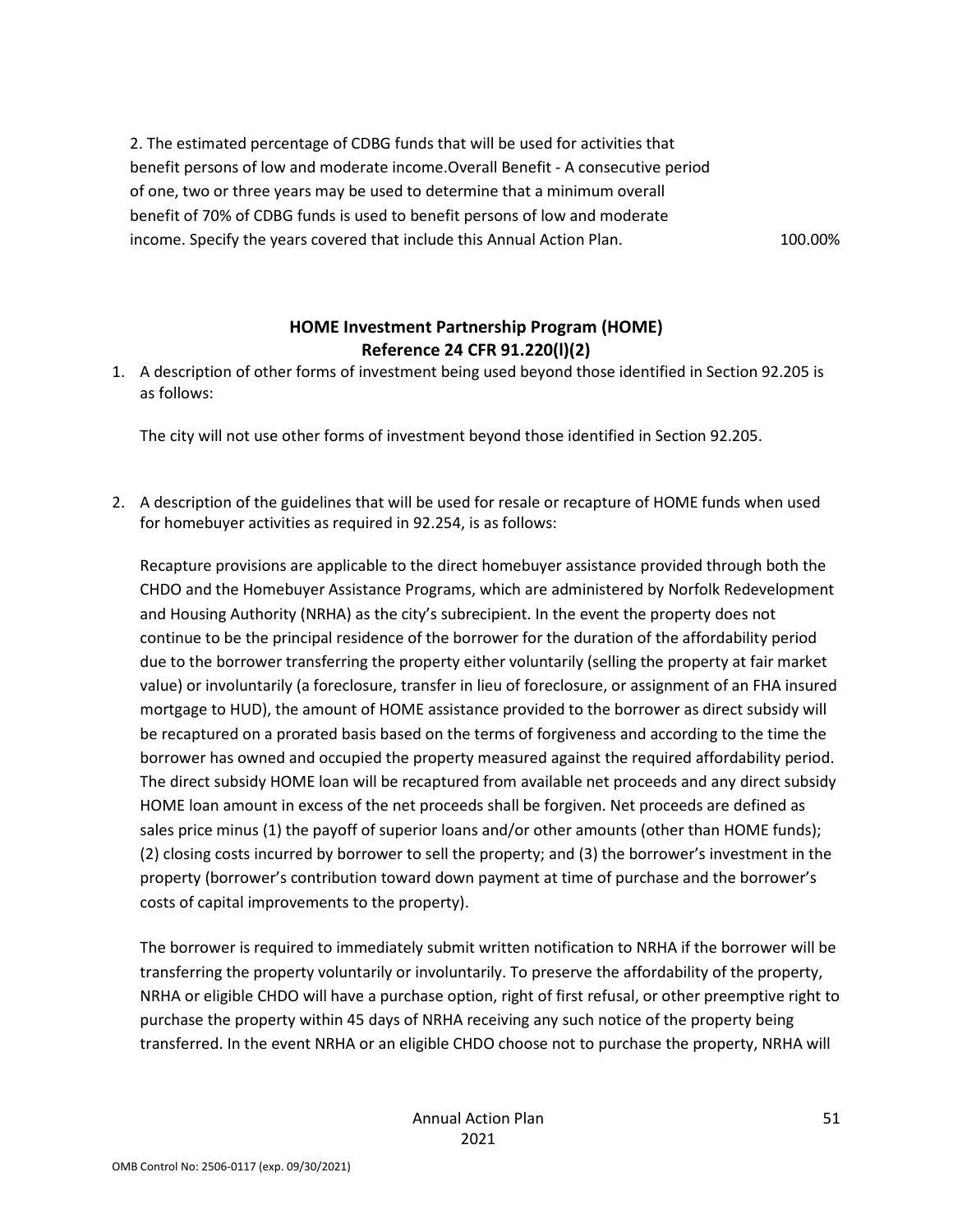recapture any available net proceeds.

A subsequent homebuyer of the Property (determined income eligible for HOME assistance) may assume the borrower's existing direct subsidy HOME loan (subject to the HOME requirements of the remainder of the affordability period) provided that no additional HOME assistance is provided. In the event a subsequent homebuyer of the property (determined income eligible for HOME assistance) needs a direct subsidy HOME loan amount in excess of the unforgiven balance owed on the borrower's direct subsidy HOME loan, the balance owed cannot be assumed and will be recaptured from the borrower. A separate direct subsidy HOME loan will be provided to the subsequent homebuyer with a new affordability period based on the amount of direct subsidy provided. In the event the subsequent homebuyer needs a direct subsidy HOME loan amount less than the balance owed on the borrower's HOME loan, NRHA will recapture from the borrower at the time of the sale the lessor of (1) the difference between the unforgiven balance owed and the amount the subsequent homebuyer can assume; or (2) the available net proceeds.

3. A description of the guidelines for resale or recapture that ensures the affordability of units acquired with HOME funds? See 24 CFR 92.254(a)(4) are as follows:

The HOME loan requires the property to be the borrower's principal residence during the affordability period: five years for a HOME loan less than \$15,000; 10% per year on a ten-year HOME loan of \$15,000 to \$40,000; and 15 years for a HOME loan greater than \$40,000. The property may not be temporarily subleased, with an exception made to military required to temporarily move for deployment purposes only.

The HOME loan will be forgiven each annual anniversary date following the borrower's settlement date: 20 percent per year on a 5-year HOME loan less than \$15,000; 10% per year on a ten-year HOME loan of \$15,000 to \$40,000; and 6.67 percent per year on a 15-year HOME loan of \$40,000. The forgiveness term is not applicable, and repayment is immediately due in the event the borrower fails to comply with the principal residence requirement by either renting (unless an exception is made due to a military deployment) or permanently vacating the property during the affordability period.

The subordination of NRHA's lien interest is allowed only for the sole purpose of the borrower refinancing for a first mortgage interest rate reduction, resulting in a monthly principal and interest payment reduction. It is not allowed for the purpose of removing cash or equity from the property proceeds which would require the unforgiven balance of the HOME loan to be due and payable to NRHA.

In the event of a foreclosure or deed in lieu of foreclosure occurs, the affordability restrictions shall be revived according to the original terms if the borrower obtains an ownership interest in the housing during the affordability period.

Each borrower is required to sign a HOME Promissory Note and HOME Deed of Trust on the date of

Annual Action Plan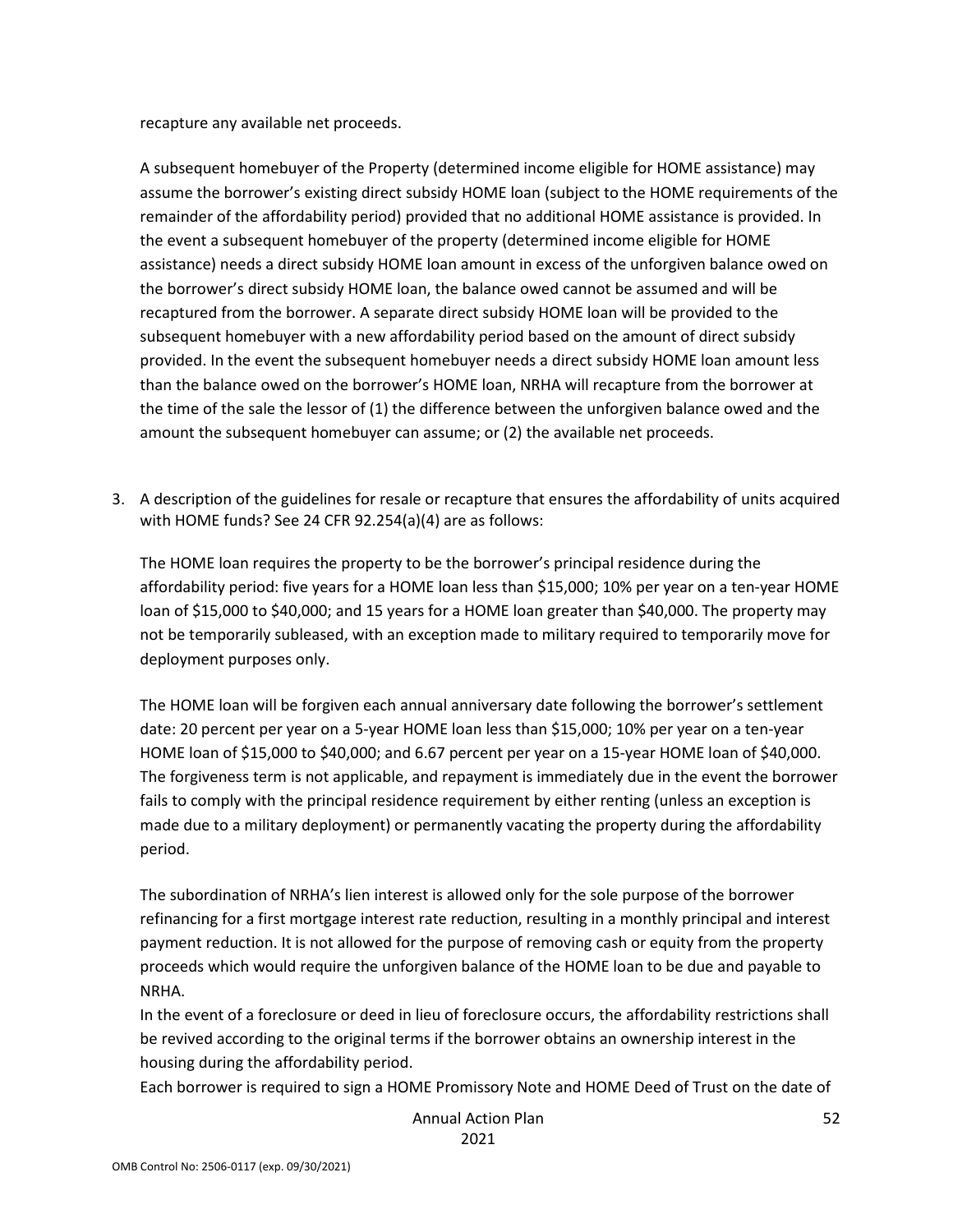settlement. The HOME Deed of Trust is recorded with the Norfolk Circuit Court to cover the HOME Promissory Note during the loan term and affordability period. Each borrower is also required to sign a HOME Agreement with the city and NRHA, which is a separate legal document apart from any loan instrument and conforms to the requirements of 24 CFR 92.254(a). HOME funds recaptured by NRHA will be remitted to the City of Norfolk for additional HOMEeligible activities.

4. Plans for using HOME funds to refinance existing debt secured by multifamily housing that is rehabilitated with HOME funds along with a description of the refinancing guidelines required that will be used under 24 CFR 92.206(b), are as follows:

The city does not intend to refinance existing debt secured by multifamily housing that is being rehabilitated with HOME funds.

### **Emergency Solutions Grant (ESG) Reference 91.220(l)(4)**

1. Include written standards for providing ESG assistance (may include as attachment)

To maintain consistency across all homeless programs, the city utilizes the Southeastern Virginia Homeless Coalition (SVHC) Coordinated Entry System standards, which were developed in concert with the Continuum of Care.

2. If the Continuum of Care has established centralized or coordinated assessment system that meets HUD requirements, describe that centralized or coordinated assessment system.

The City of Norfolk is part of the Southeastern Virginia Homeless Coalition (SVHC). Working with the other members, this Continuum of Care (VA-501) planning body developed the Coordinated Entry System (CES) in compliance with HUD requirements. The CES is a centralized, community-wide process designed to identify, engage, and assist households experiencing, or at risk of experiencing, homelessness; coordinate the intake, assessment, and referral for services that meet the level of assistance that is most appropriate to resolving a household's housing crisis; and prioritize all households so everyone has equal access to services with the most severe service needs receiving the high priority.

Households in the community access the CES through the Regional Housing Crisis Hotline, emergency shelters, designated homeless service providers, and city outreach personnel canvass streets and other places where homeless congregate. Once the household is screened and found eligible, a standardized assessment tool (VI-SPDAT, VISPDAT-F, and VI-SPDAT-Y) is utilized to identify the household's level of acuity and to help guide decisions around the appropriate type of housing and services needed.

Designated staff at the access points then makes a referral to the By-Name List (BNL) for eligible

Annual Action Plan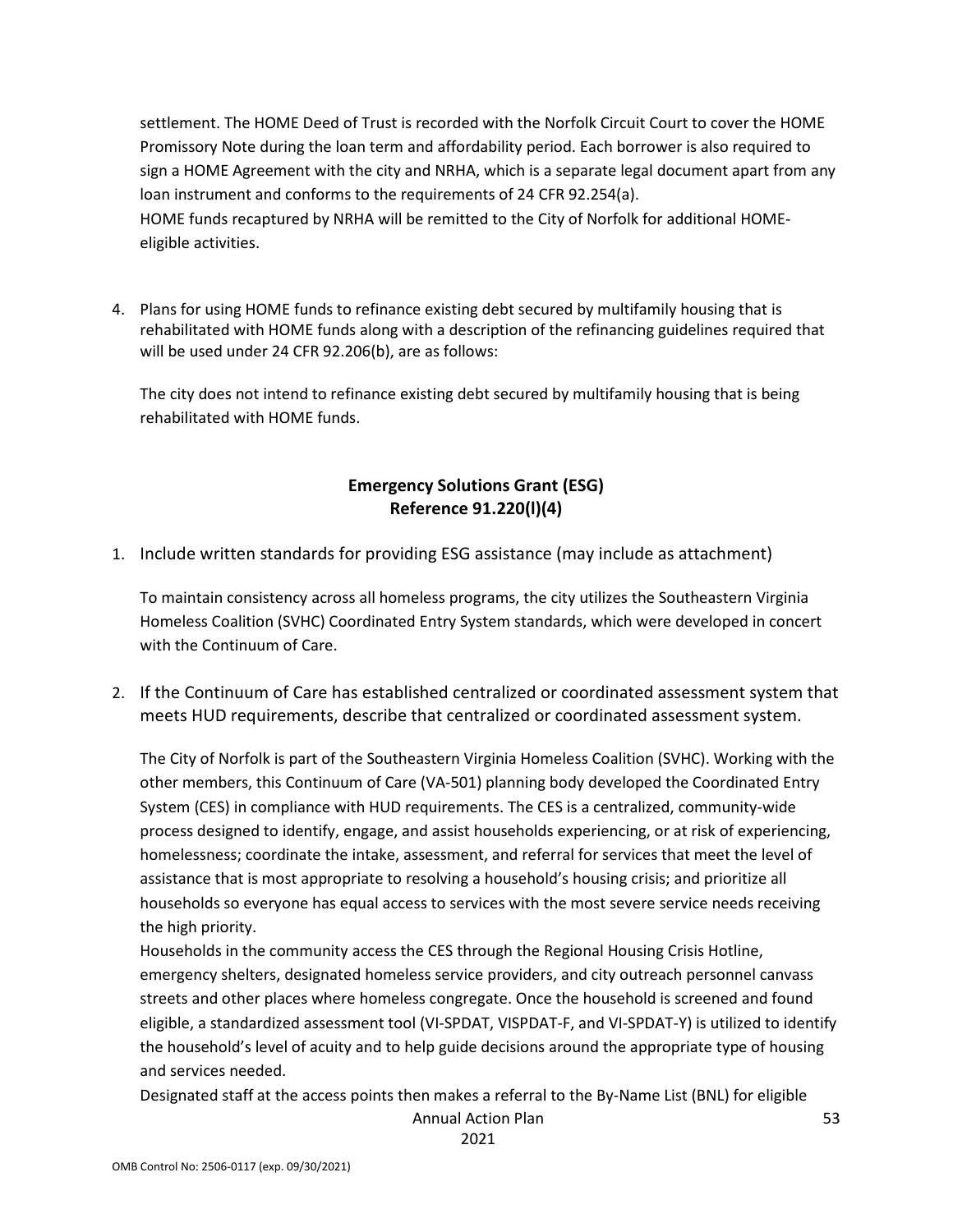households. Households on the BNL are case conferenced at regularly held Service Coordination Committee (SCC) meetings and prioritized by level of vulnerability, then referred to housing programs as appropriate.

The CoC participating Domestic Violence (DV) providers in the CoC operate an additional access point known as the Coordinated Crisis Response (CCR). This 24-hour hotline acts as a centralized assessment and referral process that provides comprehensive, wraparound emergency services to victims of domestic violence, sexual assault, stalking, and human trafficking. CCR works to streamline access to 24/7 crisis hotlines, emergency shelters, victim advocacy, and group therapy. Households presenting at centralized assessment for homeless services are immediately linked to local DV providers for services and afforded access to safe housing. To reduce trauma and increase access to housing, the CCR intersects with the Continuum of Care's CES at the service coordination component. All DV providers participate in the CoC's Service Coordination Committee (SCC). Referrals are submitted to SCC using the VI-SPDAT, which is not entered into HMIS for DV, to adhere to confidentiality and safety policies. Each DV provider receives funding from one or more sources including ESG, CoC, DOJ, and the Virginia Department of Social Services.

3. Identify the process for making sub-awards and describe how the ESG allocation available to private nonprofit organizations (including community and faith-based organizations).

The city typically utilizes the request for proposal process to allocate ESG funds. The city advertises funding opportunities through local newspapers, posting on the City of Norfolk's webpage, and provides open communication to for-profit and non-profit organizations.

The city will ensure that all programs awarded meet the ESG categorical requirements. If the jurisdiction is unable to meet the homeless participation requirement in 24 CFR 576.405(a), the jurisdiction must specify its plan for reaching out to and consulting with homeless or formerly homeless individuals in considering policies and funding decisions regarding facilities and services funded under ESG.

These services include emergency and interim shelters, outreach and engagement, and specialized mental health and substance abuse services. The department utilizes standard selection criteria in its Request for Applications.

Grants are awarded for a one-year period with an option for extensions. The extension option is contingent upon successful performance of the program and services provided, and upon availability of funds.

To ensure compliance with HUD's obligation period, the city will continue to request City Council's approval to obligate ESG funds by May of every year. The contracts will begin to be developed in July annually and executed within 60 days of HUD's Annual Plan approval.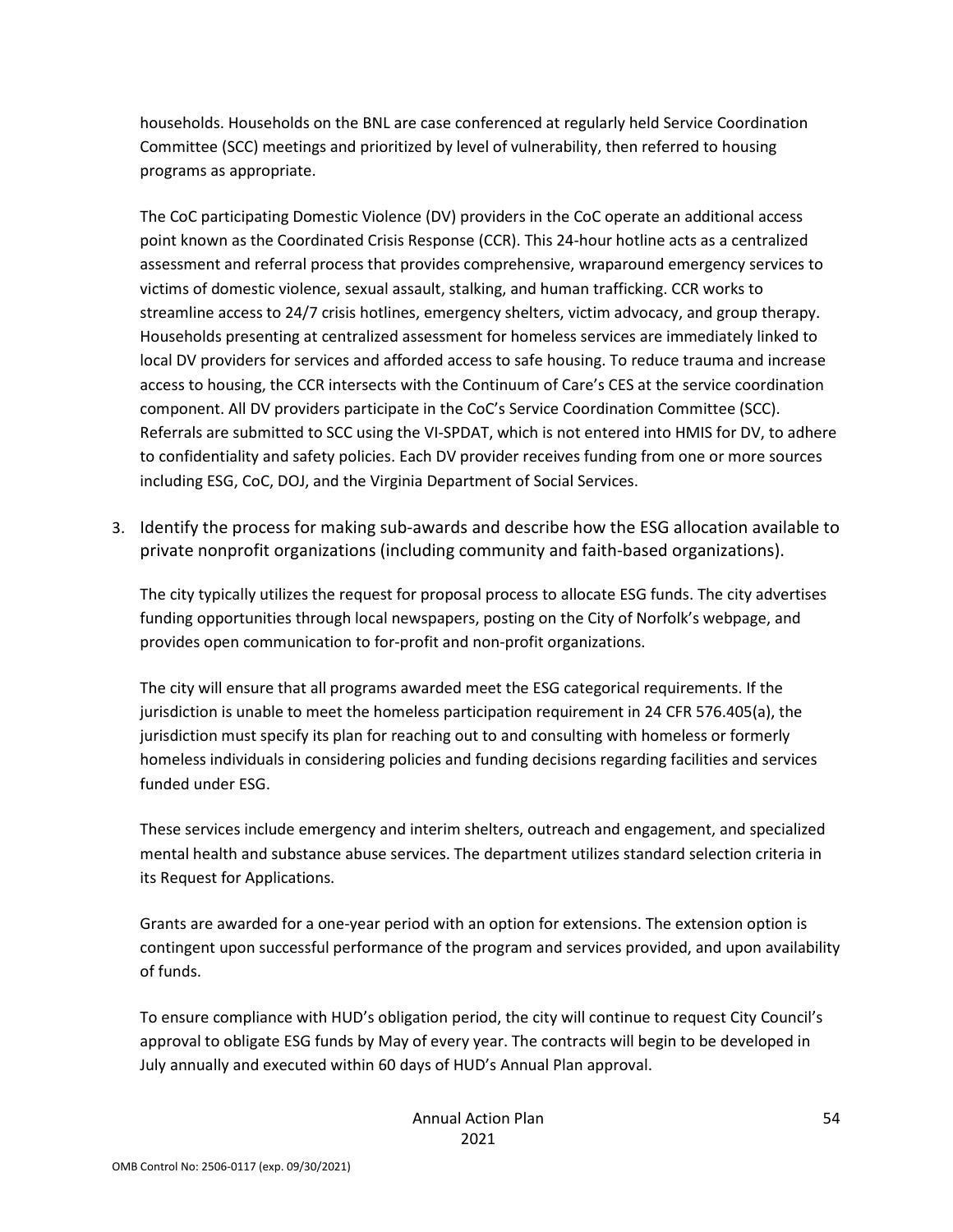If religious organizations apply and receive ESG funds, the organization will provide all eligible activities under this program in a manner that is free from religious influence and in accordance with the following principles:

- It will not discriminate against any employee or applicant for employment on the basis of religion and will not limit employment or give preference in employment to persons on the basis of religion;
- It will not discriminate against any person applying for shelter or any of the eligible activities under this part on the basis of religion and will not limit such housing or other eligible activities or give preference to persons on the basis of religion; and
- It will provide no religious instruction or counseling, conduct no religious worship or services, engage in no religious proselytizing, and exert no other religious influence in the provision of shelter and other eligible activities under this part. Applicants that are primarily religious organizations are encouraged to contact the city for specifics or refer to 24 CFR 576.23.
- 4. If the jurisdiction is unable to meet the homeless participation requirement in 24 CFR 576.405(a), the jurisdiction must specify its plan for reaching out to and consulting with homeless or formerly homeless individuals in considering policies and funding decisions regarding facilities and services funded under ESG.

To ensure that ESG funds are used effectively and address the needs of those experiencing homelessness, the City of Norfolk actively recruits input from current and former consumers of services provided by the agencies utilizing ESG funds. This also satisfies the requirement under 24 CFR 576.405.

*5.* Describe performance standards for evaluating ESG.

Performance standards for CDBG, HOME, and ESG homeless activities include taking a progressive engagement approach which begins with the identification of all persons residing in shelter or other places not meant for human habitation; the assessment of each household's vulnerability level; and the integration of each household into the CoC's Coordinated Entry System with the goal of acquiring appropriate housing and all eligible mainstream resources in the shortest timeframe possible. As such, the performance standards, as attached in the exhibits section, are designed to support those efforts which enhance a household's ability to exit homelessness and maintain selfsufficiency that includes client assessment to determine financial need; ensure clients attain housing prior to taking steps to address any other significant issue with which they may be struggling (substance abuse, mental health, gaining or increasing income); and being able to stabilize housing for the most vulnerable.

The standards, which cover all the components of the homeless service delivery system from homeless prevention to street outreach, emergency shelter, and rapid re-housing, focus on providing all households with access to services geared at addressing their immediate needs and connecting them to the CES system to obtain long-term housing and self-sufficiency. The standards were designed to enhance each component's role in the overall success of the system and to bring

Annual Action Plan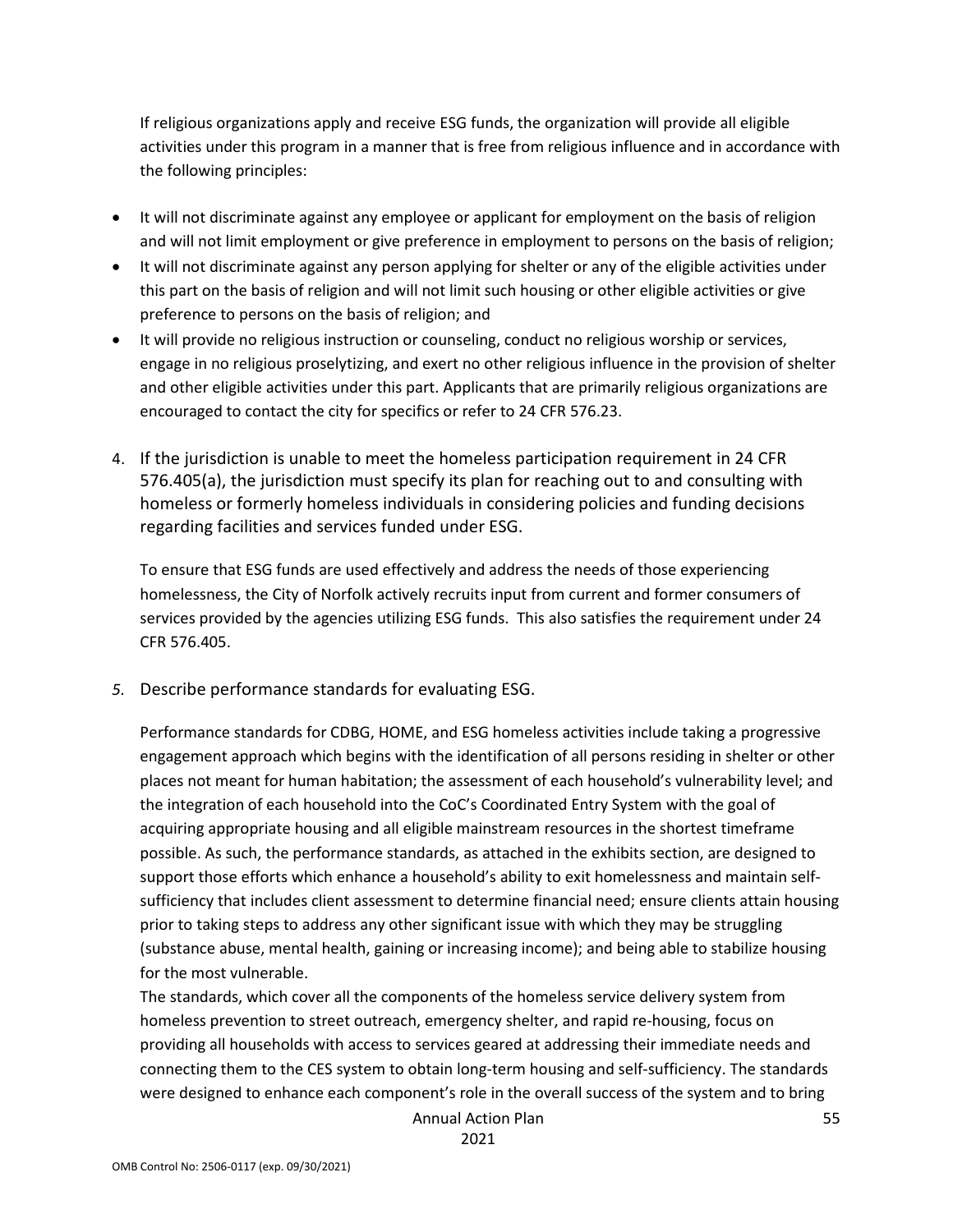about the time when all forms of homelessness in Norfolk are rare, brief, and non-recurring.

### **Housing Trust Fund (HTF) Reference 24 CFR 91.220(l)(5)**

### 1. Distribution of Funds

a. Describe the eligibility requirements for recipients of HTF funds (as defined in 24 CFR § 93.2).

b. Describe the jurisdiction's application requirements for eligible recipients to apply for HTF funds.

c. Describe the selection criteria that the jurisdiction will use to select applications submitted by eligible recipients.

d. Describe the jurisdiction's required priority for funding based on geographic distribution, which is a description of the geographic areas of the State (including areas of low-income and minority concentration) in which it will direct assistance during the ensuing program year.

e. Describe the jurisdiction's required priority for funding based on the applicant's ability to obligate HTF funds and undertake eligible activities in a timely manner.

f. Describe the jurisdiction's required priority for funding based on the extent to which rents for units in the rental project are affordable to extremely low-income families.

g. Describe the jurisdiction's required priority for funding based on the financial feasibility of the project beyond the required 30-year period.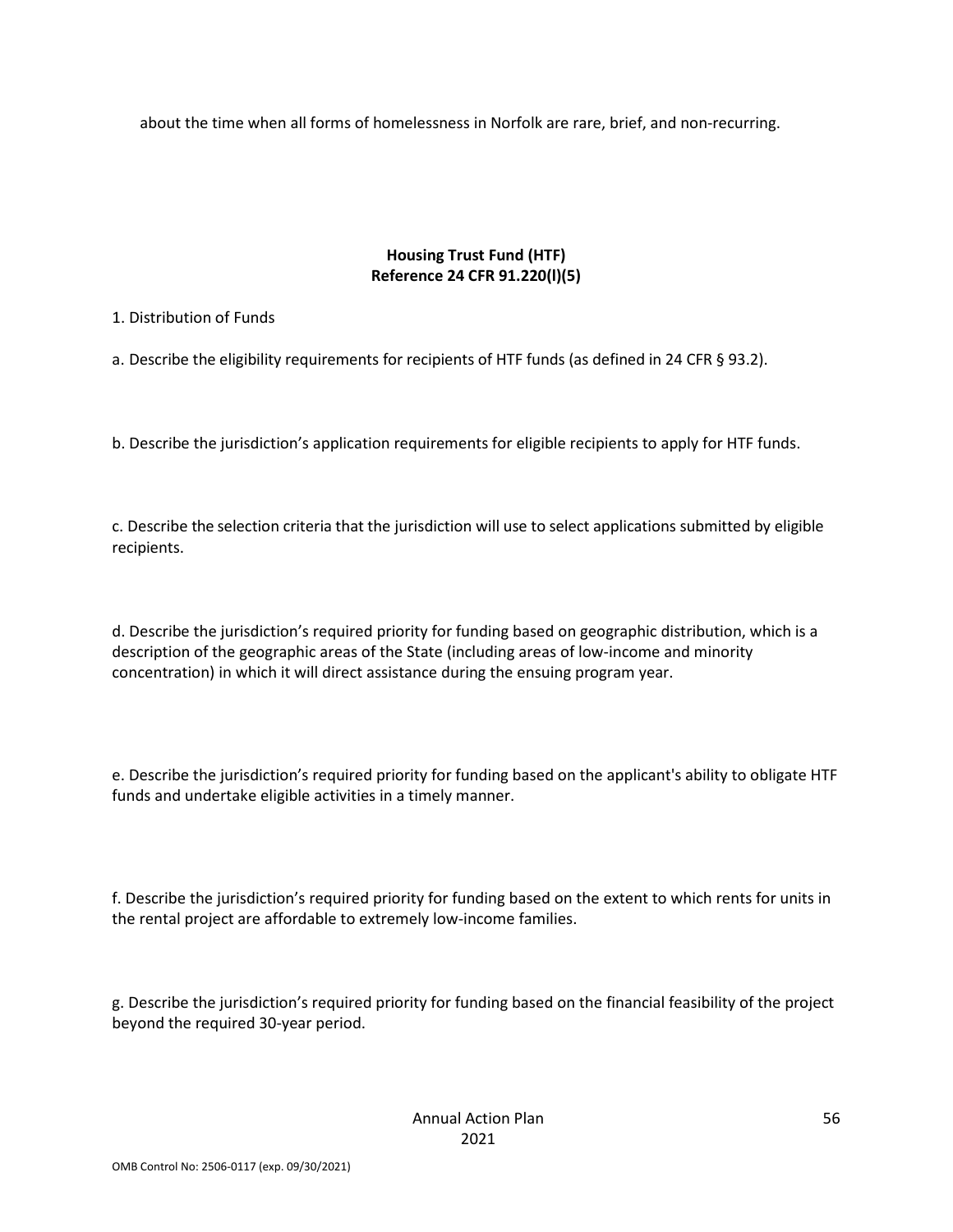h. Describe the jurisdiction's required priority for funding based on the merits of the application in meeting the priority housing needs of the jurisdiction (such as housing that is accessible to transit or employment centers, housing that includes green building and sustainable development features, or housing that serves special needs populations).

i. Describe the jurisdiction's required priority for funding based on the location of existing affordable housing.

j. Describe the jurisdiction's required priority for funding based on the extent to which the application makes use of non-federal funding sources.

2. Does the jurisdiction's application require the applicant to include a description of the eligible activities to be conducted with HTF funds?

3. Does the jurisdiction's application require that each eligible recipient certify that housing units assisted with HTF funds will comply with HTF requirements?

4. **Performance Goals and Benchmarks.** The jurisdiction has met the requirement to provide for performance goals, consistent with the jurisdiction's goals established under 24 CFR 91.215(b)(2), by including HTF in its housing goals in the housing table on the SP-45 Goals and AP-20 Annual Goals and Objectives screens.

5. **Rehabilitation Standards.** The jurisdiction must establish rehabilitation standards for all HTF-assisted housing rehabilitation activities that set forth the requirements that the housing must meet upon project completion. The jurisdiction's description of its standards must be in sufficient detail to determine the required rehabilitation work including methods and materials. The standards may refer to applicable codes or they may establish requirements that exceed the minimum requirements of the codes. The jurisdiction must attach its rehabilitation standards below. If the jurisdiction will not use HTF funds for the rehabilitation of housing, enter "N/A".

In addition, the rehabilitation standards must address each of the following: health and safety; major systems; lead-based paint; accessibility; disaster mitigation (where relevant); state and local codes, ordinances, and zoning requirements; Uniform Physical Condition Standards; and Capital Needs Assessments (if applicable).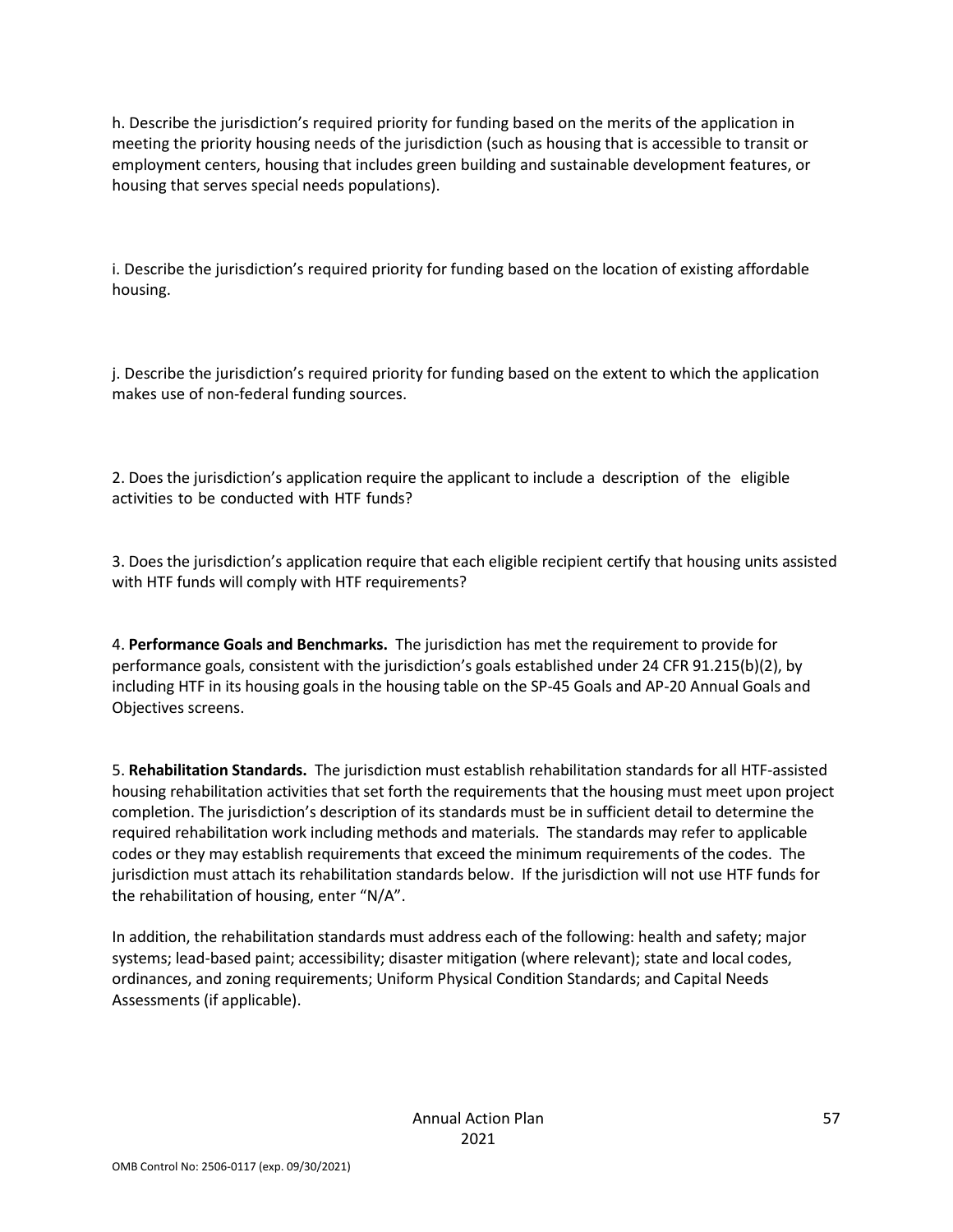6. **Resale or Recapture Guidelines.** Below, the jurisdiction must enter (or attach) a description of the guidelines that will be used for resale or recapture of HTF funds when used to assist first-time homebuyers. If the jurisdiction will not use HTF funds to assist first-time homebuyers, enter "N/A".

7. **HTF Affordable Homeownership Limits.** If the jurisdiction intends to use HTF funds for homebuyer assistance and does not use the HTF affordable homeownership limits for the area provided by HUD, it must determine 95 percent of the median area purchase price and set forth the information in accordance with §93.305. If the jurisdiction will not use HTF funds to assist first-time homebuyers, enter " $N/A$ ".

8. **Limited Beneficiaries or Preferences.** Describe how the jurisdiction will limit the beneficiaries or give preferences to a particular segment of the extremely low- or very low-income population to serve unmet needs identified in its consolidated plan or annual action plan. If the jurisdiction will not limit the beneficiaries or give preferences to a particular segment of the extremely low- or very low-income population, enter "N/A."

Any limitation or preference must not violate nondiscrimination requirements in § 93.350, and the jurisdiction must not limit or give preferences to students. The jurisdiction may permit rental housing owners to limit tenants or give a preference in accordance with § 93.303 only if such limitation or preference is described in the action plan.

9. **Refinancing of Existing Debt.** Enter or attach the jurisdiction's refinancing guidelines below. The guidelines describe the conditions under which the jurisdiction will refinance existing rental housing project debt. The jurisdiction's refinancing guidelines must, at minimum, demonstrate that rehabilitation is the primary eligible activity and ensure that this requirement is met by establishing a minimum level of rehabilitation per unit or a required ratio between rehabilitation and refinancing. If the jurisdiction will not refinance existing debt, enter "N/A."

<TYPE=[section 9 end]>

**Discussion:**